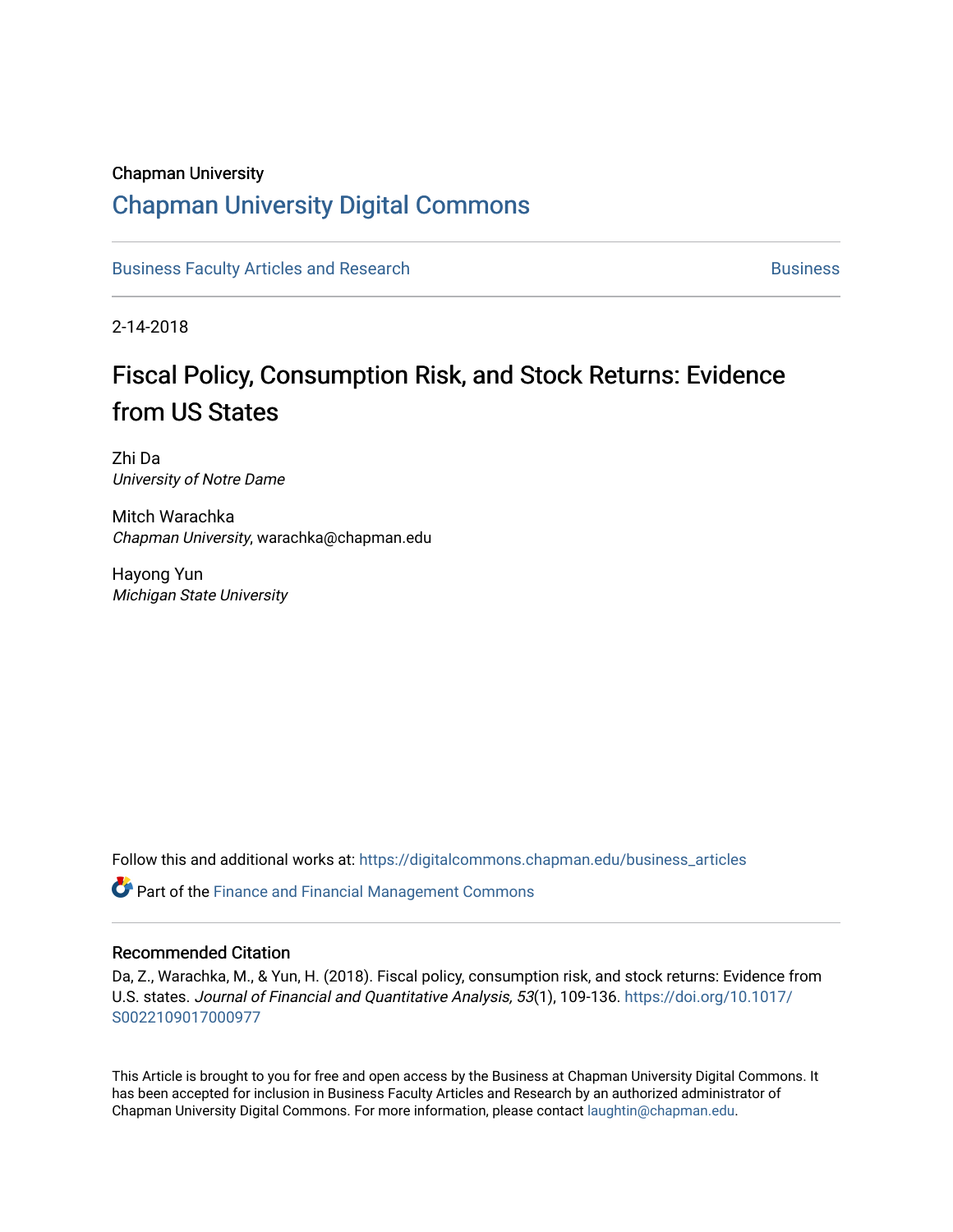## Fiscal Policy, Consumption Risk, and Stock Returns: Evidence from US States

### **Comments**

This article was originally published in Journal of Financial and Quantitative Analysis, volume 53, issue 11, in 2018. <https://doi.org/10.1017/S0022109017000977>

### Copyright

Michael G. Foster School of Business, University of Washington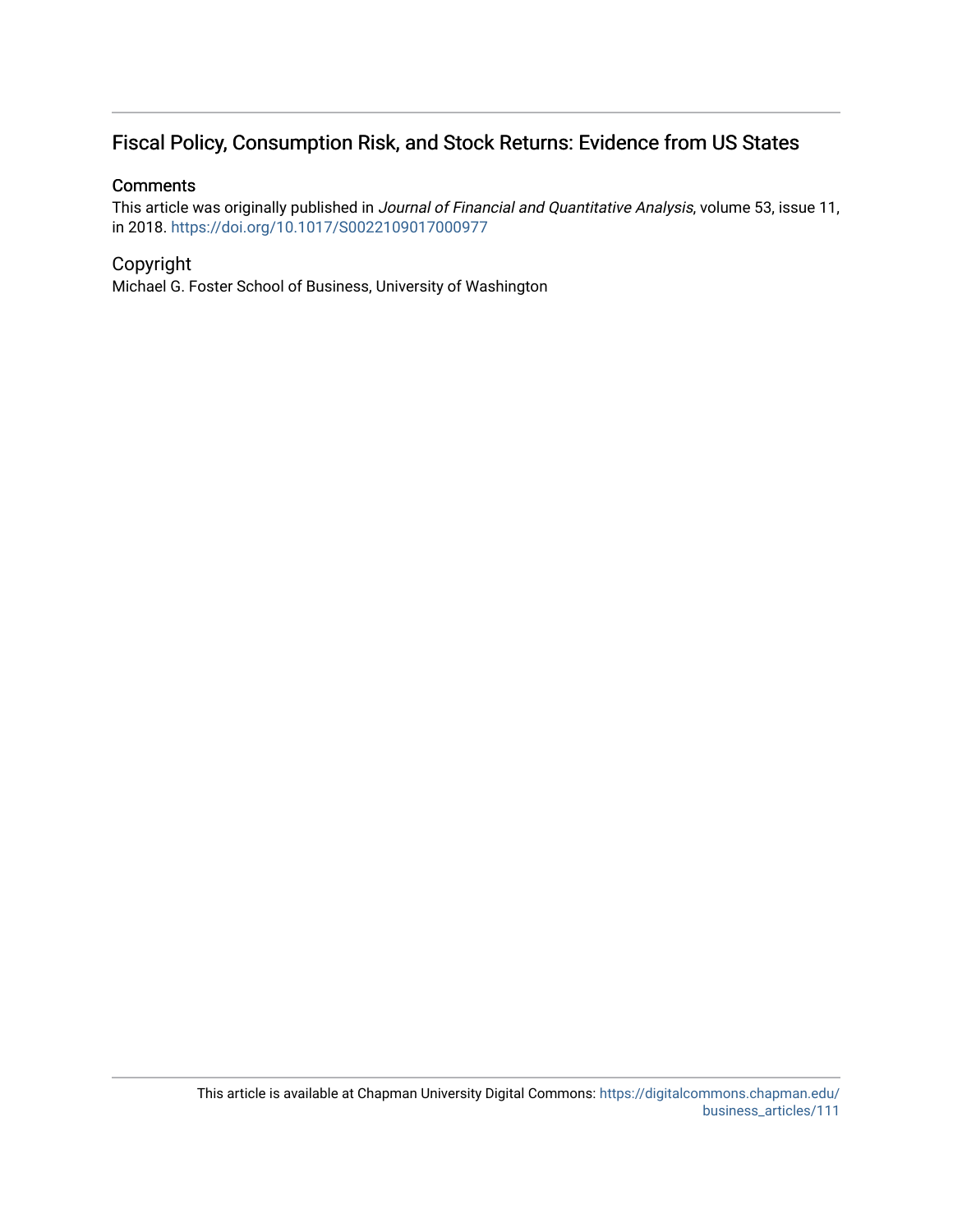# Fiscal Policy, Consumption Risk, and Stock Returns: Evidence from U.S. States

Zhi Da, Mitch Warachka, and Hayong Yun[\\*](#page-2-0)

### Abstract

We find that consumption risk is lower in states that implement countercyclical fiscal policies. Moreover, firms with an investor base that is concentrated in countercyclical states have lower stock returns, along with firms that relocate their headquarters to a countercyclical state. Therefore, countercyclical fiscal policies lower the consumption risk of investors and, consequently, their required equity return premium. This conclusion is confirmed by smaller declines in market participation during recessions in countercyclical states. Overall, the location of a firm's investor base enables state-level fiscal policy to influence stock returns.

### I. Introduction

The controversies surrounding fiscal policy usually involve its macroeconomic implications for unemployment or investment. In contrast, we investigate the impact of fiscal policy at the state level on stock returns. Our study provides two novel empirical findings regarding consumption-based asset pricing in a market with imperfect risk sharing among investors. First, countercyclical fiscal policies lower consumption risk. Second, firms with an investor base that is

<span id="page-2-0"></span><sup>\*</sup>Da, [zda@nd.edu,](mailto:zda@nd.edu) University of Notre Dame Mendoza College of Business; Warachka (corresponding author), [mwarachka@sandiego.edu,](mailto:mwarachka@sandiego.edu) University of San Diego School of Business; and Yun, [yunha@broad.msu.edu,](mailto:yunha@broad.msu.edu) Michigan State University Broad College of Business. We thank Jennifer Conrad (the editor) and Mariano Croce (the referee) for helpful comments. We also thank Bo Becker, Frederico Belo, Effi Benmelech, Michael Brennan, Cristina Cella, Henrik Cronqvist, Phillip Dybvig, Antonio Fatas, Wayne Ferson, Francisco Gomes, Klaus Grobys, Harrison Hong, Eric Hughson, Christian Julliard, Andrew Karolyi, Roger Loh, Dong Lou, Joel Peress, Jeff Pontiff, Lucio Sarno, Ivan Shaliastovich, Richard Smith, Jiang Wang, Tracy Wang, Scott Weisbenner, Shu Yan, and Fan Yu for their comments as well as participants at the 2013 Sun Trust Beach Conference, the 2013 Financial Intermediation Research Society (FIRS) conference, the 2013 Rothschild Caesarea Center Conference, the 2013 China International Conference in Finance, the 2013 Auckland Finance Meeting, the 2012 European Finance Association Meeting, the 2011 Financial Research Association Meeting, and the 2011 Center for Economic Policy Research (CEPR) Summer Symposium in Gerzensee. We thank George Korniotis for providing us with state-level retail sales data and Diego Garcia for providing us with data on the state-level operations of firms. We also thank Hojong Shin for his excellent research assistance. Some of the data used in our analysis are derived from the Restricted Data Files of the Panel Study of Income Dynamics, obtained under special contractual arrangements designed to protect the anonymity of respondents. These data are not available from the authors.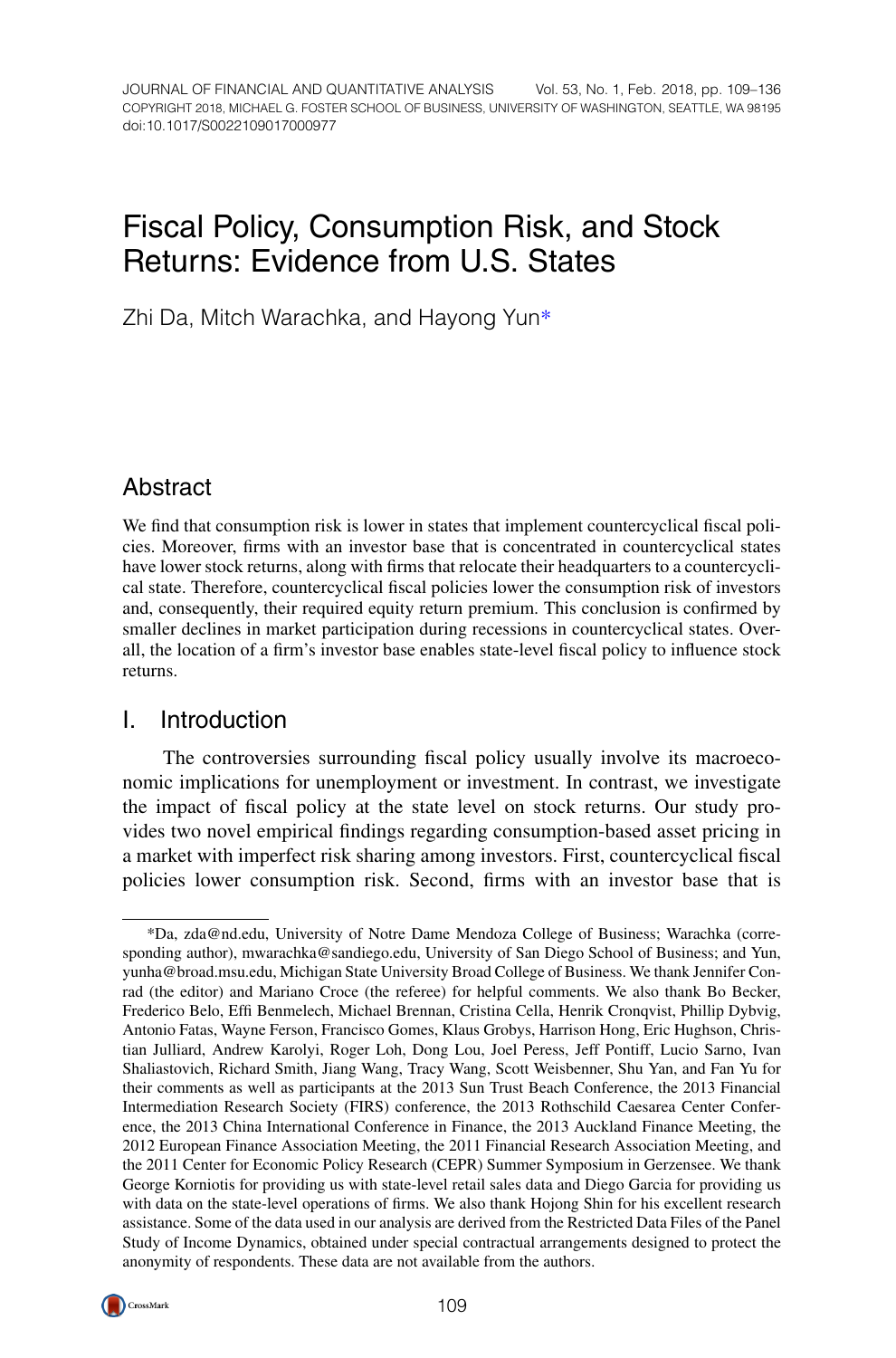concentrated in countercyclical states have lower stock returns. Intuitively, statelevel fiscal policy impacts the consumption risk of investors and, consequently, their required equity return premium.

Our results are consistent with state governments financing consumption during recessions through their budget deficits. For example, tax reductions during a recession can finance consumption that otherwise would have required investors to sell a larger portion of their equity portfolio or invest less in the equity market. Without this countercyclical fiscal policy, investors may require a higher equity return premium as compensation for their higher consumption risk. Ricardian equivalence (Barro–Ricardo equivalence theorem) disputes the ability of government budget deficits to stabilize consumption because government debt issuance increases expected taxes. However, household borrowing constraints and difficulties hedging income shocks allow fiscal policy to influence consumption.<sup>[1](#page-3-0)</sup> The ability of state governments to issue debt also differs from that of the federal government. Because state governments are constrained by their respective balanced-budget amendments, many states have adopted budget stabilization funds that accumulate precautionary savings to facilitate countercyclical fiscal policies.

<span id="page-3-2"></span>A state's fiscal policy is identified by the sensitivity of its budget deficit (surplus) to state-level economic growth. Specifically, we estimate state-level fiscal policy betas to identify variation in fiscal policy across states. We also estimate a predicted fiscal policy beta for each state based on the deposit rules of its budget stabilization fund and its frequency of having a Democratic governor. Countercyclical states are more likely to accumulate precautionary savings through strin-gent deposit rules and are more likely to elect a Democratic governor.<sup>[2](#page-3-1)</sup>

<span id="page-3-3"></span>We find that consumption declines less during bust periods in countercyclical states. A bust period for a state is defined as negative economic growth relative to the prior year. A 1-standard-deviation fluctuation in the fiscal policy beta results in consumption declining 1.47% less during bust periods in the countercyclical state. Thus, consumption risk is lower in countercyclical states. Moreover, consumption in the 5 most procyclical states is 34% more volatile than consumption in the 5 most countercyclical states. This cross-sectional variation in consumption is consistent with imperfect risk sharing within the United States.

The local-investment-bias literature (Coval and Moskowitz [\(1999\)](#page-28-0)) documents the tendency of investors to overweight nearby firms. Pirinsky and Wang [\(2006\)](#page-29-0) find evidence of return comovement attributable to correlated trading among investors in the same location. Korniotis and Kumar [\(2013\)](#page-29-1) and Kumar, Page, and Spalt [\(2012\)](#page-29-2) confirm that the trades of local investors are

<span id="page-3-0"></span><sup>&</sup>lt;sup>[1](#page-3-2)</sup>Heaton and Lucas [\(1992\)](#page-28-1), [\(1996\)](#page-28-2) demonstrate the importance of borrowing constraints and incomplete insurance. Lucas [\(1994\)](#page-29-3) notes that investors self-insure against transitory shocks to labor income through precautionary savings. However, Brav, Constantinides, and Geczy [\(2002\)](#page-28-3) find evidence that consumption is not completely insured, whereas Storesletten, Telmer, and Yaron [\(2004\)](#page-29-4) find that precautionary savings provide inadequate insurance against a prolonged negative income shock (unemployment).

<span id="page-3-1"></span><sup>&</sup>lt;sup>[2](#page-3-3)</sup>Tuzel and Zhang  $(2017)$  estimate local betas for metropolitan areas based on their industrial composition. However, these local risk factors are motivated by immobile assets such as real estate whose markets clear at the metropolitan level, not differences in the fiscal policy of metropolitan areas.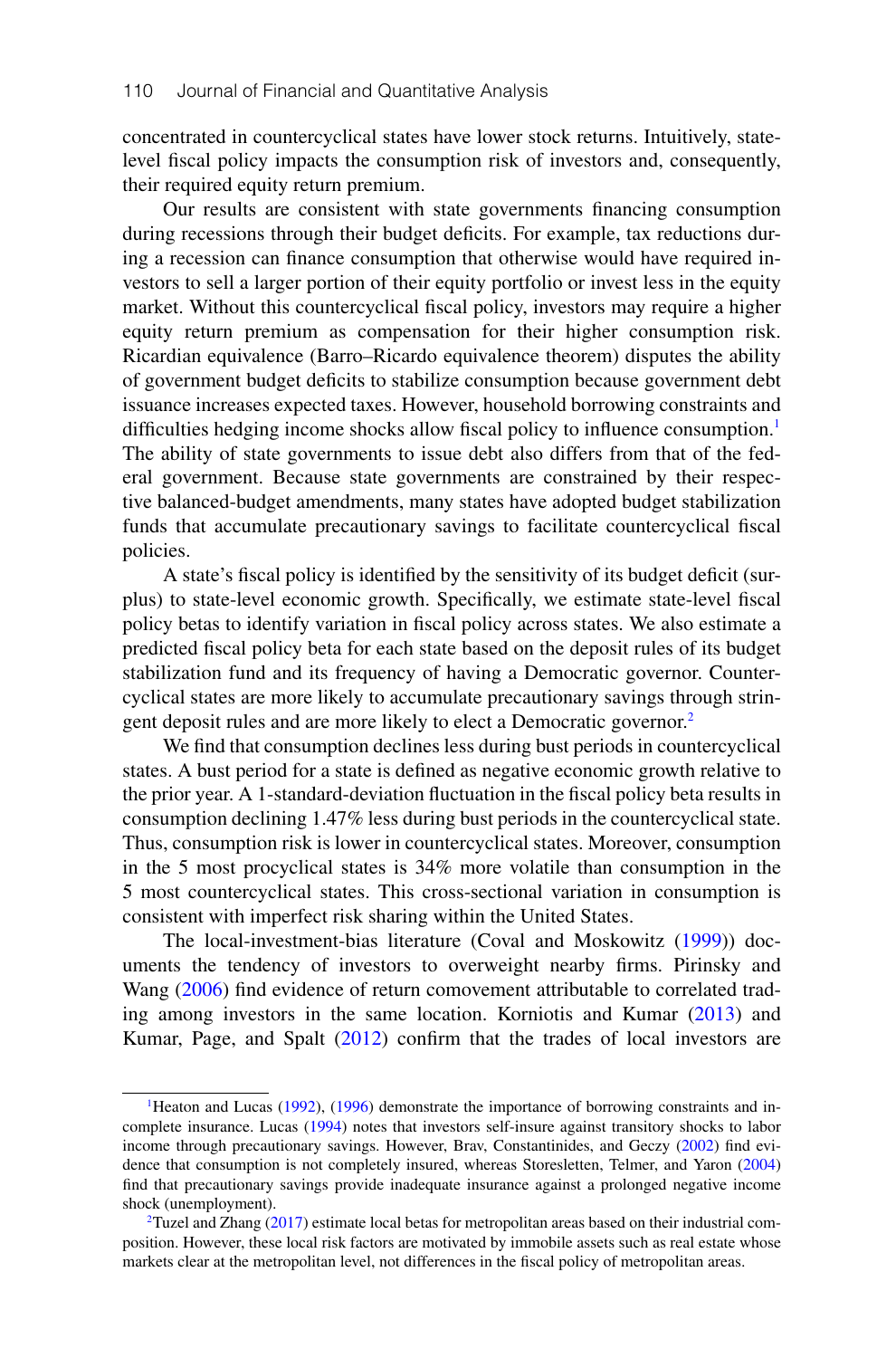<span id="page-4-2"></span>correlated and, consequently, that a firm's cost of equity depends on its headquarters location.[3](#page-4-0)

We initially compute a firm-level local-investment-bias measure that captures the sensitivity of a firm's investor base to the fiscal policy of the state in which its headquartered. We find that the combination of local investor bias and a countercyclical fiscal policy lowers equity returns. State-level political uncertainty cannot explain this finding. In terms of economic significance, a 0.70% annual difference in their cost of equity is attributable to a fluctuation in the fiscal policy beta of 1 standard deviation. The difference in the average fiscal policy beta of the 5 most countercyclical states versus the 5 most procyclical states produces a return difference of 2.59% per year. Headquarters relocations confirm the importance of state-level fiscal policy to returns because firms relocating to a more countercyclical state subsequently have lower stock returns.

We then aggregate the state-level fiscal policy betas across investors to estimate the fiscal policy of each firm's investor base. This aggregate fiscal policy beta is computed using the dollar-denominated holdings of all institutional investors in a firm and the fiscal policy beta associated with their respective state locations. Using the aggregate fiscal policy betas, we find that firms have lower stock returns if their investor base is concentrated in countercyclical states. Predicted fiscal policy betas, which condition on state-level budget-stabilization fund-deposit rules and the political affiliation of state governors, confirm that countercyclical fiscal policies lower stock returns.

Two channels enable countercyclical fiscal policies to influence stock returns: a discount-rate channel and a cash-flow channel. Both of these channels originate from geographic segmentation. The discount-rate channel arises from the location of investors, whereas the cash-flow channel arises from the location of customers. The importance of investor location to the relation between fiscal policy and stock returns supports the discount-rate channel. State-level market participation lends further support to the discount-rate channel. Specifically, participation in the equity market declines less during recessions in countercyclical states and exhibits less variation over time.

Nonetheless, by smoothing the consumption of households (including noninvestors), countercyclical fiscal policies can stabilize firm-level cash flow. However, unlike consumption, cash flow does not decline less during bust periods for firms headquartered in more countercyclical states. Using the data of Garcia and Norli [\(2012\)](#page-28-4), we construct firm-level cash-flow betas by weighting the statelevel fiscal policy betas by the fraction of a firm's operations in each state. We find that the ability of these cash-flow betas to explain returns is limited to firms that operate in a single state. Intuitively, the influence of state-level fiscal policy on cash flow is mitigated by firms having diversified operations across several states. Korniotis and Kumar [\(2013\)](#page-29-1) also conclude that a firm's cost of capital depends on the discount-rate channel instead of the cash-flow channel.<sup>[4](#page-4-1)</sup>

<span id="page-4-3"></span><span id="page-4-0"></span><sup>&</sup>lt;sup>[3](#page-4-2)</sup>The economic justification for the local investment bias has been attributed to informational advantages (Ivković and Weisbenner  $(2005)$  $(2005)$ ), familiarity (Huberman  $(2001)$ ), and social interactions (Hong, Kubik, and Stein [\(2005\)](#page-28-6), Ivković and Weisbenner ([2007\)](#page-29-7)).

<span id="page-4-1"></span><sup>&</sup>lt;sup>[4](#page-4-3)</sup>Weak empirical support for the cash flow channel in our sample of public firms does not necessarily imply its irrelevance. With access to the public equity market, firms can expand and lower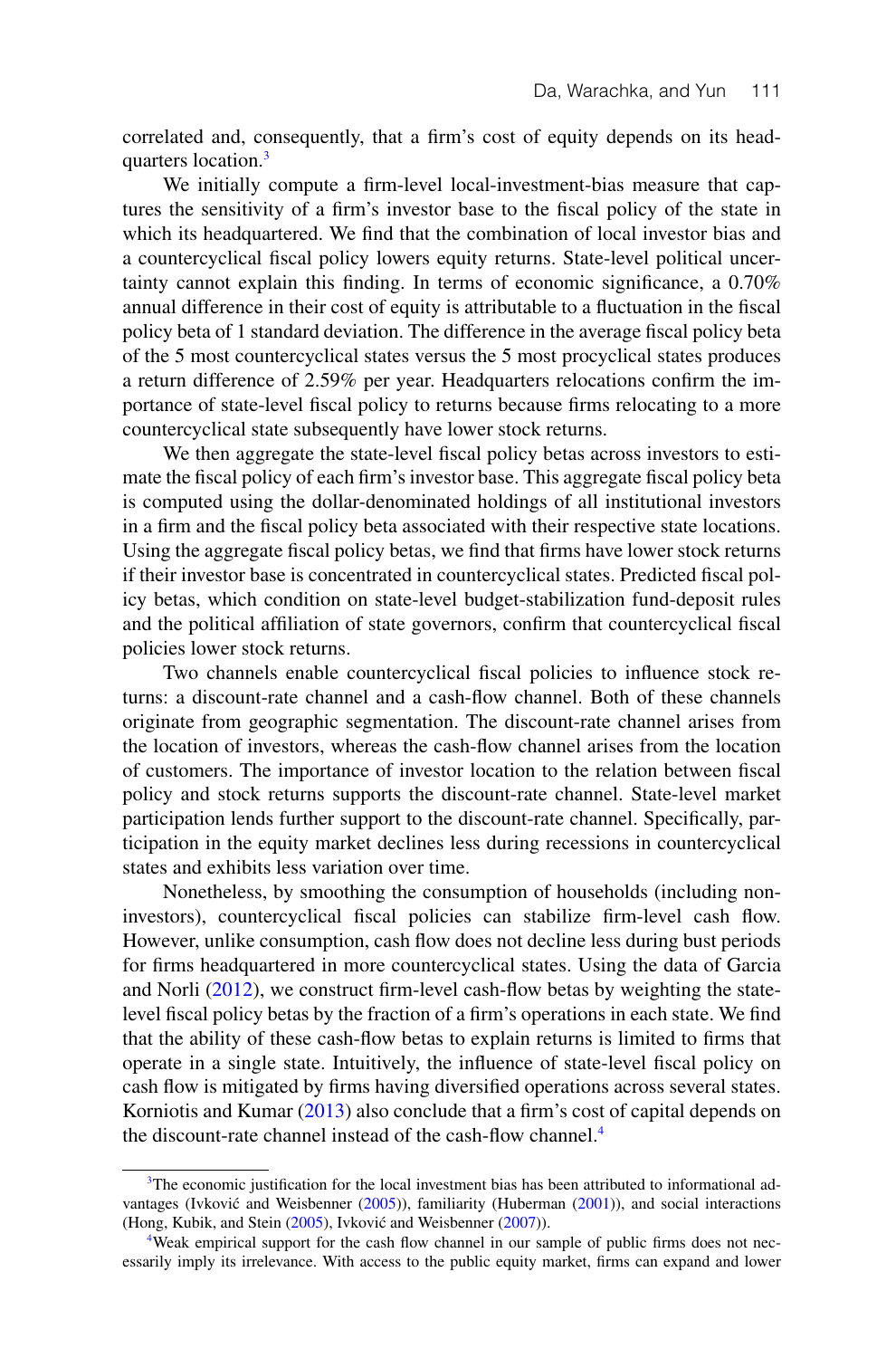Although Korniotis and Kumar [\(2013\)](#page-29-1) do not examine the role of fiscal policy, an extensive literature on fiscal policy precedes our empirical study. Poterba [\(1994\)](#page-29-8) examines cross-sectional variation in fiscal policy across states. However, this study does not examine its implications for consumption risk or stock returns. Moreover, the existing literature that studies the consumption implications of fiscal policy typically focuses on specific stimulus programs initiated by the federal government during recessions. Parker, Souleles, Johnson, and McClelland [\(2013\)](#page-29-9) report that stimulus payments during the 2008 financial crisis increased household consumption, and Johnson, Parker, and Souleles [\(2006\)](#page-29-10) document increased consumption following the 2001 tax rebates. In contrast, we focus on the crosssectional relation between state-level fiscal policy and consumption risk, along with its implications for stock returns.

Our study of state-level fiscal policy mitigates the policy and tax uncertainty induced by intervention in the economy by the federal government. Pastor and Veronesi [\(2012\)](#page-29-11) examine the impact of government policy uncertainty on asset prices. Pastor and Veronesi [\(2013\)](#page-29-12) estimate a risk premium for government policy uncertainty, and Kelly, Pastor, and Veronesi [\(2016\)](#page-29-13) find empirical evidence that political uncertainty increases the implied volatility of options. However, instead of uncertainty arising from regulatory and trade policies, the impact of countercyclical fiscal policies on tax uncertainty is more relevant to our study. Croce, Nguyen, and Schmid [\(2012\)](#page-28-7) and Gordon and Leeper [\(2005\)](#page-28-8) highlight the long-term cost of countercyclical fiscal policies, with Croce, Kung, Nguyen, and Schmid [\(2012\)](#page-28-9) concluding that tax uncertainty is as important to the cost of equity as the level of taxation.

However, state-level budget stabilization funds accumulate savings before the occurrence of poor economic conditions to offset debt issuance that is constrained by balanced-budget amendments. Therefore, the countercyclical fiscal policies of state governments induce less uncertainty regarding future taxation. On average, countercyclical states have nearly identical levels of outstanding debt as procyclical states (normalized by economic output). Moreover, outstanding debt at the state level is typically below 10% of annual economic output, which is far below the federal government's ratio of debt to gross domestic product (debt–GDP ratio).

The remainder of the article is organized as follows: Section  $II$  details the estimation of fiscal policy at the state level. Section [III](#page-12-0) provides our results regarding the relation between fiscal policy and consumption risk, and Section [IV](#page-14-0) provides our results regarding the relation between fiscal policy and stock returns. Section [V](#page-28-10) then offers our conclusions.

### <span id="page-5-0"></span>II. State-Level Fiscal Policy

Korniotis [\(2008\)](#page-29-14) highlights three advantages of using state-level data to examine consumption-based asset pricing models. First, state-level data have less measurement error than individual data. Second, income shocks are not fully

their exposure to the fiscal policy of any individual state. In contrast, the sensitivity of consumption to state-level fiscal policy may reflect purchases from smaller firms whose operations are concentrated in a few states.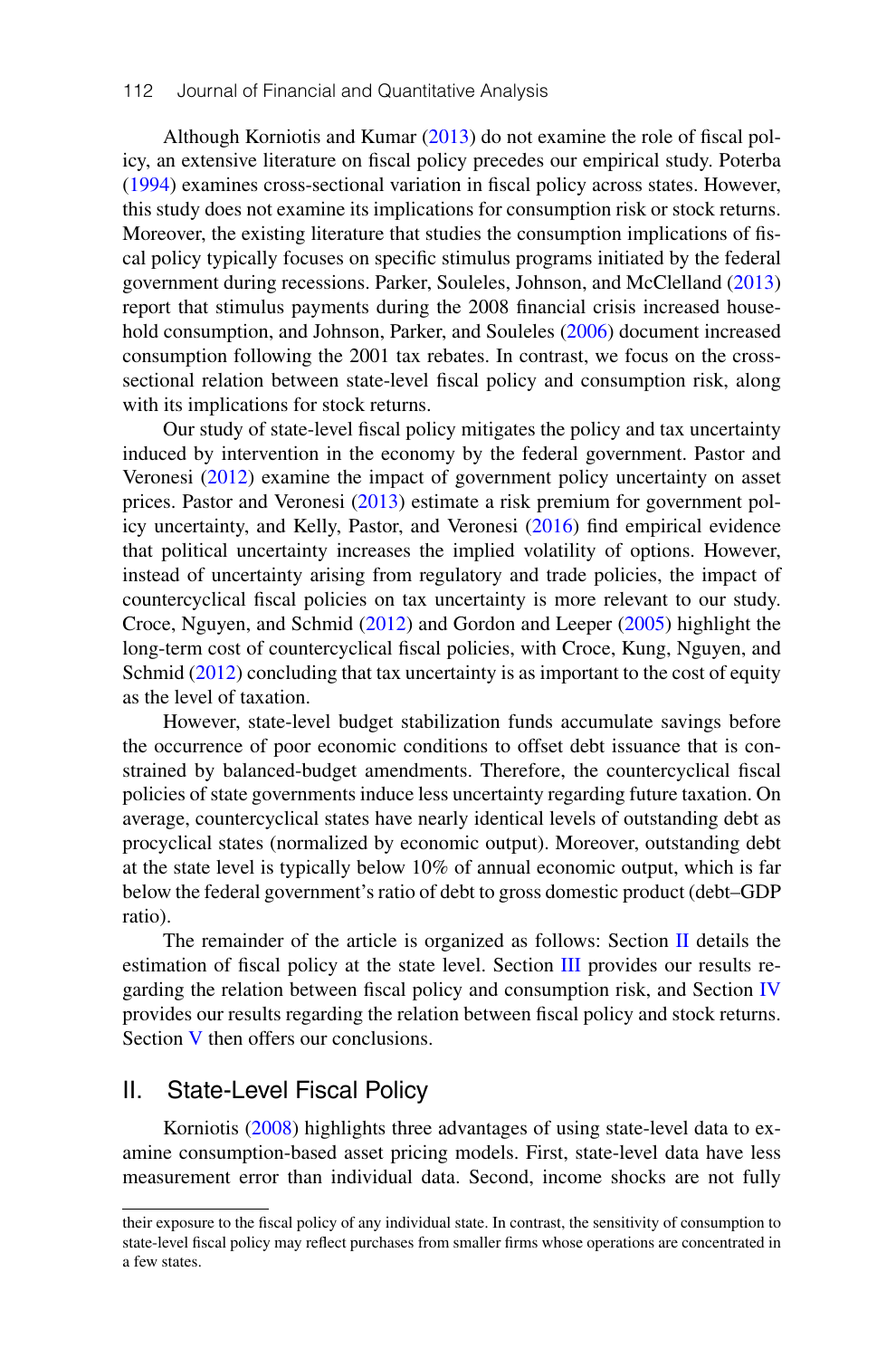diversified across states. Third, there is considerable cross-sectional variation in consumption across states. Our analysis identifies another important property of using state-level data: variation in fiscal policy.

Although our cross-sectional tests are limited to 50 states, international studies often involve fewer countries, and their conclusions are complicated by differences in labor markets as well as legal, political, and monetary institutions (Acemoglu, Johnson, Robinson, and Thaicharoen [\(2003\)](#page-28-11)). In contrast, state-level data enable us to condition on deposit rules and political affiliations, whose definitions are comparable across states.

Nonetheless, in an international setting, Julio and Yook [\(2012\)](#page-29-15) conclude that investment declines around national elections, and Durnev [\(2010\)](#page-28-12) reports that investment is less sensitive to stock prices during election periods. In addition, Brogaard and Detzel [\(2015\)](#page-28-13) construct a country-specific proxy for economic policy uncertainty and report that greater uncertainty reduces investment. Within the United States, Santa-Clara and Valkanov [\(2003\)](#page-29-16) find that stock returns are higher during Democratic presidencies, and Belo, Gala, and Li [\(2013\)](#page-28-14) report that the market is positively surprised by the spending policies of Democratic presidents. In contrast to their time-series methodologies, we examine the consumption and long-term return implications of government fiscal policy from a cross-sectional perspective. Thus, the motivation for our study is return variation attributable to differences in fiscal policy at the state level rather than errors in investor expectations.

To identify a state's fiscal policy, we examine the response of its budget deficit (surplus) to different economic conditions. Annual data on state government revenue and expenditures as well as the gross state product (GSP) of each state from 1965 to 2008 are obtained from the *Statistical Abstract of the United States* maintained by the U.S. Census Bureau. Our sample ends in 2008 due to the availability of state-level data.

<span id="page-6-1"></span>Annual budget deficits, and consequently surpluses, are defined as follows:

(1) 
$$
\text{DEFICIT}_{i,t} = \frac{\text{EXPENDITURE}_{i,t} - \text{REVENUE}_{i,t}}{\text{GSP}_{i,t}}.
$$

When positive, this state-year observation represents a budget deficit for state *i* in year *t*. Conversely, when negative, this state-year observation represents a budget surplus. To clarify, withdrawals from a budget stabilization fund facilitate expenditures in excess of revenue that correspond to a budget deficit. For example, during the financial crisis, budget stabilization funds provided an average of 5.1% of state government expenditures. Deposits into a budget stabilization fund are included in expenditures and correspond to a smaller budget surplus in normal economic conditions.

<span id="page-6-0"></span>The nature of each state's fiscal policy is estimated using the following statelevel time-series regression:

(2) 
$$
\begin{aligned}\n\text{DEFICIT}_{i,t} &= \beta_{i,1} \text{GSP\_GROWTH}_{i,t} + \beta_{i,2} \text{GSP\_GROWTH}_{i,t-1} \\
&\quad + \beta_{i,3} \text{DEFICIT}_{i,t-1} + \epsilon_{i,t},\n\end{aligned}
$$

based on GSP growth in state *i* between year *t* and *t* −1. Because economic conditions and budget deficits are autocorrelated, equation [\(2\)](#page-6-0) includes a state's lagged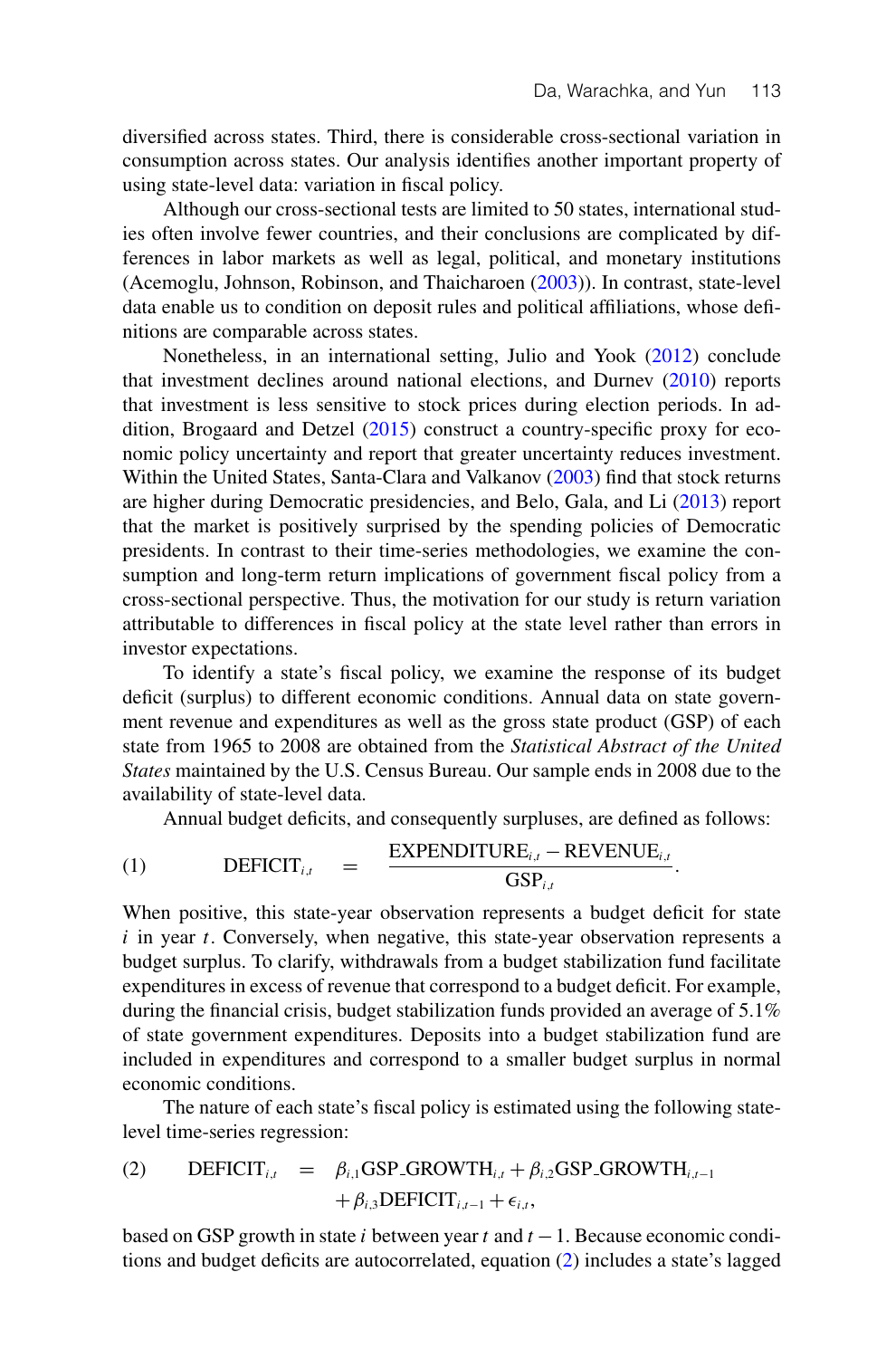GSP growth and lagged budget deficit. The inclusion of additional lags does not change our results. Svec and Kondo [\(2012\)](#page-29-17) estimate a regression specification that is similar to equation [\(2\)](#page-6-0), but their study does not investigate the impact of fiscal policy on consumption or stock returns.

The  $\beta_{i,1}$  coefficient, which measures the sensitivity of a state's government budget deficit (surplus) to contemporaneous economic growth, defines state *i*'s fiscal policy beta. Hereafter, we abbreviate the fiscal policy beta of state *i* as FPB*<sup>i</sup>* . Because state governments can implement countercyclical fiscal policies by lowering taxes or increasing expenditures, the dependent variable DEFICIT focuses on their difference. Nonetheless, certain government expenditures may exert a greater impact on stock returns. For example, Belo and Yu [\(2013\)](#page-28-15) find a positive relation between government expenditures on public-sector capital and stock returns.<sup>[5](#page-7-0)</sup>

<span id="page-7-2"></span>We also include the contemporaneous state-level unemployment rate and personal income growth as additional control variables in equation [\(2\)](#page-6-0). We then define the alternative fiscal policy beta as the  $\beta_{i,1}$  coefficient in this enhanced specification. Our later empirical results are consistent using both the original and alternative fiscal policy betas. The alternative fiscal policy beta denoted ALTERNATIVE FPB that accounts for a state's unemployment rate and personal income has a 0.532 correlation with the original fiscal policy beta from equation [\(2\)](#page-6-0). The similarity between these fiscal policy betas and their implications for consumption risk as well as returns is consistent with GSP growth providing a sufficient economic signal to guide government policy.

Panel A of Table [1](#page-8-0) sorts the state-level FPBs from lowest to highest, with the average FPB being −0.014. A comparison of the 5 most countercyclical states and 5 most procyclical states indicates that their average fiscal policy betas equal −0.239 and 0.206, respectively. This 0.445 difference is highly significant.

<span id="page-7-3"></span>For emphasis, only a relative ranking of state-level fiscal policy is required for our analysis.<sup>[6](#page-7-1)</sup> The actual magnitude, and hence significance, of an individual state's fiscal policy beta is irrelevant to our later empirical tests. Furthermore, fiscal policy is evaluated as a time-invariant state characteristic because our objective is to investigate the cross-sectional relation between fiscal policy and equity returns over the long term. Nonetheless, we estimate the fiscal policy betas in 2 subperiods: from 1964 to 1985 and from 1986 to 2009. In unreported results available from the authors, the correlation in the fiscal policy betas across these 2 subperiods equals 0.580. This correlation is higher, 0.746, for the alternative fiscal policy beta. Therefore, the fiscal policy betas exhibit limited variation over time.

The bottom of Panel A in Table [1](#page-8-0) reports on the difference in state characteristics between the most countercyclical and the most procyclical states as well as the correlation between these characteristics and the fiscal policy betas. Although the statistical significance of these differences and correlations is not reported in Table [1,](#page-8-0) these characteristics are utilized later in formal empirical specifications.

<span id="page-7-0"></span><sup>&</sup>lt;sup>[5](#page-7-2)</sup>In unreported results, removing the government expenditure component from GSP produces nearly identical fiscal policy betas to those reported in Table [1.](#page-8-0)

<span id="page-7-1"></span>[<sup>6</sup>](#page-7-3)Therefore, any bias in the state-level fiscal policy betas due to the correlation between GSP growth and budget deficits (GSP growth and personal income in the alternative fiscal policy betas) is unlikely to affect our conclusions.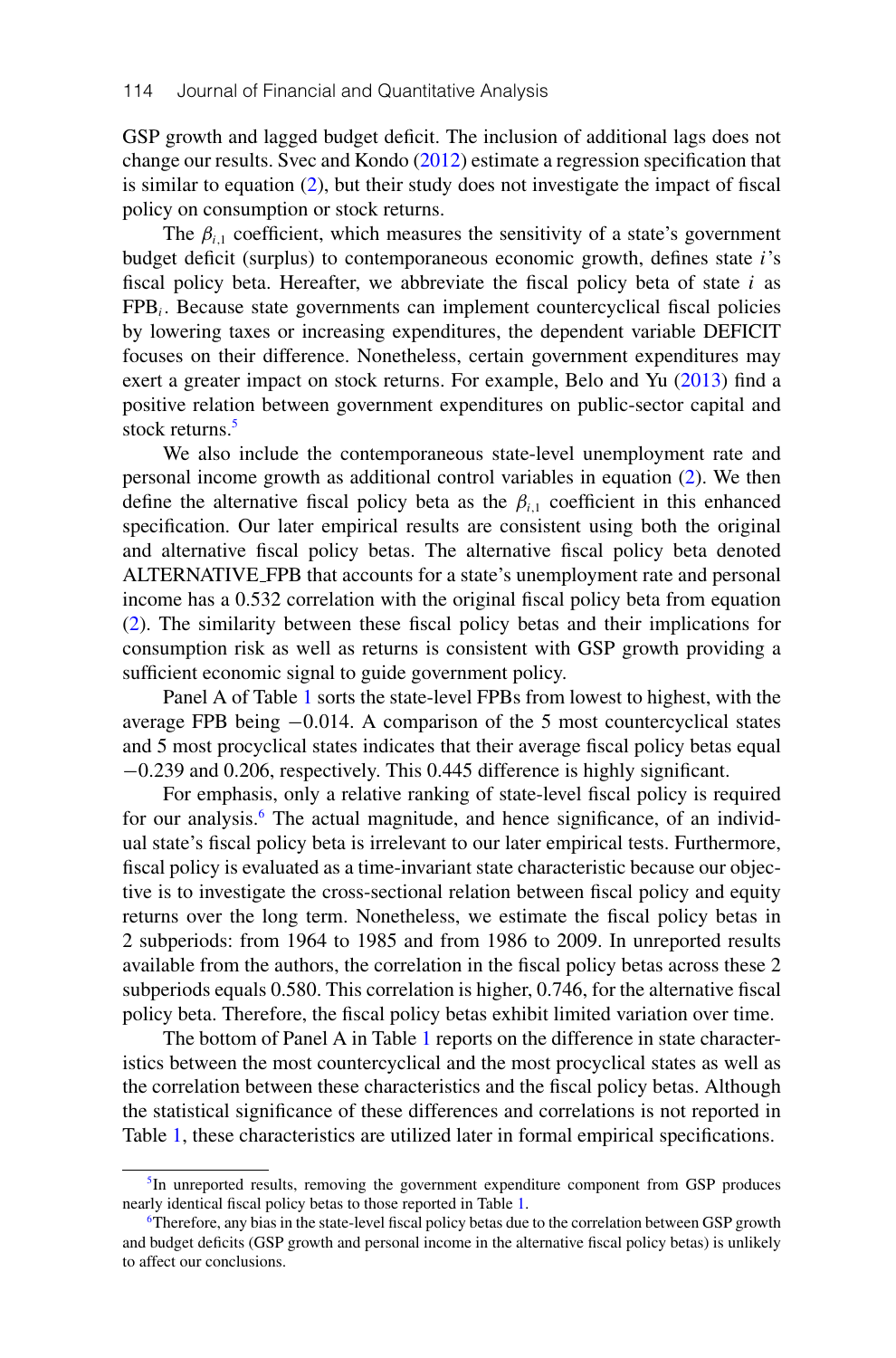#### TABLE 1 State-Level Fiscal Policy

Panel A of Table 1 reports on the state-level fiscal policy betas (FPB) in equation [\(2\)](#page-6-0) that measure the sensitivity of annual budget deficits to economic growth (GSP\_GROWTH):

 $DEFICIT_{i,t} = \beta_{i,1}GSP_GROWTH_{i,t} + \beta_{i,2}GSP_GROWTH_{i,t-1} + \beta_{i,3}DEFICIT_{i,t-1} + \epsilon_{i,t}$ .

A state's budget deficit is computed according to equation [\(1\)](#page-6-1). The fiscal policy beta of state i equals  $\beta_{i,1}$ . An alternative fiscal policy beta is estimated by including a state's unemployment rate and its growth in personal income as independent variables in equation [\(2\)](#page-6-0). Panel A also reports the fraction of the sample period that each state's economic growth is negative (BUST) and its governor is a Republican. Political uncertainty is measured by the number of transitions in the political affiliation of a state's governor. The stringency of the deposit rules governing each state's budget stabilization fund on a scale of 1 to 4 is then reported, followed by the volatility of the state's economic growth. Average state-level consumption growth is then reported, along with its volatility. Panel B reports summary statistics for the budget deficits of state governments, along with the correlation between their revenue and expenditures. Average revenue, expenditures, and outstanding debt normalized by gross state product (GSP) are also reported for each state. Panel C reports predicted fiscal policy betas that are estimated using equation [\(3\)](#page-11-0):

$$
\mathsf{FPB}_i = \alpha_0 + \alpha_1 \mathsf{DR}_i + \alpha_2 \mathsf{REF\_GOV}_i + \epsilon_i.
$$

<span id="page-8-0"></span>This regression conditions on the stringency of the deposit rules (DR) for each state's budget stabilization fund and their frequency of having a Republican governor (REP\_GOV). *t-*statistics are below each of the estimates in italics. \*, \*\*, and<br>\*\*\* indicate statistical significance at the 10%, 5%, and 1% levels, respectively.

Panel A. Fiscal Policy Betas and State Characteristics

| State     | <b>FPB</b> | Alternative<br><b>FPB</b> | <b>BUST</b><br>Fraction | Fraction<br>Republican | Political<br>Uncertainty | Deposit<br>Rules | GSP<br>Volatility | Consumption<br>Growth | Consumption<br>Volatility |
|-----------|------------|---------------------------|-------------------------|------------------------|--------------------------|------------------|-------------------|-----------------------|---------------------------|
| ΝY        | $-0.347$   | $-0.402$                  | 0.022                   | 0.286                  | 3                        | 4                | 0.030             | 0.049                 | 0.040                     |
| OН        | $-0.312$   | $-0.213$                  | 0.022                   | 0.643                  | 5                        | $\overline{c}$   | 0.035             | 0.052                 | 0.043                     |
| PA        | $-0.261$   | $-0.290$                  | 0.022                   | 0.357                  | 5                        | $\overline{c}$   | 0.026             | 0.051                 | 0.041                     |
| ΙA        | $-0.149$   | $-0.077$                  | 0.043                   | 0.571                  | 3                        | 1                | 0.044             | 0.051                 | 0.037                     |
| WI        | $-0.126$   | $-0.285$                  | 0.022                   | 0.429                  | 6                        | 3                | 0.031             | 0.054                 | 0.044                     |
| NJ        | $-0.124$   | $-0.172$                  | 0.022                   | 0.500                  | $\overline{7}$           | $\overline{c}$   | 0.030             | 0.059                 | 0.044                     |
| <b>CT</b> | $-0.117$   | $-0.174$                  | 0.022                   | 0.429                  | $\overline{c}$           | $\overline{c}$   | 0.035             | 0.056                 | 0.049                     |
| HI        | $-0.117$   | $-0.138$                  | 0.000                   | 0.154                  | 1                        | $\mathbf{1}$     | 0.041             | 0.071                 | 0.071                     |
| WV        | $-0.115$   | $-0.010$                  | 0.043                   | 0.429                  | 6                        | $\overline{c}$   | 0.036             | 0.054                 | 0.046                     |
| DE        | $-0.110$   | $-0.056$                  | 0.022                   | 0.429                  | $\overline{4}$           | $\overline{c}$   | 0.036             | 0.064                 | 0.050                     |
| MI        | $-0.109$   | $-0.056$                  | 0.087                   | 0.429                  | 3                        | 4                | 0.050             | 0.053                 | 0.048                     |
| VA        | $-0.107$   | $-0.161$                  | 0.000                   | 0.857                  | 5                        | 4                | 0.029             | 0.068                 | 0.050                     |
| ME        | $-0.091$   | $-0.176$                  | 0.000                   | 0.500                  | $\overline{c}$           | 2                | 0.034             | 0.064                 | 0.050                     |
| NV        | $-0.072$   | $-0.108$                  | 0.022                   | 0.643                  | 5                        | 4                | 0.046             | 0.092                 | 0.059                     |
| GA        | $-0.060$   | $-0.090$                  | 0.022                   | 0.615                  | 3                        | $\overline{c}$   | 0.037             | 0.072                 | 0.055                     |
| LA        | $-0.040$   | $-0.062$                  | 0.087                   | 0.692                  | 6                        | $\overline{c}$   | 0.067             | 0.062                 | 0.055                     |
| ΤN        | $-0.038$   | $-0.084$                  | 0.022                   | 0.714                  | 6                        | 3                | 0.036             | 0.069                 | 0.053                     |
| IL.       | $-0.031$   | $-0.128$                  | 0.022                   | 0.500                  | $\overline{4}$           | $\overline{c}$   | 0.028             | 0.049                 | 0.046                     |
| SC        | $-0.030$   | $-0.119$                  | 0.000                   | 0.786                  | 5                        | 3                | 0.037             | 0.072                 | 0.050                     |
| MN        | $-0.030$   | $-0.145$                  | 0.022                   | 0.143                  | 3                        | $\mathbf{1}$     | 0.036             | 0.059                 | 0.046                     |
| VT        | $-0.027$   | $-0.108$                  | 0.043                   | 0.571                  | 7                        | $\overline{c}$   | 0.043             | 0.066                 | 0.047                     |
| MA        | $-0.020$   | $-0.187$                  | 0.022                   | 0.214                  | 4                        | $\overline{c}$   | 0.034             | 0.053                 | 0.057                     |
| <b>NM</b> | $-0.020$   | $-0.109$                  | 0.065                   | 0.571                  | 6                        | $\overline{c}$   | 0.055             | 0.066                 | 0.051                     |
| RI.       | $-0.017$   | $-0.097$                  | 0.000                   | 0.214                  | 4                        | $\mathbf{1}$     | 0.031             | 0.053                 | 0.055                     |
| <b>WA</b> | $-0.012$   | $-0.144$                  | 0.000                   | 0.429                  | 3                        | $\overline{c}$   | 0.037             | 0.068                 | 0.049                     |
| MT        | $-0.009$   | $-0.056$                  | 0.043                   | 0.857                  | 3                        | 1                | 0.046             | 0.056                 | 0.049                     |
| IN        | $-0.007$   | $-0.037$                  | 0.022                   | 0.857                  | 3                        | 4                | 0.037             | 0.053                 | 0.046                     |
| <b>NE</b> | $-0.006$   | 0.012                     | 0.000                   | 0.857                  | $\overline{7}$           | $\overline{c}$   | 0.039             | 0.052                 | 0.040                     |
| AZ        | $-0.004$   | $-0.069$                  | 0.022                   | 0.929                  | 6                        | 4                | 0.047             | 0.081                 | 0.061                     |
| <b>TX</b> | $-0.003$   | $-0.067$                  | 0.043                   | 0.714                  | 5                        | $\overline{c}$   | 0.053             | 0.072                 | 0.052                     |
| KY        | 0.002      | $-0.039$                  | 0.043                   | 0.714                  | $\overline{4}$           | $\overline{c}$   | 0.036             | 0.059                 | 0.047                     |
| AR        | 0.005      | $-0.093$                  | 0.000                   | 0.538                  | 5                        | 1                | 0.037             | 0.064                 | 0.059                     |
| АK        | 0.009      | 0.047                     | 0.152                   | 0.923                  | 6                        | 1                | 0.137             | 0.076                 | 0.096                     |
| МO        | 0.011      | $-0.066$                  | 0.022                   | 0.571                  | 6                        | 1                | 0.031             | 0.055                 | 0.045                     |
| <b>NH</b> | 0.014      | $-0.042$                  | 0.043                   | 0.643                  | 6                        | $\overline{c}$   | 0.044             | 0.075                 | 0.057                     |
| FL        | 0.031      | $-0.140$                  | 0.022                   | 0.714                  | 5                        | $\overline{c}$   | 0.042             | 0.078                 | 0.058                     |
| KS        | 0.050      | $-0.081$                  | 0.022                   | 0.929                  | $\overline{7}$           | 3                | 0.035             | 0.055                 | 0.042                     |
| ОК        | 0.055      | $-0.053$                  | 0.087                   | 0.929                  | 5                        | $\overline{c}$   | 0.056             | 0.062                 | 0.053                     |
| MD        | 0.055      | $-0.133$                  | 0.000                   | 0.286                  | 3                        | 3                | 0.028             | 0.061                 | 0.051                     |
| AL        | 0.066      | $-0.104$                  | 0.022                   | 0.769                  | 4                        | 4                | 0.036             | 0.064                 | 0.047                     |
| СA        | 0.068      | $-0.236$                  | 0.022                   | 0.571                  | 5                        | $\overline{c}$   | 0.036             | 0.062                 | 0.050                     |
| ID        | 0.076      | $-0.074$                  | 0.000                   | 0.929                  | $\overline{c}$           | $\mathbf{1}$     | 0.044             | 0.066                 | 0.053                     |
| <b>NC</b> | 0.099      | $-0.051$                  | 0.000                   | 0.643                  | 4                        | $\overline{c}$   | 0.031             | 0.070                 | 0.053                     |
| ΝD        | 0.101      | $-0.007$                  | 0.109                   | 0.929                  | $\overline{c}$           | $\overline{c}$   | 0.087             | 0.054                 | 0.042                     |
| SD        | 0.121      | $-0.009$                  | 0.022                   | 1.000                  | $\overline{c}$           | $\overline{c}$   | 0.053             | 0.055                 | 0.045                     |

(continued on next page)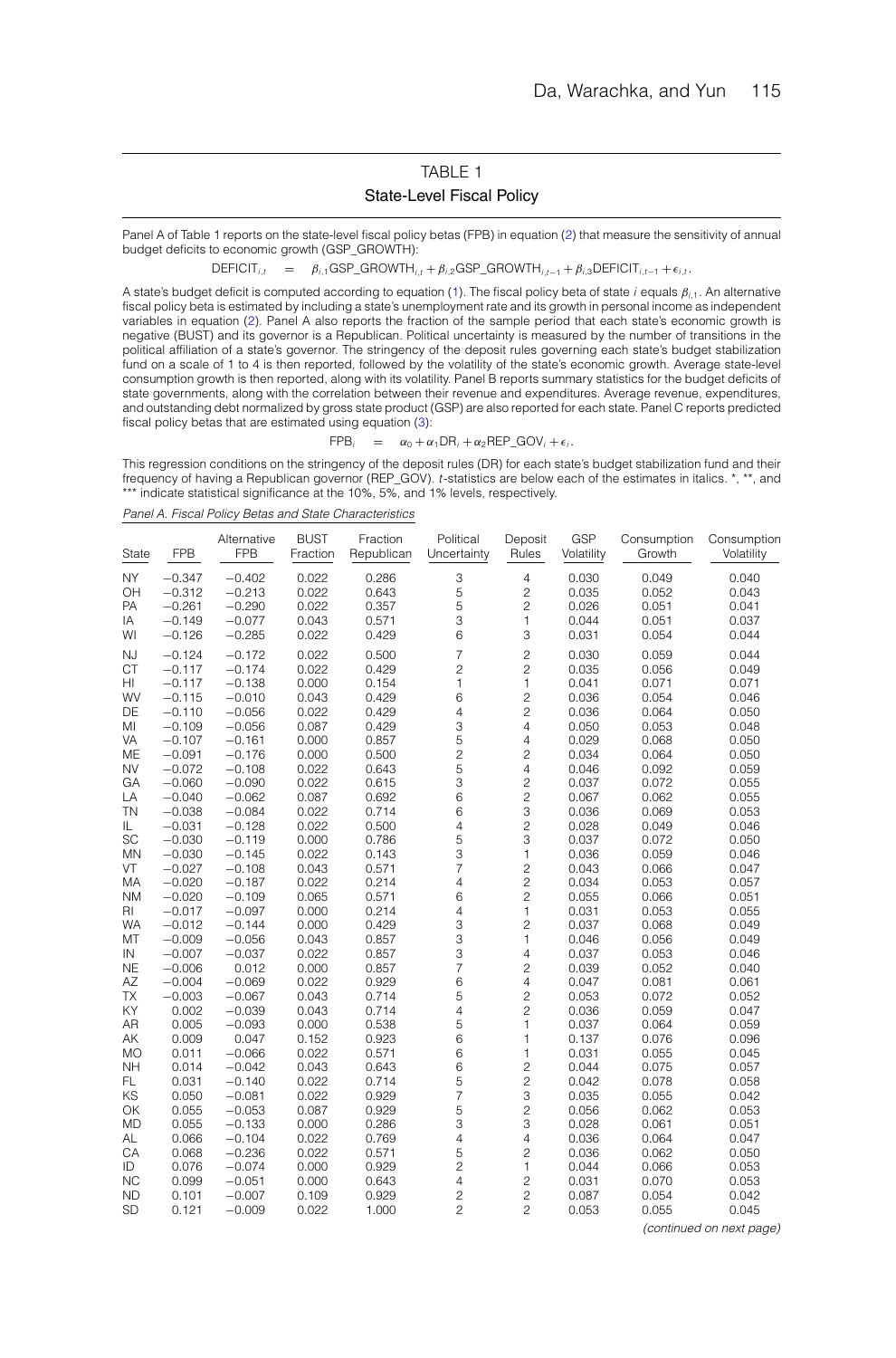| Panel A. Fiscal Policy Betas and State Characteristics (continued) |            |                           |                |                                             |                   |                  |                   |                                   |                |
|--------------------------------------------------------------------|------------|---------------------------|----------------|---------------------------------------------|-------------------|------------------|-------------------|-----------------------------------|----------------|
| State                                                              | <b>FPB</b> | Alternative<br><b>FPB</b> | <b>BUST</b>    | Fraction<br>Fraction Republican Uncertainty | Political         | Deposit<br>Rules | GSP<br>Volatility | Consumption Consumption<br>Growth | Volatility     |
| <b>OR</b>                                                          | 0.131      | $-0.092$                  | 0.043          | 0.500                                       | 3                 |                  | 0.040             | 0.058                             | 0.056          |
| <b>WY</b>                                                          | 0.148      | $-0.013$                  | 0.130          | 0.929                                       | 3                 |                  | 0.085             | 0.065                             | 0.057          |
| UT                                                                 | 0.227      | $-0.136$                  | 0.000          | 1.000                                       | 2                 | 2                | 0.039             | 0.074                             | 0.057          |
| CO                                                                 | 0.248      | $-0.142$                  | 0.022          | 0.786                                       | 3                 | 3                | 0.042             | 0.070                             | 0.057          |
| <b>MS</b>                                                          | 0.278      | $-0.023$                  | 0.000          | 0.833                                       | 3                 |                  | 0.039             | 0.062                             | 0.050          |
| Average<br>FPB correlation                                         | $-0.014$   | $-0.106$<br>0.532         | 0.031<br>0.071 | 0.629<br>0.517                              | 4.240<br>$-0.191$ | 2.16<br>$-0.216$ | 0.043<br>0.243    | 0.063<br>0.295                    | 0.051<br>0.261 |
| Countercyclical -0.239<br>Procyclical                              | 0.206      | $-0.253$<br>$-0.081$      | 0.026<br>0.039 | 0.457<br>0.810                              | 4.400<br>2.800    | 2.400<br>1.600   | 0.033<br>0.049    | 0.051<br>0.066                    | 0.041<br>0.055 |

#### TABLE 1 (continued) State-Level Fiscal Policy

Panel B. State Government Deficit Characteristics

Budget Deficit

|                 |                      | Alternative          |                      | Std.           |                | Correlation<br>Revenue/ | Average        | Average        |                |
|-----------------|----------------------|----------------------|----------------------|----------------|----------------|-------------------------|----------------|----------------|----------------|
| State           | <b>FPB</b>           | <b>FPB</b>           | Mean                 | Dev.           | Skewness       | Expenditure Revenue     |                | Expenditure    | Debt           |
| <b>NY</b>       | $-0.347$             | $-0.402$             | $-0.004$             | 0.017          | 1.610          | 0.411                   | 0.301          | 0.289          | 0.095          |
| OH              | $-0.312$             | $-0.213$             | $-0.012$             | 0.022          | 3.016          | 0.483                   | 0.282          | 0.254          | 0.041          |
| PA              | $-0.261$             | $-0.290$             | $-0.004$             | 0.016          | 2.535          | 0.497                   | 0.259          | 0.247          | 0.050          |
| ΙA              | $-0.149$             | $-0.077$             | $-0.005$             | 0.011          | 1.418          | 0.447                   | 0.251          | 0.239          | 0.023          |
| WI              | $-0.126$             | $-0.285$             | $-0.011$             | 0.027          | 2.238          | 0.228                   | 0.264          | 0.240          | 0.054          |
| NJ              | $-0.124$             | $-0.172$             | $-0.006$             | 0.011          | 1.864          | 0.598                   | 0.216          | 0.207          | 0.078          |
| CT              | $-0.117$             | $-0.174$             | $-0.002$             | 0.011          | 0.876          | 0.274                   | 0.190          | 0.184          | 0.112          |
| HI.             | $-0.117$             | $-0.138$             | 0.000                | 0.018          | 1.227          | 0.540                   | 0.243          | 0.237          | 0.128          |
| WV              | $-0.115$             | $-0.010$             | $-0.008$             | 0.011          | $-1.396$       | 0.641                   | 0.339          | 0.320          | 0.085          |
| DE              | $-0.110$             | $-0.056$             | $-0.006$             | 0.014          | 0.343          | 0.258                   | 0.149          | 0.140          | 0.124          |
| ΜI<br>VA        | $-0.109$<br>$-0.107$ | $-0.056$<br>$-0.161$ | $-0.007$<br>$-0.006$ | 0.013<br>0.012 | 0.895<br>1.047 | 0.380<br>0.331          | 0.285<br>0.170 | 0.271<br>0.158 | 0.042<br>0.035 |
| ME              | $-0.091$             | $-0.176$             | $-0.007$             | 0.016          | 0.638          | 0.350                   | 0.274          | 0.258          | 0.088          |
| <b>NV</b>       | $-0.072$             | $-0.108$             | $-0.006$             | 0.012          | 1.061          | 0.363                   | 0.143          | 0.136          | 0.035          |
| GА              | $-0.060$             | $-0.090$             | $-0.004$             | 0.009          | 1.134          | 0.542                   | 0.179          | 0.174          | 0.030          |
| LA              | $-0.040$             | $-0.062$             | $-0.006$             | 0.012          | 1.362          | 0.401                   | 0.249          | 0.235          | 0.071          |
| TN              | $-0.038$             | $-0.084$             | $-0.003$             | 0.010          | 1.489          | 0.625                   | 0.217          | 0.211          | 0.025          |
| IL.             | $-0.031$             | $-0.128$             | $-0.005$             | 0.012          | 2.721          | 0.417                   | 0.217          | 0.209          | 0.051          |
| SC              | $-0.030$             | $-0.119$             | $-0.003$             | 0.014          | 2.461          | 0.444                   | 0.239          | 0.235          | 0.065          |
| <b>MN</b>       | $-0.030$             | $-0.145$             | $-0.009$             | 0.015          | 1.642          | 0.308                   | 0.236          | 0.222          | 0.034          |
| VT              | $-0.027$             | $-0.108$             | $-0.007$             | 0.012          | 1.195          | 0.474                   | 0.269          | 0.255          | 0.118          |
| ΜA              | $-0.020$             | $-0.187$             | 0.001                | 0.011          | 1.241          | 0.616                   | 0.216          | 0.214          | 0.115          |
| <b>NM</b>       | $-0.020$             | $-0.109$             | $-0.017$             | 0.023          | 3.038          | 0.465                   | 0.263          | 0.241          | 0.053          |
| RI              | $-0.017$             | $-0.097$             | $-0.003$             | 0.016          | 1.175          | 0.575                   | 0.262          | 0.253          | 0.149          |
| WA              | $-0.012$             | $-0.144$             | 0.001                | 0.017          | 0.807          | 0.287                   | 0.226          | 0.219          | 0.048          |
| MT              | $-0.009$             | $-0.056$             | $-0.016$             | 0.014          | 1.186          | 0.497                   | 0.311          | 0.281          | 0.078          |
| IN              | $-0.007$             | $-0.037$             | $-0.007$             | 0.007          | 0.677          | 0.452                   | 0.219          | 0.208          | 0.033          |
| NΕ              | $-0.006$             | 0.012                | $-0.004$             | 0.012          | 0.091          | 0.629                   | 0.262          | 0.250          | 0.025          |
| ΑZ<br><b>TX</b> | $-0.004$             | $-0.069$             | $-0.004$             | 0.010          | 1.010          | 0.465                   | 0.182          | 0.177          | 0.020          |
| ΚY              | $-0.003$<br>0.002    | $-0.067$<br>$-0.039$ | $-0.006$<br>$-0.005$ | 0.008<br>0.015 | 0.462<br>1.412 | 0.519<br>0.390          | 0.167<br>0.244 | 0.157<br>0.233 | 0.019<br>0.078 |
| ΑR              | 0.005                | $-0.093$             | $-0.010$             | 0.013          | 0.857          | 0.510                   | 0.231          | 0.211          | 0.031          |
| AK              | 0.009                | 0.047                | $-0.040$             | 0.077          | $-1.561$       | 0.141                   | 0.447          | 0.360          | 0.162          |
| <b>MO</b>       | 0.011                | $-0.066$             | $-0.009$             | 0.013          | 1.415          | 0.314                   | 0.217          | 0.199          | 0.039          |
| NΗ              | 0.014                | $-0.042$             | $-0.002$             | 0.008          | 0.502          | 0.620                   | 0.176          | 0.171          | 0.111          |
| FL              | 0.031                | $-0.140$             | $-0.005$             | 0.012          | 0.758          | 0.304                   | 0.198          | 0.187          | 0.036          |
| KS              | 0.050                | $-0.081$             | $-0.006$             | 0.010          | 1.464          | 0.493                   | 0.233          | 0.221          | 0.021          |
| ОК              | 0.055                | $-0.053$             | $-0.008$             | 0.012          | 0.215          | 0.591                   | 0.245          | 0.227          | 0.059          |
| МD              | 0.055                | $-0.133$             | $-0.006$             | 0.014          | 0.577          | 0.328                   | 0.210          | 0.197          | 0.067          |
| AL              | 0.066                | $-0.104$             | $-0.004$             | 0.013          | 1.771          | 0.380                   | 0.253          | 0.247          | 0.047          |
| CA              | 0.068                | $-0.236$             | $-0.007$             | 0.018          | 2.310          | 0.375                   | 0.237          | 0.223          | 0.044          |
| ID              | 0.076                | $-0.074$             | $-0.013$             | 0.015          | 1.493          | 0.188                   | 0.223          | 0.201          | 0.040          |
| NC              | 0.099                | $-0.051$             | $-0.008$             | 0.011          | 2.079          | 0.418                   | 0.187          | 0.174          | 0.026          |
| <b>ND</b>       | 0.101                | $-0.007$             | $-0.016$             | 0.015          | $-2.242$       | 0.449                   | 0.287          | 0.256          | 0.048          |
| SD              | 0.121                | $-0.009$             | $-0.010$             | 0.015          | 0.819          | 0.154                   | 0.212          | 0.194          | 0.079          |
| OR              | 0.131                | $-0.092$             | $-0.012$             | 0.024          | 2.205          | 0.399                   | 0.251          | 0.229          | 0.099          |
| WY              | 0.148                | $-0.013$             | $-0.028$             | 0.032          | $-2.745$       | 0.590                   | 0.303          | 0.247          | 0.046          |
| UT              | 0.227                | $-0.136$             | $-0.006$             | 0.016          | 1.649          | 0.614                   | 0.210          | 0.197          | 0.044          |

(continued on next page)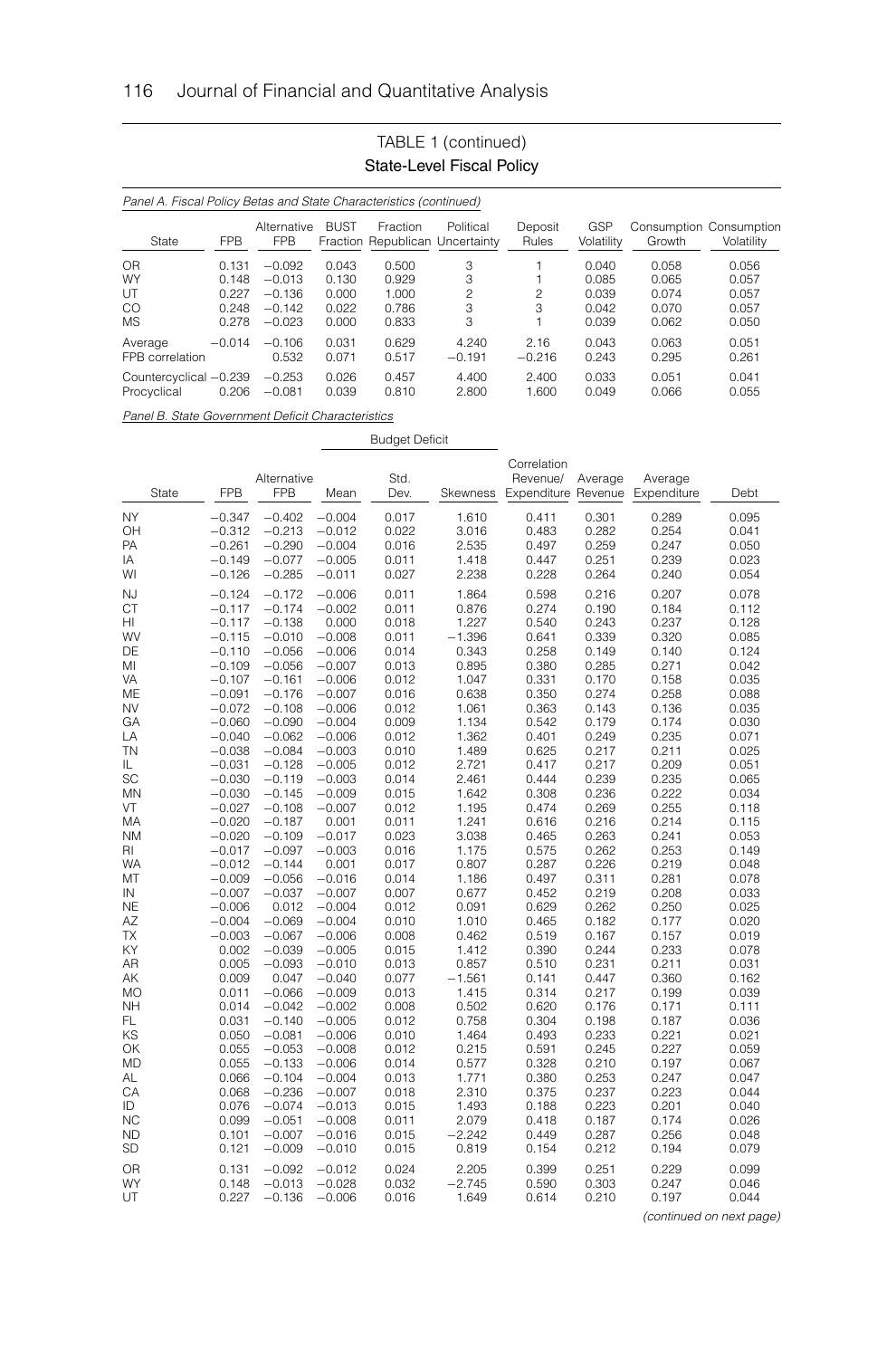| Panel B. State Government Deficit Characteristics (continued) |                   |                           |                      |                          |                   |                                        |                    |                        |                           |
|---------------------------------------------------------------|-------------------|---------------------------|----------------------|--------------------------|-------------------|----------------------------------------|--------------------|------------------------|---------------------------|
|                                                               |                   |                           |                      | <b>Budget Deficit</b>    |                   |                                        |                    |                        |                           |
| State                                                         | <b>FPB</b>        | Alternative<br><b>FPB</b> | Mean                 | Std.<br>Dev.             | Skewness          | Correlation<br>Revenue/<br>Expenditure | Average<br>Revenue | Average<br>Expenditure | Debt                      |
| CO<br>MS                                                      | 0.248<br>0.278    | $-0.142$<br>$-0.023$      | $-0.008$<br>$-0.009$ | 0.015<br>0.015           | 2.734<br>1.063    | 0.775<br>0.542                         | 0.183<br>0.300     | 0.170<br>0.281         | 0.026<br>0.047            |
| Average<br>FPB correlation                                    | $-0.014$          | $-0.106$<br>0.532         | $-0.008$<br>$-0.223$ | 0.016<br>0.040           | 1.117<br>$-0.180$ | 0.442<br>0.140                         | 0.238<br>$-0.089$  | 0.223<br>$-0.154$      | 0.061<br>$-0.178$         |
| Countercyclical<br>Procyclical                                | $-0.239$<br>0.206 | $-0.253$<br>$-0.081$      | $-0.007$<br>$-0.012$ | 0.019<br>0.020           | 2.163<br>0.981    | 0.414<br>0.584                         | 0.271<br>0.249     | 0.254<br>0.225         | 0.053<br>0.052            |
| Panel C. Predicted Fiscal Policy Betas                        |                   |                           |                      |                          |                   |                                        |                    |                        |                           |
| Variable                                                      |                   |                           |                      | <b>FPB</b>               |                   |                                        |                    |                        | Alternative<br><b>FPB</b> |
| DR                                                            |                   |                           |                      | $-0.0386***$<br>$-16.90$ |                   |                                        |                    | $-16.13$               | $-0.0300***$              |
| <b>REP GOV</b>                                                |                   |                           |                      | 33.05                    | $0.2939***$       |                                        |                    |                        | $0.2007***$<br>29.88      |
| Intercept                                                     |                   |                           |                      | $-0.1137***$<br>$-17.79$ |                   |                                        |                    | $-43.84$               | $-0.1668***$              |
| No. of obs.<br>Adj. $R^2$                                     |                   |                           |                      | 2,208<br>0.359           |                   |                                        |                    |                        | 2,208<br>0.385            |

#### TABLE 1 (continued) State-Level Fiscal Policy

Panel A of Table [1](#page-8-0) reports that a Republican is more likely to be governor in a procyclical state based on the 0.517 correlation between FPB and the fraction of the sample period during which a state's governor is a Republican. Procyclical states are more likely to have periods of negative GSP growth according to BUST Fraction.

The fiscal policy betas have a 0.243 correlation with the volatility of economic growth and a 0.261 correlation with consumption volatility. These positive correlations suggest that countercyclical states have less variability in their economic output and consumption. We control for GSP volatility in our later empirical tests and examine consumption risk in the next section. Besides economic uncertainty, we construct a proxy for political uncertainty using the number of state-level transitions in the governor's political affiliation. The relation between a governor's political affiliation and fiscal policy is confirmed in a later empirical test.

States have adopted budget-stabilization funds to mitigate both the financial constraints imposed by their respective balanced-budget amendments and the policy uncertainty that could arise from higher budget deficits. In unreported results, state-level balanced-budget amendments were previously used to explain state-level fiscal policy. However, these budget amendments were often adopted before the U.S. Civil War. In contrast, budget-stabilization funds reflect more contemporary political decisions. Because the deposit rules governing a state's budget-stabilization fund do not vary with economic conditions, these rules are suitable instruments for state-level fiscal policy. Wagner and Elder [\(2005\)](#page-29-18) describe the deposit rules governing these "rainy day" accounts and enumerate their stringency on a scale of 1 (weak) to 4 (strong). Along with Knight and Levinson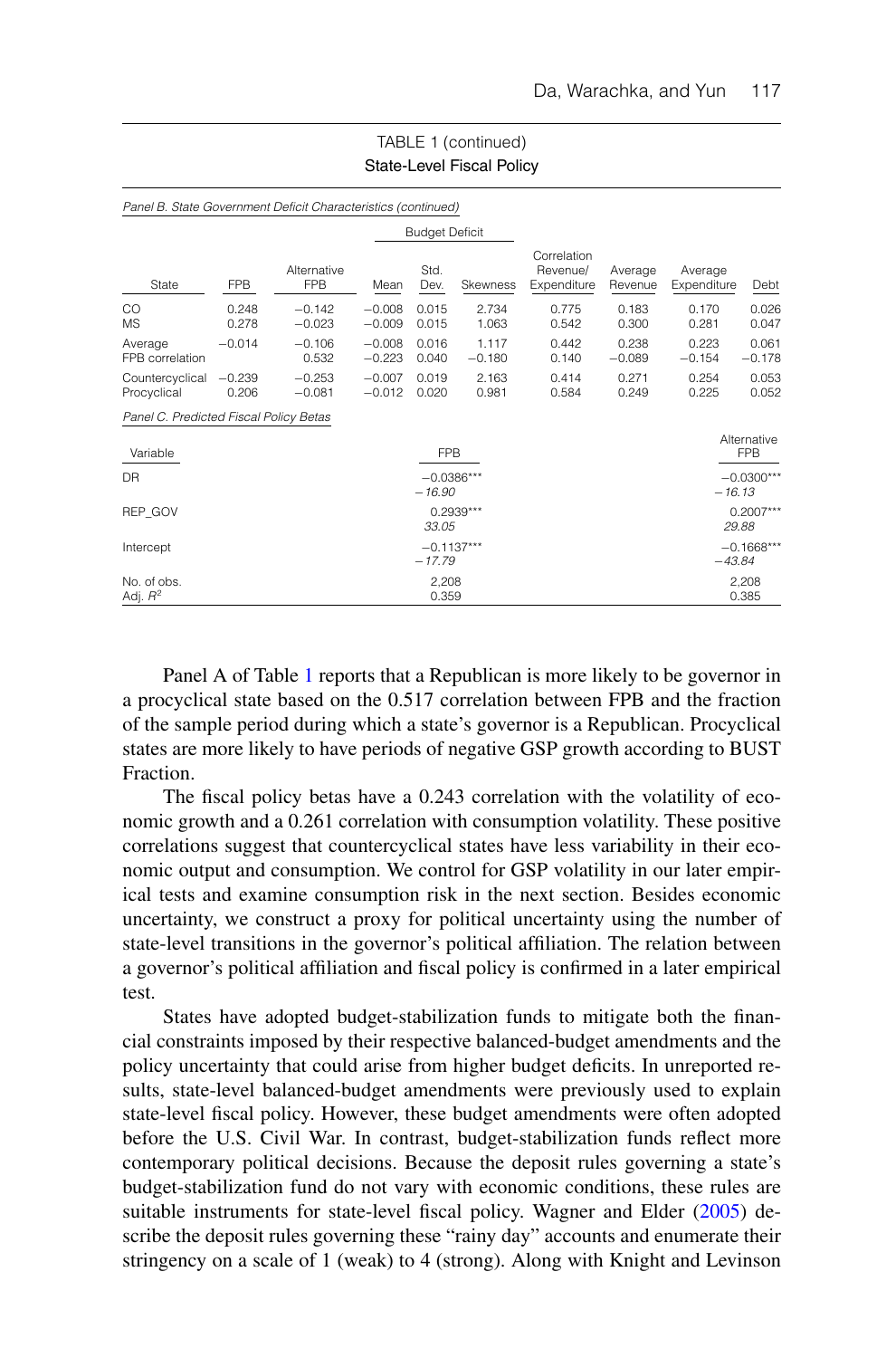[\(1999\)](#page-29-19), these authors conclude that the deposit rules of budget stabilization funds institutionalize government savings.

In practice, deposit rules usually require a minimum percentage of a state's revenue to be deposited into its budget-stabilization fund. Following withdrawals from the budget-stabilization fund, the deposit rules also specify repayment provisions to ensure the fund is replenished to a prescribed maximum. Intuitively, stringent deposit rules facilitate more countercyclical fiscal policies through the accumulation of precautionary savings.

<span id="page-11-2"></span>Panel B of Table [1](#page-8-0) summarizes the mean, standard deviation, and skewness of state-level budget deficits. Because positive values of DEFICIT signify a budget deficit, countercyclical states have smaller average budget surpluses. This property can be explained by their larger budget-stabilization fund deposits, which are included in government expenditures.[7](#page-11-1) Moreover, the skewness results indicate that countercyclical states are willing to tolerate larger budget deficits. The correlation between state-level government revenue and expenditures in Panel B is also higher in countercyclical states. Intuitively, maintaining or increasing expenditures in poor economic conditions reduces the correlation between a countercyclical state's expenditures and its revenue while inducing a positive skewness in its budget deficit.

The −0.089 correlation between FPB and revenue and the −0.154 correlation between FPB and expenditures in Panel B of Table [1](#page-8-0) suggest that countercyclical states have higher expenditures and taxes as a fraction of their respective GSPs. Although the −0.178 correlation between a state's fiscal policy beta and its outstanding debt-to-GSP ratio is consistent with countercyclical states having more debt, this debt averages 6.1% of GSP due to balanced-budget amendments. This average is far below the federal government's debt-to-GDP ratio. Consequently, countercyclical fiscal policies at the state level are unlikely to induce high levels of tax uncertainty.

The limited cross-sectional variation in debt across states can be attributed to budget-stabilization funds financing countercyclical fiscal policies. The deposit rules (DR) of each state's respective budget-stabilization fund and its tendency to elect a Republican governor (REP GOV) are examined in the context of fiscal policy using the following cross-sectional regression:

<span id="page-11-0"></span>(3) 
$$
FPB_i = \alpha_0 + \alpha_1 DR_i + \alpha_2 REP\_{GOV_i} + \epsilon_i.
$$

We define the fitted values from equation [\(3\)](#page-11-0) as predicted fiscal policy betas, which are denoted  $\widehat{FPB}$ . Although  $\widehat{FPB}$  depends on the frequency of electing a Republican governor during the entire sample period, there is no look-ahead bias in later empirical tests because our empirical analysis does not formulate a trading strategy to exploit cross-sectional return differences based on fiscal policy. Instead, the cross-sectional relation between fiscal policy and returns over the long term is the focus of our study.

<span id="page-11-1"></span>[<sup>7</sup>](#page-11-2)Withdrawals from the budget-stabilization fund can increase a state government's expenditures, and hence its budget deficit, without the corresponding issuance of debt. However, because withdrawals depend on the previous accumulation of funds, we focus our analysis on deposit rules.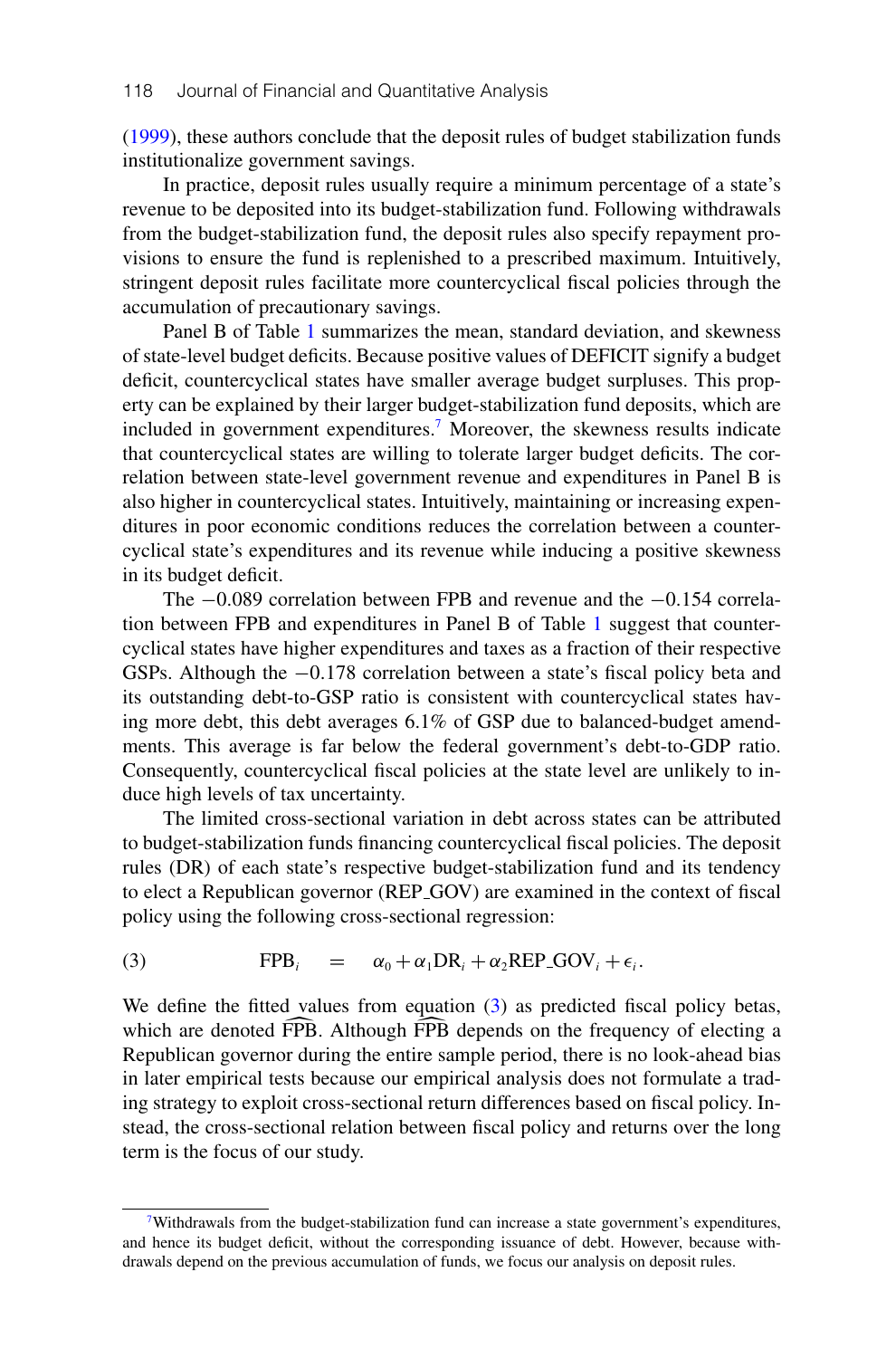The negative coefficient of  $-0.0386$  (*t*-statistic =  $-16.90$ ) for DR in Panel C of Table [1](#page-8-0) indicates that more stringent deposit rules are associated with countercyclical fiscal policies. Furthermore, the positive coefficient of 0.2939 (*t*-statistic = 33.05) for REP GOV indicates that Democratic governors are also associated with countercyclical fiscal policies. Ranking states according to FPB and FPB produces a similar ordering. Indeed, 10 of the top 15 countercyclical states are identical under both rankings, and their correlation exceeds 0.50. The alternative fiscal policy betas are also similar to their predicted counterparts. Thus, investors are not required to estimate their state's fiscal policy beta provided they understand the two important determinants of its fiscal policy that explain nearly 40% of the variation in state-level fiscal policy according to the *R* <sup>2</sup> metrics in Panel C.

### <span id="page-12-0"></span>III. Fiscal Policy and Consumption Risk

According to Ricardian equivalence, government budget deficits cannot stimulate consumption because households increase savings in anticipation of future tax increases. However, higher government spending can stabilize consumption during poor economic conditions due to household borrowing constraints (Zeldes [\(1989\)](#page-29-20)) and difficulties in hedging unemployment (Hubbard, Skinner, and Zeldes [\(1994\)](#page-28-16)). Moreover, at the state level, balanced-budget amendments and budget-stabilization funds reduce the association between debt issuance and countercyclical fiscal policy.

To determine whether countercyclical fiscal policies lower consumption risk, our state-level proxy for consumption is retail sales (Ostergaard, Sorensen, and Yosha [\(2002\)](#page-29-21)). Following Korniotis [\(2008\)](#page-29-14), retail sales data on non-durables are scaled upward to account for services. The annual scale factor equals aggregate per capita consumption in the United States divided by average per capita retail sales.

<span id="page-12-1"></span>To examine the relation between state-level consumption risk and fiscal policy, we estimate the following panel regression:

(4) CONSUMPTION<sub>i,t</sub> = 
$$
\beta_1 1_{\text{BUST}_{i,t}} + \beta_2 \text{FPB}_i + \beta_3 (1_{\text{BUST}_{i,t}} \times \text{FPB}_i) + \epsilon_{i,t}
$$
.

The indicator variable  $1_{\text{BUST}_{i,t}}$  equals 1 in year *t* if state *i* has negative GSP growth relative to year  $t - 1$ . The specification in equation [\(4\)](#page-12-1) also includes year fixed effects and state fixed effects, with the inclusion of state fixed effects requiring the removal of the state-level fiscal policy beta. This specification is also estimated after replacing the FPB values with their predicted counterparts FPB from equation [\(3\)](#page-11-0). Recall that the predicted fiscal policy betas capture salient aspects of each state's fiscal policy that investors can condition on when evaluating their consumption risk.<sup>[8](#page-12-2)</sup>

<span id="page-12-3"></span>A negative  $\beta_1$  coefficient indicates that consumption growth decreases during bust periods. More important, a negative  $\beta_3$  coefficient indicates that consumption declines less during bust periods in states that implement countercyclical fiscal

<span id="page-12-2"></span>[<sup>8</sup>](#page-12-3)The estimation is conducted using a generalized method of moments (GMM) procedure with the second stage accounting for the estimation error in the first stage. However, the results are similar using 2-stage least squares (2SLS) and limited information maximum likelihood (LIML).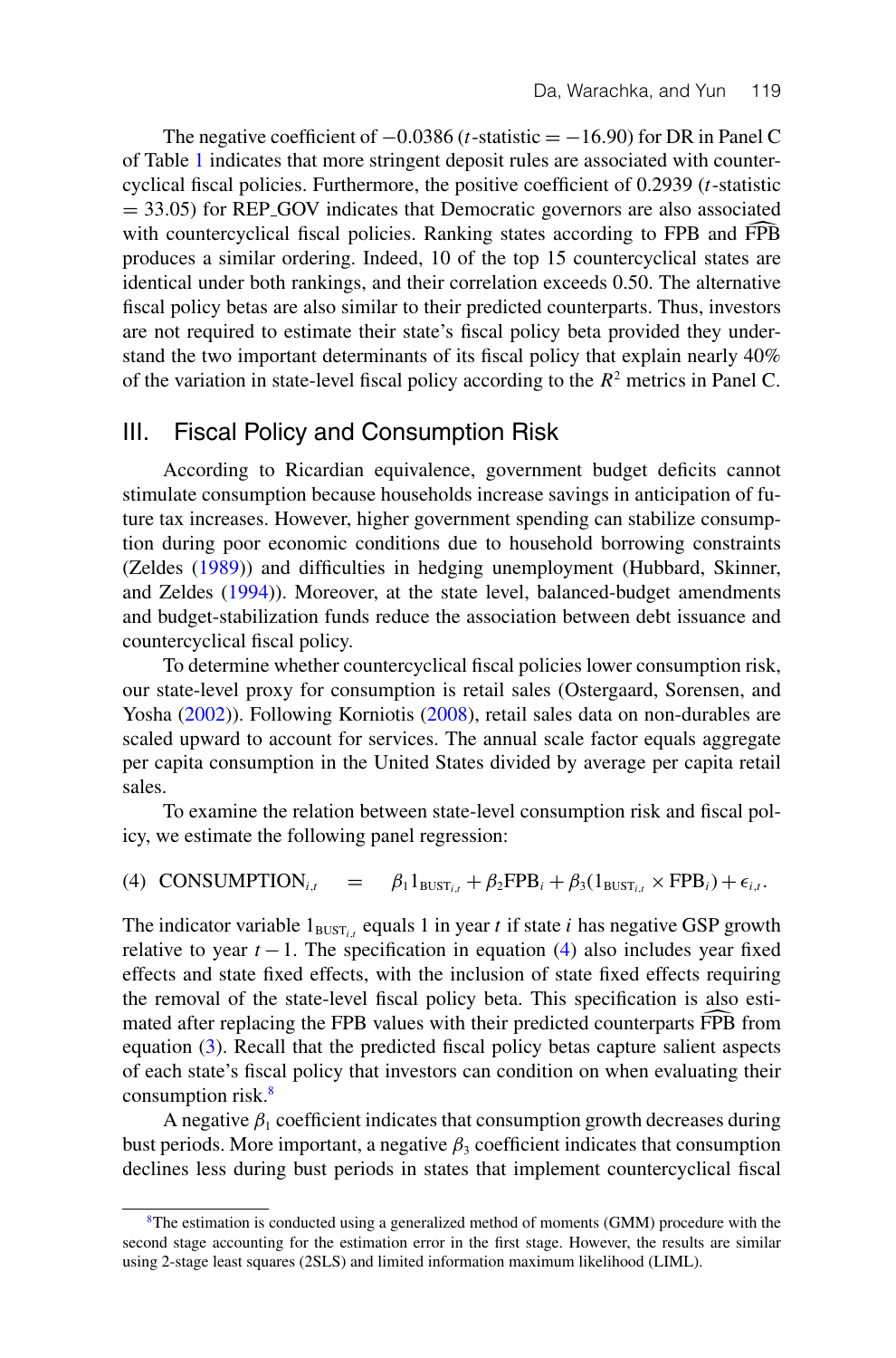policies. According to Panel A of Table [2,](#page-13-0) without state fixed effects, the  $\beta_3$  co-efficient for the interaction term in equation [\(4\)](#page-12-1) is negative, equaling  $-0.1215$  $(t$ -statistic  $=$  -5.03). Thus, a more countercyclical fiscal policy is associated with a smaller decline in consumption during bust periods, and hence lower consumption risk. With the fiscal policy beta having a standard deviation of 0.121, the

#### TABLE 2 Fiscal Policy and Consumption Risk

Panel A of Table 2 reports on the sensitivity of state-level consumption to each state's fiscal policy beta, as estimated by equation [\(4\)](#page-12-1):

CONSUMPTION<sub>i,t</sub> =  $\beta_1 1_{\text{BUST}_{i,t}} + \beta_2 \text{FPB}_i + \beta_3 (1_{\text{BUST}_{i,t}} \times \text{FPB}_i) + \epsilon_{i,t}$ .

The indicator variable BUST equals 1 if gross state product (GSP) growth in state i is negative in year t relative to the prior year, and 0 otherwise. The panel regression in equation [\(4\)](#page-12-1) is also estimated using each state's predicted fiscal policy beta from equation [\(3\)](#page-11-0), FPB. These specifications include year fixed effects and state fixed effects, with state fixed effects requiring the removal of the state-level fiscal policy betas. Panel B reports the results of a similar panel regression that replaces a state's fiscal policy beta with its political uncertainty. POLITICAL\_UNCERTAINTY in a state equals the number of transitions between Democratic and Republican (Republican and Democratic) governors during our sample. Standard errors are clustered at the state-level. t-statistics are reported below each of the estimates in italics. \*, \*\*, and \*\*\* indicate statistical significance at the 10%, 5%, and 1% levels, respectively.

<span id="page-13-0"></span>

| Panel A. Fiscal Policy and Consumption Risk |  |  |  |
|---------------------------------------------|--|--|--|
|---------------------------------------------|--|--|--|

| Variable                                            | 1                                    | $\overline{c}$                       | 3                      | 4                                                                           | 5                  | 6                                    | 7                       | 8                       |
|-----------------------------------------------------|--------------------------------------|--------------------------------------|------------------------|-----------------------------------------------------------------------------|--------------------|--------------------------------------|-------------------------|-------------------------|
| <b>BUST</b>                                         | $-5.87$                              | $-0.0280***$ $-0.0294***$<br>$-5.20$ | $-5.29$                | $-0.0265***$ $-0.0264***$ $-0.0380***$ $-0.0400***$ $-0.0464***$<br>$-5.02$ | $-6.74$            | $-7.29$                              | $-6.94$                 | $-0.0507***$<br>$-8.56$ |
| <b>FPB</b>                                          | $0.0262***$<br>3.32                  |                                      |                        |                                                                             |                    |                                      |                         |                         |
| $BUST \times FPB$                                   | $-0.1215***$ $-0.1300***$<br>$-5.03$ | $-4.97$                              |                        |                                                                             |                    |                                      |                         |                         |
| <b>FPB</b>                                          |                                      |                                      | $0.0365**$<br>1.98     |                                                                             |                    |                                      |                         |                         |
| BUST $\times$ FPB                                   |                                      |                                      | $-3.93$                | $-0.1580***$ -0.1908***<br>$-5.34$                                          |                    |                                      |                         |                         |
| ALTERNATIVE_FPB                                     |                                      |                                      |                        |                                                                             | $0.0304**$<br>2.09 |                                      |                         |                         |
| BUST $\times$<br>ALTERNATIVE FPB                    |                                      |                                      |                        |                                                                             | $-3.65$            | $-0.1433***$ $-0.1733***$<br>$-4.93$ |                         |                         |
| ALTERNATIVE FPB                                     |                                      |                                      |                        |                                                                             |                    |                                      | $0.0473*$<br>1.80       |                         |
| BUST $\times$<br>ALTERNATIVE FPB                    |                                      |                                      |                        |                                                                             |                    |                                      | $-0.2074***$<br>$-3.72$ | $-0.2532***$<br>$-5.13$ |
| Year fixed effects<br>State fixed effects           | Yes<br><b>No</b>                     | Yes<br>Yes                           | Yes<br><b>No</b>       | Yes<br>Yes                                                                  | Yes<br><b>No</b>   | Yes<br>Yes                           | Yes<br><b>No</b>        | Yes<br>Yes              |
| No. of obs.<br>Adj. $R^2$                           | 2,300<br>0.725                       | 2,300<br>0.754                       | 2,300<br>0.724         | 2,300<br>0.754                                                              | 2,300<br>0.724     | 2,300<br>0.754                       | 2,300<br>0.724          | 2,300<br>0.754          |
| Panel B. Political Uncertainty and Consumption Risk |                                      |                                      |                        |                                                                             |                    |                                      |                         |                         |
| Variable                                            |                                      |                                      | 1                      |                                                                             | $\overline{c}$     | 3                                    |                         | 4                       |
| <b>BUST</b>                                         |                                      |                                      | $-0.0208**$<br>$-2.11$ | $-0.96$                                                                     | $-0.0118$          | $-0.0225**$<br>$-2.20$               |                         | $-0.0220**$<br>$-2.05$  |
| POLITICAL UNCERTAINTY                               |                                      |                                      | 0.0007<br>0.84         |                                                                             |                    | 0.0006<br>0.76                       |                         | 0.0007<br>0.82          |
| BUST x POLITICAL UNCERTAINTY                        |                                      |                                      | $-0.0020$<br>$-0.90$   | $-1.78$                                                                     | $-0.0044*$         | $-0.0019$<br>$-0.86$                 |                         | $-0.0020$<br>$-0.86$    |
| <b>FPB</b>                                          |                                      |                                      |                        |                                                                             |                    | $0.0257*$<br>1.88                    |                         |                         |
| FPB                                                 |                                      |                                      |                        |                                                                             |                    |                                      |                         | 0.0397<br>1.62          |
| Year fixed effects<br>State fixed effects           |                                      |                                      | Yes<br>No              |                                                                             | Yes<br>Yes         | Yes<br>No                            |                         | Yes<br>No               |
| No. of obs.<br>Adj. $R^2$                           |                                      |                                      | 2,300<br>0.721         |                                                                             | 2,300<br>0.753     | 2,300<br>0.723                       |                         | 2,300<br>0.723          |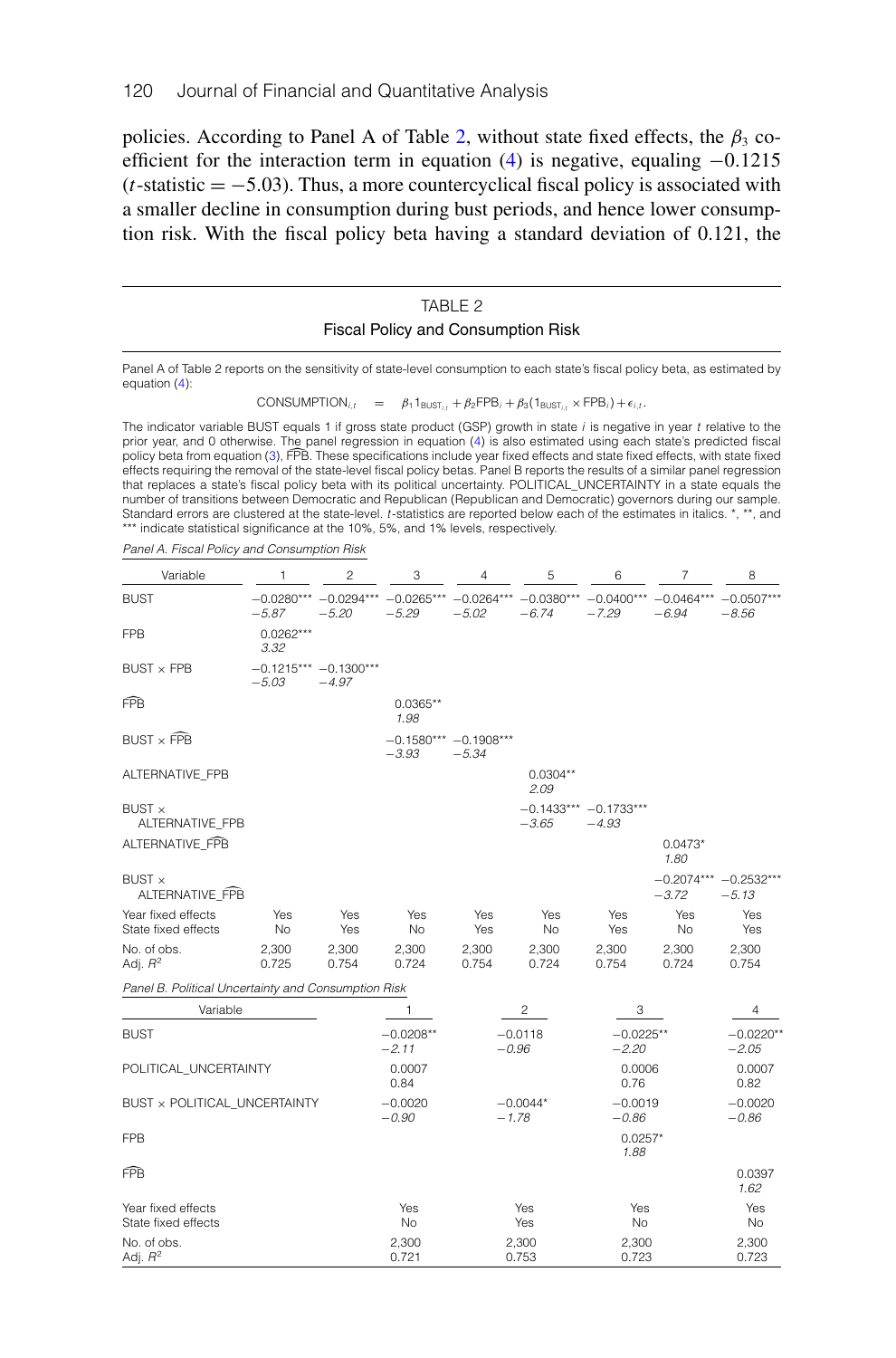−0.1215 coefficient implies a 1.47% smaller decline in consumption during bust periods in the more countercyclical state.

The predicted fiscal policy betas confirm the importance of fiscal policy to consumption risk. The interaction variable involving  $\widehat{FPB}$ , has a negative  $\beta_3$  coefficient equaling  $-0.1580$  (*t*-statistic =  $-3.93$ ) when FPB rather than state fixed effects are included in the specification. The alternative fiscal policy betas produce an even smaller decline in consumption during bust periods because the interaction variable has a negative  $\beta_3$  coefficient equaling  $-0.1433$  (*t*-statistic =  $-3.65$ ).

State governments may attempt to optimize their fiscal policy based on a trade-off between higher consumption growth versus lower consumption risk. This trade-off is consistent with the positive  $\beta_2$  coefficients in Panel A of Table [2,](#page-13-0) which indicate that consumption growth is higher in procyclical states. Intuitively, lower consumption growth may be the cost of a countercyclical fiscal policy that lowers consumption risk. Because the magnitude of the  $\beta_3$  coefficient is 4.64 times larger than that of the  $\beta_2$  coefficient, consumption growth is approximately 0.32% lower per year to obtain the 1.47% smaller decline in consumption during bust periods.

Finally, to capture the policy uncertainty associated with countercyclical fiscal policies, we replace FPB in equation [\(4\)](#page-12-1) with the political uncertainty variable that measures the number of transitions in each state governor's political affiliation.<sup>[9](#page-14-1)</sup>

<span id="page-14-2"></span>The results in Panel B of Table [2](#page-13-0) indicate that the interaction between political uncertainty and the indicator function for bust periods has an insignificant coefficient. Indeed, the  $\beta_2$  and  $\beta_3$  coefficients are consistently insignificant. Therefore, unlike fiscal policy, political uncertainty does not appear to influence consumption growth or consumption risk.

### <span id="page-14-0"></span>IV. Return Implications of Fiscal Policy

Variation in consumption risk across states can have cross-sectional return implications if investors have a local investment bias. Insufficient risk sharing within the United States due to poor diversification has been reported by Korniotis [\(2008\)](#page-29-14) and Korniotis and Kumar [\(2013\)](#page-29-1).

We first compute a firm-level local investor base measure. Individual firms are matched with specific states using the location of their headquarters in Compustat. The location of institutional investors is obtained from Nelson's Directory of Investment Managers. Korniotis and Kumar [\(2013\)](#page-29-1) document that individual investors have a similar local bias as institutional investors. This finding is consistent with the portfolio decisions of institutional investors reflecting the investment preferences of their clients.

An institution has a local investment bias in a nearby firm (headquartered in the same state) if its aggregate portfolio weight in this firm is at least 20% greater

<span id="page-14-1"></span>[<sup>9</sup>](#page-14-2)To clarify, the frequency of electing a Republican governor differs from political uncertainty because both a low and a high frequency suggest low political uncertainty. Furthermore, a frequency near 50% does not indicate whether voters change the political affiliation of their governor once, in a permanent political shift from one political party to another, or whether the governor's political affiliation alternates between elections and causes policy uncertainty.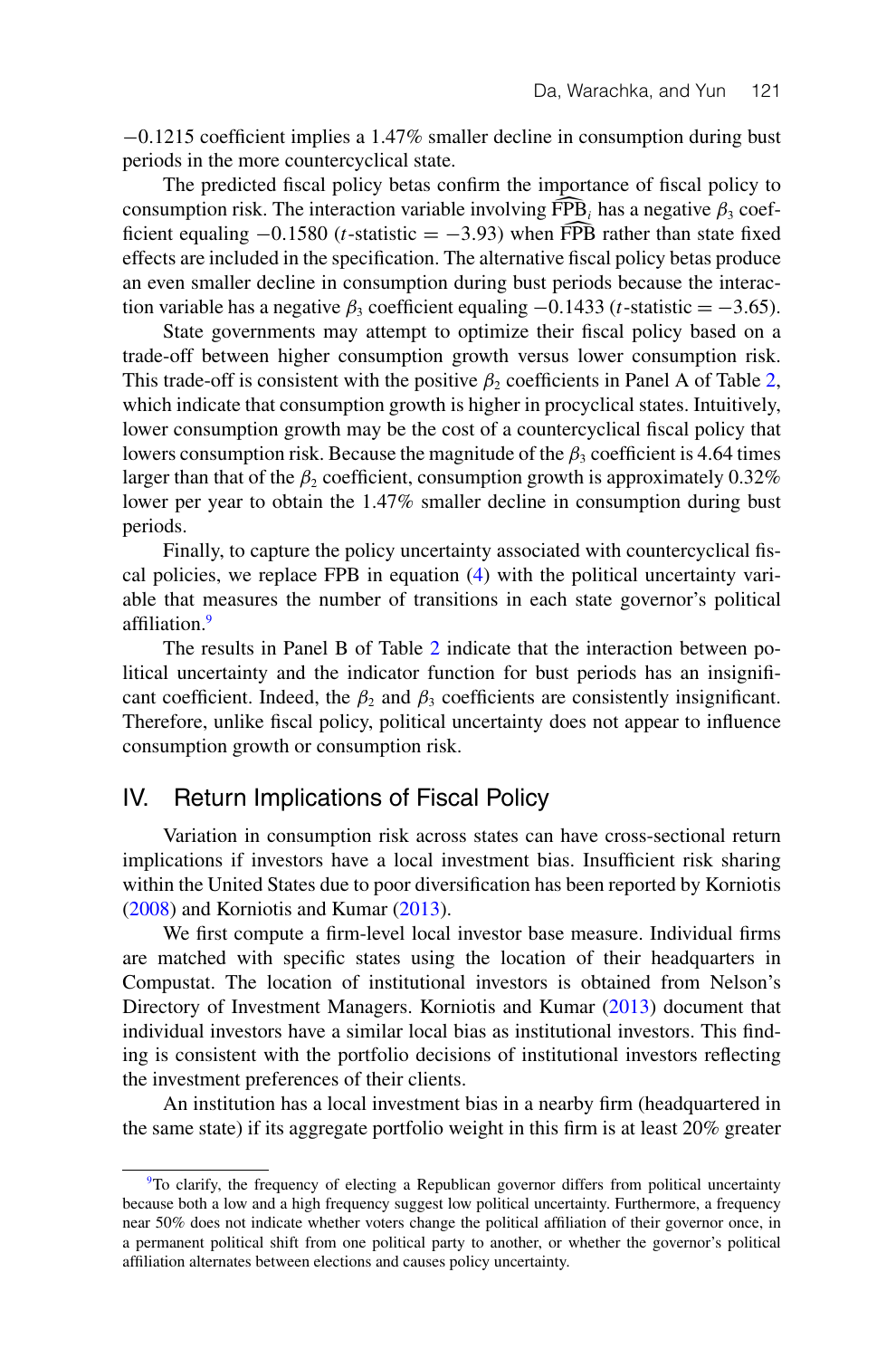than its market portfolio weight. A firm has a local investor base if at least 5% of its shares are held by institutions with a local investment bias.

To determine whether countercyclical fiscal policies lower the risk-adjusted returns of firms with a local investor base, the following panel regression is estimated:

<span id="page-15-0"></span>(5) 
$$
RETURN_{k,t} = \beta_0 + \beta_1 FPB_i + \gamma SF_t + \epsilon_{k,t}.
$$

The dependent variable refers to firm-level returns that have a local investor base in state *i*. Thus, all firms indexed by *k* are headquartered in state *i*. Returns are risk-adjusted using the methodology of Daniel, Grinblatt, Titman, and Wermers [\(1997\)](#page-28-17), although unreported results are similar for industry-adjusted returns. The fiscal policy betas in equation [\(5\)](#page-15-0) are replaced with their respective predicted values from equation [\(3\)](#page-11-0). SF*<sup>t</sup>* contains state and firm characteristics. To capture cross-sectional variation in state-level industrial composition, the state characteristics are average economic growth and the volatility of economic growth (measured as the standard deviation of annual GSP growth). The firm characteristics, which are computed each year, include institutional ownership (IO), capital asset pricing model beta (CAPM BETA), idiosyncratic return volatility (IVOL), bookto-market (BM) ratio, market capitalization (SIZE), and the firm's return over the prior 12 months after omitting the most recent month (PRET).

A positive  $\beta_1$  coefficient indicates that stock returns are lower in countercyclical states for firms with a local investor base. Specifically, a positive  $\beta_1$  coefficient is consistent with the discount-rate channel. To clarify, the discount-rate channel consists of a joint hypothesis. First, countercyclical fiscal policies are predicted to lower the consumption risk of investors. Second, this lower consumption risk is predicted to lower the returns of firms that have a local investor base.

Panel A of Table [3](#page-16-0) reports the results from equation [\(5\)](#page-15-0) for firms whose institutional investor base has at least a 5% local bias. On average, this local-investorbase restriction yields 666 firms in 43 states. The results in Panel B further restrict this subset to a 7% minimum local base that contains an average of 491 firms in 41 states. The discount-rate channel predicts a larger  $\beta_1$  coefficient in Panel B compared with Panel A under the more stringent local base threshold. Conversely, in Panel C, the estimation is performed on all firms regardless of whether their investor base has a local bias. Thus, the discount-rate channel predicts a smaller  $\beta_1$ coefficient in Panel C compared with Panel A.

According to Panel A of Table [3,](#page-16-0)  $\beta_1$  equals 0.0583 (*t*-statistic = 2.54) in the full specification with all control variables. Thus, for firms with a local investor base, a higher fiscal policy beta, which corresponds to a less countercyclical fiscal policy (more procyclical fiscal policy), is associated with higher returns. The  $\beta_1$ coefficient increases to  $0.1197$  (*t*-statistic = 4.41) when FPB is replaced by its predicted value, FPB.

In terms of the  $\beta_1 = 0.0583$  coefficient's economic significance in Panel A of Table [3,](#page-16-0) the standard deviation of FPB in Table [1](#page-8-0) across all 50 states is 0.121. Thus, a 1-standard-deviation difference in the fiscal policy beta implies an annual return difference of 0.70% if at least 5% of a firm's investor base has a local bias. This deviation is approximately the difference between the 10th and 90th percentiles of FPB. Furthermore, the 0.445 difference in the average fiscal policy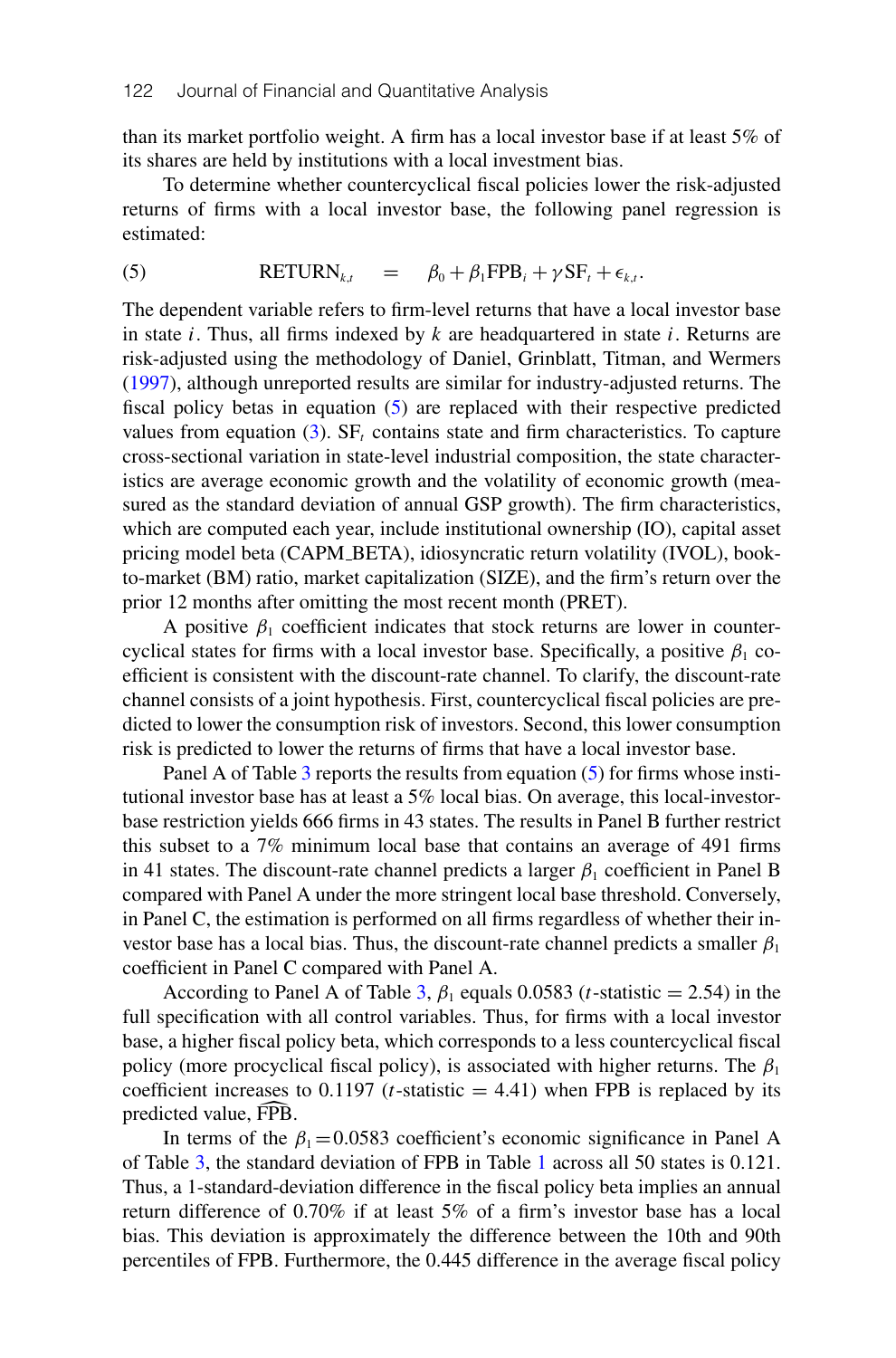beta between the 5 most countercyclical states and the 5 most procyclical states produces a return difference of 2.59% per year. Thus, the impact of fiscal policy on a firm's cost of equity is economically significant.

For firms with a more salient local investor base, the  $\beta_1$  coefficient increases in magnitude to  $0.0919$  (*t*-statistic = 2.31) according to Panel B of Table [3.](#page-16-0) Therefore, countercyclical fiscal policies appear to lower stock returns via the discount-rate channel, with a more salient local investment bias increasing the sensitivity of stock returns to state-level fiscal policy. A similar increase in the  $\beta_1$  coefficient is found for the predicted fiscal policy betas. The alternative

#### TABLE 3 Fiscal Policy and Stock Returns

Table 3 reports the results from the Fama–MacBeth [\(1973\)](#page-28-18) regression in equation [\(5\)](#page-15-0):

 $RETURN_{k,t} = \beta_0 + \beta_1FPB_i + \gamma SF_t + \epsilon_{k,t}$ 

which examines the return implications of fiscal policy for firms whose investors have a local investment bias. The statelevel fiscal policy betas are measured according to equation [\(2\)](#page-6-0) as the sensitivity of annual budget deficits to economic conditions. An alternative fiscal policy beta (ALTERNATIVE\_FPB) is estimated by including a state's unemployment rate and its growth in personal income as independent variables in equation [\(2\)](#page-6-0). Predicted fiscal policy betas are defined in equation [\(3\)](#page-11-0) using budget-stabilization fund deposit rules and the frequency of Republican governors. SF<sub>t</sub> contains state and firm characteristics. The state characteristics include each state's average GSP growth (GSP\_GROWTH) and the volatility of this growth (GSP\_VOLATILITY). Annual firm characteristics include institutional ownership (IO), capital asset pricing model beta (CAPM\_BETA), idiosyncratic return volatility (IVOL), book-to-market (BM) ratio, market capitalization (SIZE), and past returns over the prior year (PRET). Institutional investors have a local investment bias if the aggregate portfolio weight they assign to local firms (firms headquartered in the same state as their location) is at least 20% greater than the aggregate market portfolio weight of local firms. In Panel A, firms have a local investor base if at least 5% of their shares are held by institutions with a local investment bias. On average, this subset consists of 666 firms in 43 states. The results in Panel B pertain to a smaller subset averaging 491 firms in 41 states in which at least 7% of a firm's shares<br>are held by institutions with a local investment bias. Panel C reports the results for the entire are below each of the estimates in italics. \*, \*\*, and \*\*\* indicate statistical significance at the 10%, 5%, and 1% levels, respectively.

<span id="page-16-0"></span>

| Variable                                            | 1                       | 2                       | 3                       | 4                       | 5                       | 6                       | 7                       | 8                       |
|-----------------------------------------------------|-------------------------|-------------------------|-------------------------|-------------------------|-------------------------|-------------------------|-------------------------|-------------------------|
| Panel A. Fama-MacBeth Regression with 5% Local Bias |                         |                         |                         |                         |                         |                         |                         |                         |
| <b>FPB</b>                                          | $0.0606**$<br>2.30      |                         |                         |                         | $0.0583**$<br>2.54      |                         |                         |                         |
| FPB                                                 |                         | $0.1197***$<br>4.41     |                         |                         |                         | $0.1117***$<br>3.92     |                         |                         |
| ALTERNATIVE FPB                                     |                         |                         | $0.0846*$<br>1.78       |                         |                         |                         | $0.0742*$<br>1.67       |                         |
| ALTERNATIVE FPB                                     |                         |                         |                         | $0.1740***$<br>5.40     |                         |                         |                         | $0.1641***$<br>4.89     |
| IO                                                  | $-0.0977***$<br>$-3.59$ | $-0.0997***$<br>$-3.82$ | $-0.1009***$<br>$-3.89$ | $-0.0997***$<br>$-3.82$ | $-0.0966***$<br>$-2.83$ | $-0.0989***$<br>$-3.03$ | $-0.1007***$<br>$-3.11$ | $-0.0990***$<br>$-3.03$ |
| CAPM BETA                                           | 0.0048<br>0.28          | 0.0061<br>0.35          | 0.0066<br>0.39          | 0.0061<br>0.35          | 0.0068<br>0.45          | 0.0080<br>0.51          | 0.0080<br>0.53          | 0.0079<br>0.51          |
| <b>IVOL</b>                                         | $-0.0573$<br>$-1.56$    | $-0.0561$<br>$-1.50$    | $-0.0558$<br>$-1.54$    | $-0.0562$<br>$-1.51$    | $-0.0527$<br>$-1.59$    | $-0.0512$<br>$-1.51$    | $-0.0507$<br>$-1.55$    | $-0.0513$<br>$-1.51$    |
| <b>GSP GROWTH</b>                                   | 0.1663<br>0.65          | 0.2128<br>0.80          | 0.1387<br>0.48          | 0.2033<br>0.76          | 0.1130<br>0.44          | 0.1917<br>0.74          | 0.1022<br>0.35          | 0.1796<br>0.68          |
| <b>GSP VOLATILITY</b>                               | $-0.0370$<br>$-0.06$    | 0.2144<br>0.31          | 0.1214<br>0.10          | 0.1833<br>0.27          | $-0.0538$<br>$-0.09$    | 0.2093<br>0.30          | 0.2014<br>0.17          | 0.1740<br>0.25          |
| <b>BM</b>                                           |                         |                         |                         |                         | $-0.0026$<br>$-0.37$    | $-0.0032$<br>$-0.45$    | $-0.0032$<br>$-0.45$    | $-0.0033$<br>$-0.45$    |
| SIZE                                                |                         |                         |                         |                         | 0.0017<br>0.85          | 0.0015<br>0.80          | 0.0017<br>0.93          | 0.0015<br>0.80          |
| PRET                                                |                         |                         |                         |                         | $-0.0024$<br>$-0.11$    | $-0.0024$<br>$-0.11$    | $-0.0020$<br>$-0.09$    | $-0.0024$<br>$-0.11$    |
| Intercept                                           | $-0.1244$<br>$-0.47$    | $-0.1828$<br>$-0.65$    | $-0.0909$<br>$-0.30$    | $-0.1547$<br>$-0.54$    | $-0.0927$<br>$-0.36$    | $-0.1823$<br>$-0.67$    | $-0.0810$<br>$-0.27$    | $-0.1522$<br>$-0.55$    |
| Adj. $R^2$                                          | 0.028                   | 0.027                   | 0.028                   | 0.027                   | 0.039                   | 0.038                   | 0.039                   | 0.038                   |

(continued on next page)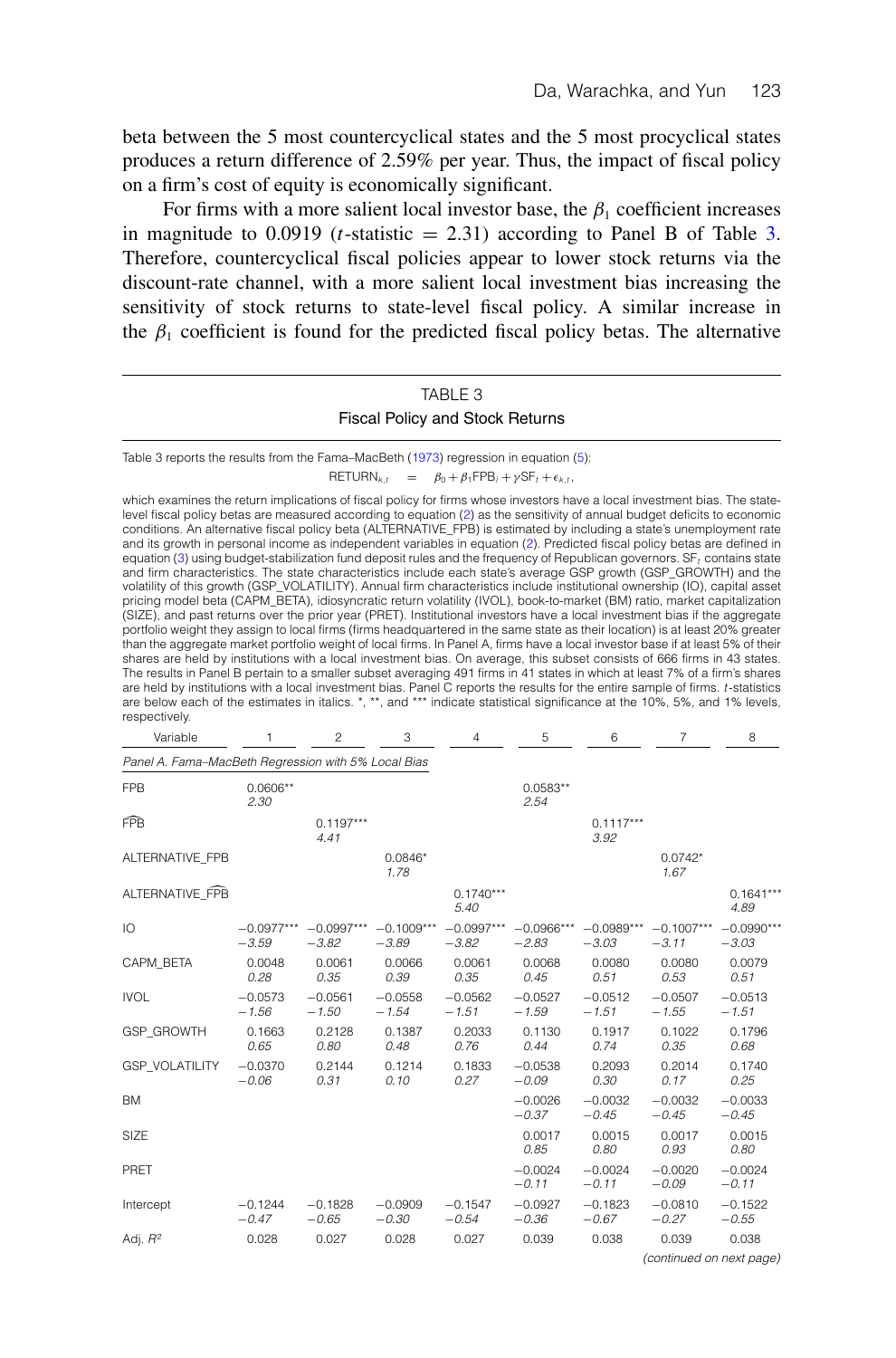|                                                     |                         |                         | <b>Fiscal Policy and Stock Returns</b> |                         |                         |                         |                         |                         |
|-----------------------------------------------------|-------------------------|-------------------------|----------------------------------------|-------------------------|-------------------------|-------------------------|-------------------------|-------------------------|
| Variable                                            | 1                       | $\overline{c}$          | 3                                      | $\overline{4}$          | 5                       | 6                       | $\overline{7}$          | 8                       |
| Panel B. Fama-MacBeth Regression with 7% Local Bias |                         |                         |                                        |                         |                         |                         |                         |                         |
| <b>FPB</b>                                          | $0.0901**$<br>2.12      |                         |                                        |                         | $0.0919**$<br>2.31      |                         |                         |                         |
| FPB                                                 |                         | $0.1707***$<br>6.34     |                                        |                         |                         | $0.1674***$<br>6.10     |                         |                         |
| ALTERNATIVE FPB                                     |                         |                         | $0.1485***$<br>2.58                    |                         |                         |                         | $0.1451***$<br>2.78     |                         |
| ALTERNATIVE FPB                                     |                         |                         |                                        | $0.2433***$<br>7.45     |                         |                         |                         | $0.2410***$<br>7.14     |
| IO                                                  | $-0.1025***$<br>$-5.14$ | $-0.1041***$<br>$-5.73$ | $-0.1053***$<br>$-5.85$                | $-0.1044***$<br>$-5.73$ | $-0.1031***$<br>$-3.94$ | $-0.1055***$<br>$-4.55$ | $-0.1069***$<br>$-4.69$ | $-0.1059***$<br>$-4.56$ |
| CAPM_BETA                                           | 0.0060<br>0.43          | 0.0077<br>0.55          | 0.0088<br>0.67                         | 0.0076<br>0.55          | 0.0104<br>0.74          | 0.0120<br>0.84          | 0.0130<br>0.94          | 0.0119<br>0.83          |
| <b>IVOL</b>                                         | $-0.0644$<br>$-1.37$    | $-0.0636$<br>$-1.33$    | $-0.0623$<br>$-1.31$                   | $-0.0638$<br>$-1.33$    | $-0.0618$<br>$-1.33$    | $-0.0608$<br>$-1.28$    | $-0.0593$<br>$-1.26$    | $-0.0609$<br>$-1.29$    |
| GSP_GROWTH                                          | 0.1610<br>0.54          | 0.2008<br>0.61          | 0.1542<br>0.52                         | 0.1923<br>0.59          | 0.1996<br>0.67          | 0.2682<br>0.86          | 0.2074<br>0.73          | 0.2574<br>0.83          |
| <b>GSP VOLATILITY</b>                               | $-0.3149$<br>$-0.65$    | 0.1909<br>0.20          | $-0.3429$<br>$-0.22$                   | 0.1447<br>0.16          | $-0.3861$<br>$-0.81$    | 0.1801<br>0.19          | $-0.3436$<br>$-0.24$    | 0.1227<br>0.13          |
| <b>BM</b>                                           |                         |                         |                                        |                         | 0.0070<br>0.77          | 0.0057<br>0.60          | 0.0059<br>0.64          | 0.0057<br>0.60          |
| SIZE                                                |                         |                         |                                        |                         | 0.0027<br>1.10          | 0.0023<br>1.06          | 0.0025<br>1.19          | 0.0023<br>1.08          |
| PRET                                                |                         |                         |                                        |                         | $-0.0044$<br>$-0.24$    | $-0.0046$<br>$-0.25$    | $-0.0040$<br>$-0.22$    | $-0.0046$<br>$-0.25$    |
| Intercept                                           | $-0.1086$<br>$-0.33$    | $-0.1684$<br>$-0.48$    | $-0.0837$<br>$-0.27$                   | $-0.1340$<br>$-0.39$    | $-0.1901$<br>$-0.61$    | $-0.2759$<br>$-0.85$    | $-0.1798$<br>$-0.62$    | $-0.2393$<br>$-0.75$    |
| Adj. $R^2$                                          | 0.032                   | 0.032                   | 0.033                                  | 0.032                   | 0.045                   | 0.044                   | 0.046                   | 0.044                   |
| Panel C. Fama-MacBeth Regression with All Firms     |                         |                         |                                        |                         |                         |                         |                         |                         |
| <b>FPB</b>                                          | 0.0275<br>1.26          |                         |                                        |                         | 0.0288<br>1.32          |                         |                         |                         |
| FPB                                                 |                         | 0.0326<br>1.15          |                                        |                         |                         | 0.0276<br>0.94          |                         |                         |
| ALTERNATIVE FPB                                     |                         |                         | 0.0092<br>0.24                         |                         |                         |                         | 0.0015<br>0.04          |                         |
| ALTERNATIVE FPB                                     |                         |                         |                                        | 0.0581<br>1.50          |                         |                         |                         | 0.0518<br>1.32          |
| IO                                                  | $-0.1131***$<br>$-5.01$ | $-0.1139***$<br>$-5.04$ | $-0.1143***$ -0.1140<br>$-5.12$        | $-5.03$                 | $-0.1202***$<br>$-4.07$ | $-0.1207***$<br>$-4.10$ | $-0.1210***$<br>$-4.16$ | $-0.1208***$<br>$-4.09$ |
| CAPM BETA                                           | 0.0124<br>0.75          | 0.0125<br>0.76          | 0.0126<br>0.78                         | 0.0125<br>0.76          | 0.0108<br>0.67          | 0.0109<br>0.67          | 0.0109<br>0.69          | 0.0110<br>0.67          |
| <b>IVOL</b>                                         | $-0.0557**$<br>$-2.43$  | $-0.0556**$<br>$-2.43$  | $-0.0556**$<br>$-2.45$                 | $-0.0556**$<br>$-2.43$  | $-0.0562**$<br>$-2.21$  | $-0.0560**$<br>$-2.20$  | $-0.0561**$<br>$-2.22$  | $-0.0560**$<br>$-2.20$  |
| GSP_GROWTH                                          | $0.7218***$<br>2.74     | $0.8012**$<br>2.57      | $0.8082***$<br>2.66                    | $0.7887**$<br>2.49      | $0.7113***$<br>2.62     | $0.8020**$<br>2.49      | $0.8016**$<br>2.57      | $0.7891**$<br>2.41      |
| GSP_VOLATILITY                                      | $-0.8232$<br>$-1.29$    | $-0.6895$<br>$-1.14$    | $-0.6635$<br>$-0.86$                   | $-0.7277$<br>$-1.22$    | $-0.8418$<br>$-1.36$    | $-0.6757$<br>$-1.14$    | $-0.5971$<br>$-0.79$    | $-0.7161$<br>$-1.22$    |
| BM                                                  |                         |                         |                                        |                         | $-0.0034$<br>-0.94      | $-0.0035$<br>$-0.93$    | $-0.0035$<br>$-0.96$    | $-0.0035$<br>$-0.94$    |
| SIZE                                                |                         |                         |                                        |                         | 0.0036<br>1.12          | 0.0036<br>1.09          | 0.0036<br>1.09          | 0.0036<br>1.09          |
| PRET                                                |                         |                         |                                        |                         | 0.0009<br>0.07          | 0.0011<br>0.09          | 0.0011<br>0.09          | 0.0011<br>0.09          |
| Intercept                                           | $-0.6926**$<br>$-2.52$  | $-0.7803**$<br>$-2.33$  | $-0.7890**$<br>$-2.32$                 | $-0.7598**$<br>$-2.24$  | $-0.7243**$<br>$-2.35$  | $-0.8243**$<br>$-2.21$  | $-0.8286**$<br>$-2.21$  | $-0.8038**$<br>$-2.13$  |
| Adj. $R^2$                                          | 0.018                   | 0.017                   | 0.017                                  | 0.017                   | 0.023                   | 0.022                   | 0.022                   | 0.022                   |

# TABLE 3 (continued)

124 Journal of Financial and Quantitative Analysis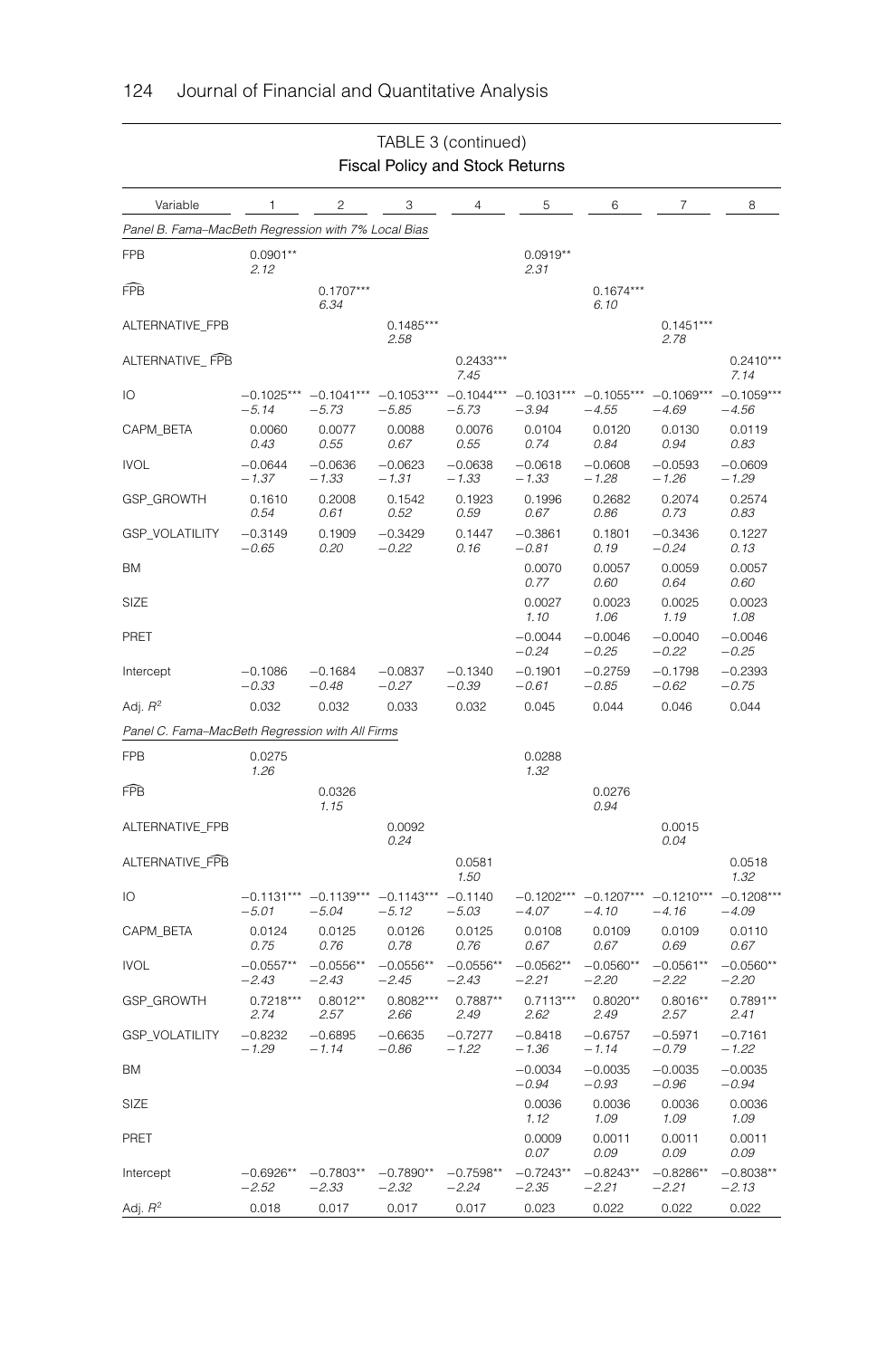fiscal policy betas and their predicted counterparts also have larger coefficients in Panel B under the more stringent local-investor-base criteria.

The results in Panel C of Table [3](#page-16-0) pertain to the entire cross section of firms, including firms whose investor base does not have a local bias. Thus, the discountrate channel predicts a smaller  $\beta_1$  coefficient in this unrestricted cross section. Consistent with the discount-rate channel, the  $\beta_1$  coefficients are insignificant in Panel C for every specification. This lack of statistical significance, despite the larger sample size, highlights the importance of local investment bias to the relation between fiscal policy and firm-level returns, thereby lending support to the discount-rate channel.

In unreported returns, we estimate a panel regression of firm-level stock returns on state-level consumption volatility (standard deviation of annual consumption growth). Higher consumption volatility does increase the equity premium for firms with a local investor base, as the coefficient for consumption volatility is positive. However, this analysis does not explicitly condition on fiscal policy. Indeed, besides fiscal policy, consumption volatility is influenced by other factors, such as economic volatility.

#### A. Political Uncertainty

A large literature finds that government intervention in the economy can increase policy uncertainty. For example, government budget deficits can increase uncertainty regarding future taxation. According to Panel A of Table [1,](#page-8-0) political uncertainty has a −0.191 correlation with FPB. This negative correlation indicates that countercyclical states have greater political uncertainty. However, there is no relation between political uncertainty and either consumption or output volatility. In particular, the correlation between political uncertainty and consumption volatility is -0.012, whereas the correlation between political uncertainty and GSP volatility is 0.021.

Although our study examines the return predictability attributable to the predictable component of fiscal policy, we reestimate the Fama–MacBeth [\(1973\)](#page-28-18) regression in equation  $(5)$  with the political uncertainty variable included as an additional control. Table [4](#page-19-0) reports that controlling for political uncertainty does not eliminate the importance of fiscal policy to stock returns. At the 5% local bias threshold, the  $\beta_1$  coefficient for FPB remains positive, equaling 0.0688 (*t*-statistic  $= 2.33$ ) after the inclusion of political uncertainty. The magnitude of this coefficient does not decrease with the inclusion of political uncertainty. Furthermore, increasing the local bias threshold in the investor base to 7% confirms the importance of fiscal policy. In particular, both FPB and its predicted counterpart FPB have significant  $\beta_1$  coefficients. These results also apply to the alternative fiscal policy betas that control for unemployment and income growth.

The impact of political uncertainty on returns is less consistent. In particular, both political uncertainty and the predicted fiscal policy betas have a common dependence on the political affiliation of a state's governor. Nonetheless, the results at the 7% local bias threshold suggest that fiscal policy is more important to stock returns than political uncertainty. For example, the coefficient for FPB is positive,  $0.1280$  (*t*-statistic = 2.06), whereas the coefficient for political uncertainty is insignificant,  $0.0038$  (*t*-statistic = 1.16).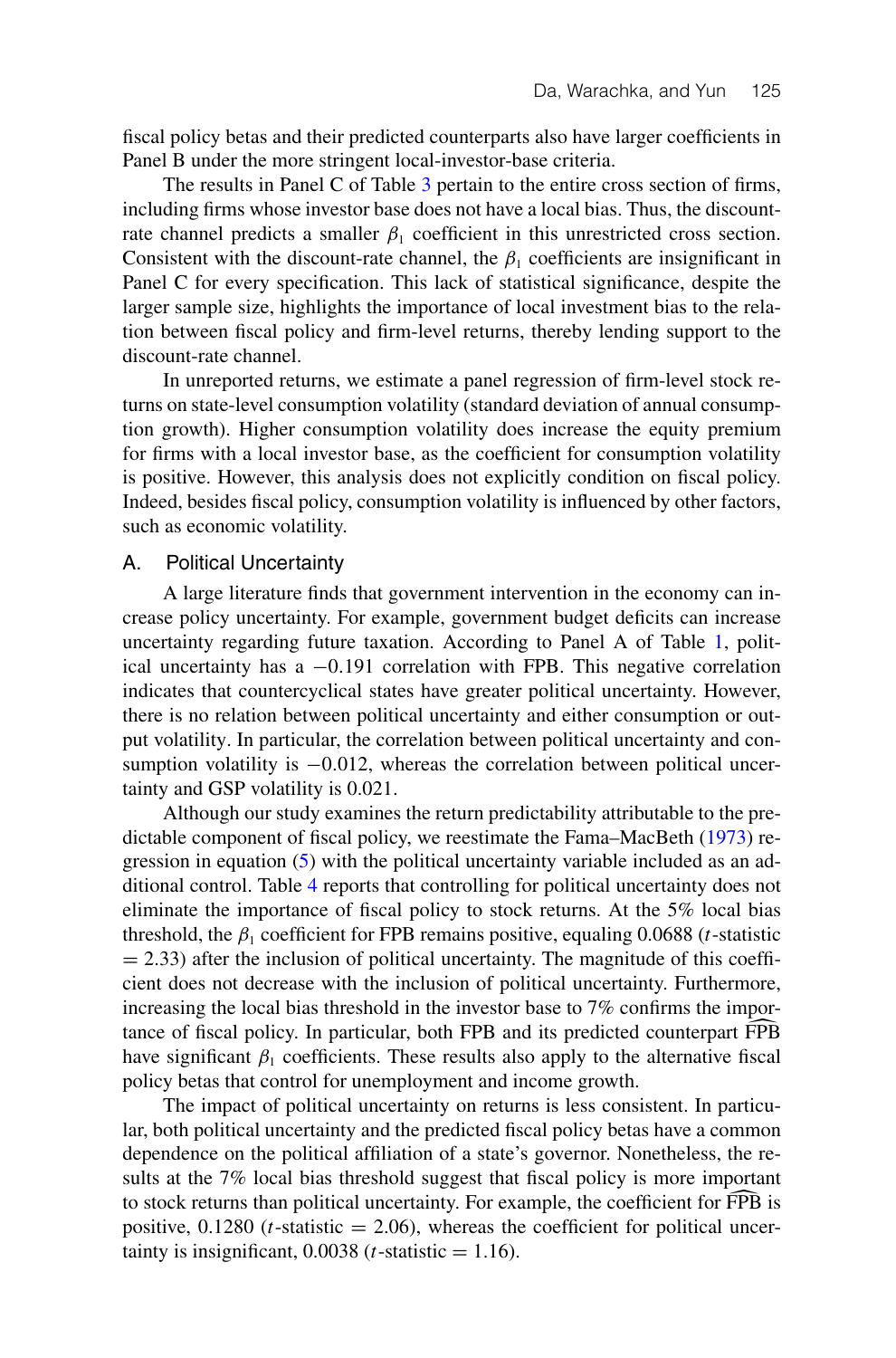#### TABLE 4 Political Uncertainty, Fiscal Policy, and Stock Returns

Table 4 reports the results from the Fama–MacBeth [\(1973\)](#page-28-18) regression in equation [\(5\)](#page-15-0) that examines the return implications of fiscal policy with an additional control variable for political uncertainty. The political uncertainty variable (POLITI-CAL\_UNCERTAINTY) equals the number of state-level transitions from a Republican governor to a Democratic governor and, vice versa, from a Democratic governor to a Republican governor. State-level fiscal policy betas are measured according to equation [\(2\)](#page-6-0) as the sensitivity of annual budget deficits to economic conditions. An alternative fiscal policy beta (ALTERNATIVE\_FPB) is estimated by including a state's unemployment rate and its growth in personal income as independent variables in equation [\(2\)](#page-6-0). Predicted fiscal policy betas are defined in equation [\(3\)](#page-11-0) using budget-stabilization fund deposit rules and the frequency of Republican governors. State characteristics in this analysis include each state's average gross state product (GSP) growth (GSP\_GROWTH) and the volatility of this growth (GSP\_VOLATILITY). Annual firm characteristics include institutional ownership (IO), capital asset pricing model beta (CAPM\_BETA), idiosyncratic return volatility (IVOL), book-to-market (BM) ratio, market capitalization (SIZE), and past returns over the prior year (PRET). Institutional investors have a local investment bias if the aggregate portfolio weight they assign to local firms (firms headquartered in the same state as their location) is at least 20% greater than the aggregate market portfolio weight of local firms. The 5% and 7% minimum thresholds apply to the percentage of shares held by institutions with a local investment bias. t-statistics are below each of the estimates in italics. \*, \*\*, and \*\*\* indicate statistical significance at the 10%, 5%, and 1% levels, respectively.

<span id="page-19-0"></span>

|                       |                        |                         | Panel A. 5% Threshold |                   | Panel B. 7% Threshold                         |                         |                         |                         |
|-----------------------|------------------------|-------------------------|-----------------------|-------------------|-----------------------------------------------|-------------------------|-------------------------|-------------------------|
| Variable              | 1                      | $\overline{c}$          | 3                     | 4                 | 5                                             | 6                       | $\overline{7}$          | 8                       |
| <b>FPB</b>            | $0.0688**$<br>2.33     |                         |                       |                   | 0.0786**<br>2.01                              |                         |                         |                         |
| FPB                   |                        | 0.0796<br>1.80          |                       |                   |                                               | $0.1280**$<br>2.06      |                         |                         |
| ALTERNATIVE FPB       |                        |                         | $0.0996*$<br>1.87     |                   |                                               |                         | $0.1400***$<br>3.00     |                         |
| ALTERNATIVE FPB       |                        |                         |                       | $0.1301*$<br>1.85 |                                               |                         |                         | $0.2025**$<br>2.60      |
| POLITICAL UNCERTAINTY | $0.0073***$            | $0.0078**$              | $0.0086**$            | 0.0072            | $0.0045**$                                    | 0.0038                  | $0.0057**$              | 0.0029                  |
|                       | 2.79                   | 2.00                    | 2.28                  | 1.53              | 2.46                                          | 1.16                    | 2.72                    | 0.92                    |
| IO                    | $-0.110***$<br>$-3.36$ | $-0.1129***$<br>$-4.01$ | $-3.74$               | $-3.69$           | $-0.1141***$ -0.1130*** -0.1054***<br>$-3.96$ | $-0.1093***$<br>$-4.79$ | $-0.1109***$<br>$-4.81$ | $-0.1097***$<br>$-4.80$ |
| CAPM BETA             | 0.0104                 | 0.0115                  | 0.0118                | 0.0116            | 0.0110                                        | 0.0120                  | 0.0129                  | 0.0122                  |
|                       | 0.69                   | 1.29                    | 0.82                  | 0.79              | 1.11                                          | 1.22                    | 1.34                    | 1.23                    |
| <b>IVOL</b>           | $-0.0560$              | $-0.0563$               | $-0.0544$             | $-0.0563$         | $-0.0605$                                     | $-0.0605$               | $-0.0581$               | $-0.0607$               |
|                       | $-1.41$                | $-1.55$                 | $-1.36$               | $-1.35$           | $-1.38$                                       | $-1.33$                 | $-1.33$                 | $-1.33$                 |
| <b>GSP GROWTH</b>     | 0.2740                 | 0.2605                  | 0.2079                | 0.2437            | 0.3390                                        | 0.3635                  | 0.2923                  | 0.3420                  |
|                       | 1.07                   | 1.22                    | 0.76                  | 0.90              | 1.39                                          | 1.45                    | 1.29                    | 1.36                    |
| <b>GSP VOLATILITY</b> | $-0.7166$              | $-0.0452$               | $-0.5750$             | $-0.0981$         | $-0.3154$                                     | 0.2384                  | $-0.5276$               | 0.1576                  |
|                       | $-1.27$                | $-0.08$                 | $-0.53$               | $-0.13$           | $-0.80$                                       | 0.25                    | $-0.42$                 | 0.17                    |
| BM                    | 0.0035                 | 0.0028                  | 0.0027                | 0.0027            | 0.0073                                        | 0.0058                  | 0.0059                  | 0.0058                  |
|                       | 0.45                   | 0.36                    | 0.33                  | 0.33              | 0.88                                          | 0.67                    | 0.71                    | 0.66                    |
| SIZE                  | 0.0024                 | 0.0024                  | 0.0025                | 0.0024            | 0.0029                                        | 0.0028                  | 0.0029                  | 0.0028                  |
|                       | 1.17                   | 1.59                    | 1.30                  | 1.22              | 1.34                                          | 1.44                    | 1.54                    | 1.45                    |
| PRET                  | $-0.0033$              | $-0.0035$               | $-0.0031$             | $-0.0035$         | $-0.0049$                                     | $-0.0048$               | $-0.0048$               | $-0.0049$               |
|                       | $-0.16$                | $-0.17$                 | $-0.15$               | $-0.17$           | $-0.27$                                       | $-0.26$                 | $-0.27$                 | $-0.26$                 |
| Intercept             | $-0.2825$              | $-0.2944$               | $-0.2109$             | $-0.2588$         | $-0.3631$                                     | $-0.4005$               | $-0.2914$               | $-0.3509$               |
|                       | $-1.09$                | $-1.37$                 | $-0.76$               | $-0.93$           | $-1.40$                                       | $-1.69$                 | $-1.39$                 | $-1.49$                 |
| Adj. $R^2$            | 0.045                  | 0.044                   | 0.044                 | 0.044             | 0.047                                         | 0.047                   | 0.048                   | 0.047                   |

#### B. Aggregate Fiscal Policy of Investor Base

Our next analysis computes a firm-level investor-base beta denoted IB FPB using institutional investor holdings and the FPB of each investor's location. The investor-base beta reduces the dependence of our results on local investment bias by allowing a firm's investor base to span several states. For a firm held by investors located in multiple states, IB FPB weights each state's fiscal policy beta (predicted fiscal policy beta) by the fraction of its investor base located in the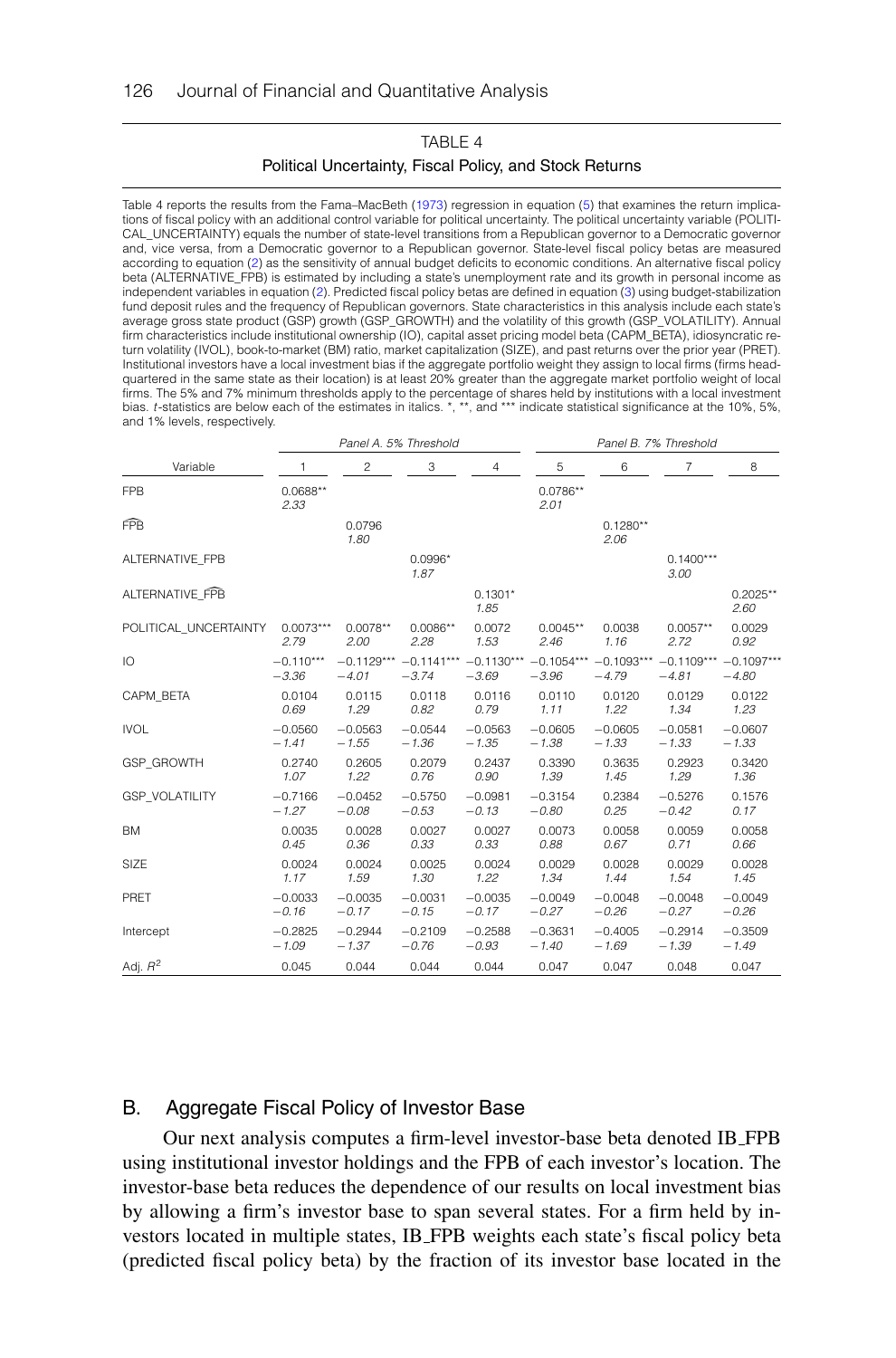<span id="page-20-2"></span>state.<sup>[10](#page-20-0)</sup> Thus, IB\_FPB examines the aggregate fiscal policy affecting a firm's investor base instead of focusing on the fiscal policy affecting its local investors.

Because IB FPB is irrelevant if the combined portfolio holdings of institutional investors in a firm is too small, institutional ownership is required to be above a 30% threshold. This minimum threshold parallels the earlier firm-level local bias filter that required institutional investors to overweight a firm relative to its market portfolio weight. The 30% threshold creates a subset of 1,252 stocks in 48 states on average. This subset is considerably larger than the local-investorbase subset underlying Panel A of Table [3.](#page-16-0) [11](#page-20-1) A more stringent 40% minimum for institutional ownership reduces the subset to an average of 905 firms across 48 states.

<span id="page-20-4"></span><span id="page-20-3"></span>We then reestimate equation [\(5\)](#page-15-0) with the firm-level IB FPB replacing the state-level FPB:

(6) 
$$
RETURN_{k,t} = \beta_0 + \beta_1 IB\_FPB_k + \gamma SF_t + \epsilon_{k,t}.
$$

This specification does not assume any local investor bias. Instead, any firm with sufficient institutional ownership is included in this analysis, with IB FPB representing the aggregate fiscal policy of its investor base.

A positive  $\beta_1$  coefficient indicates that returns are lower for firms whose investor bases are located in countercyclical states. Panel A of Table [5](#page-21-0) reports positive  $\beta_1$  coefficients for firms with at least 30% institutional ownership. In the full specification with all control variables, the  $\beta_1$  coefficient is 0.3170 (*t*-statistic  $= 4.40$ ). This  $\beta_1$  coefficient increases to 1.0309 (*t*-stat.  $= 4.85$ ) for the predicted fiscal policy betas. These  $\beta_1$  coefficients indicate that having an investor base concentrated in countercyclical states lowers a firm's cost of equity.

Panel B of Table [5](#page-21-0) reports larger  $\beta_1$  coefficients when institutional ownership is required to exceed a 40% minimum threshold. Specifically, the  $\beta_1$  coefficient increases to  $0.4020$  (*t*-statistic = 4.90). The stronger result is consistent with IB FPB capturing the fiscal policy exposure of a firm's investor base more accurately because institutional portfolio holdings are more relevant in this subset of firms.

#### C. Investment Sensitivity to Fiscal Policy

Although our study is intended to examine the investor-level implications of fiscal policy, state-level fiscal policy may have implications for corporate investment. The lower cost of equity in countercyclical states versus the higher consumption growth in procyclical states creates a trade-off for firms.

However, firms can obtain equity financing from investors throughout the United States. Thus, the fiscal policy of the state in which a firm is headquartered does not necessarily determine its cost of equity. Indeed, a firm's headquarters may appear in a procyclical state due to its higher consumption growth, access to natural resources, favorable regulation, or other considerations. With a local investment bias, firms headquartered in a procyclical state have a higher

<span id="page-20-0"></span><sup>&</sup>lt;sup>[10](#page-20-2)</sup>Our analysis of long-term returns allows for heterogeneity in the prevailing economic conditions of states during each period. This heterogeneity is more important for the cash-flow channel.

<span id="page-20-1"></span> $11$ In unreported results, intersecting the 5% minimum local-investment-bias filter with the 30% institutional ownership filter reduces the average number of stocks from 1,252 to 461.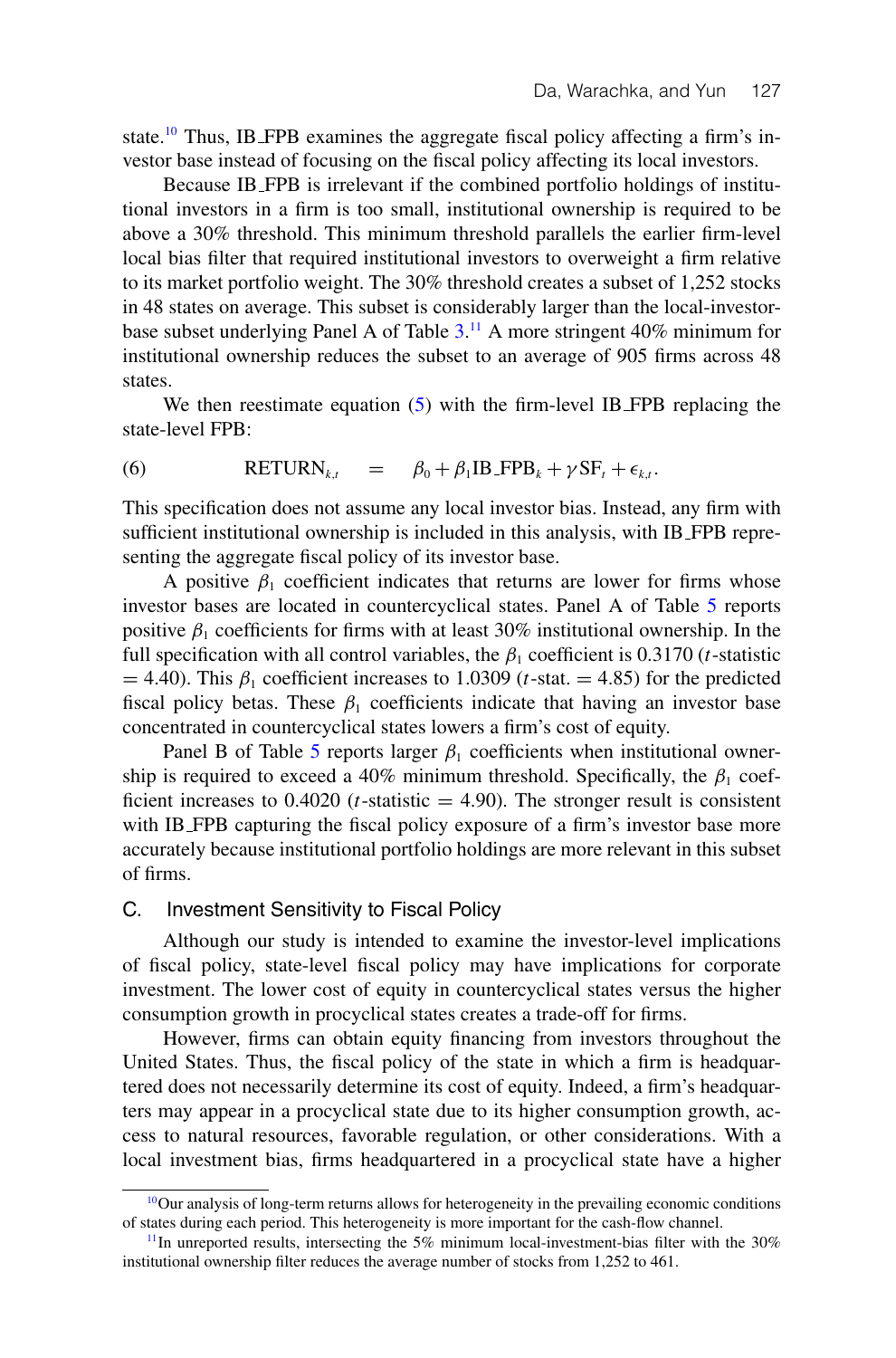#### TABLE 5

#### Aggregate Fiscal Policy of Investor Base and Stock Returns

Table 5 reports the results from the Fama–MacBeth [\(1973\)](#page-28-18) regression in equation [\(6\)](#page-20-4) that examines the return implications of a firm's aggregate exposure to fiscal policy through its investor base. The location of every institutional investor that owns a firm's stock determines its investor-base fiscal policy beta, denoted IB\_PB. Specifically, this firm-specific aggregate fiscal policy beta is computed by weighting the fiscal policy beta (predicted fiscal policy beta) of each state by the percentage of a firm's institutional investors in the respective state. The state-level fiscal policy betas are measured according to equation [\(2\)](#page-6-0) as the sensitivity of annual budget deficits to economic conditions. Predicted fiscal policy betas are defined in equation [\(3\)](#page-11-0) using budget-stabilization fund deposit rules and the frequency of Republican governors. State characteristics in this analysis include each state's average gross state product (GSP) growth (GSP\_GROWTH) and the volatility of this growth (GSP\_VOLATILITY). Annual firm characteristics include institutional ownership (IO), capital asset pricing model beta (CAPM\_BETA), idiosyncratic return volatility (IVOL), book-to-market (BM) ratio, market capitalization (SIZE), and past returns over the prior year (PRET). The results in Panel A impose a 30% minimum threshold on institutional investment, whereas those in Panel B impose a 40% threshold. *t-*statistics are below each of the estimates in<br>italics. \*, \*\*, and \*\*\* indicate statistical significance at the 10%, 5%, and 1% levels, respectively.

<span id="page-21-0"></span>

| Variable                                   | 1                       | 2                       | 3                       | 4                       |
|--------------------------------------------|-------------------------|-------------------------|-------------------------|-------------------------|
| Panel A. Institutional Ownership Above 30% |                         |                         |                         |                         |
| <b>IB FPB</b>                              | 0.3093***<br>4.24       |                         | $0.3170***$<br>4.40     |                         |
| <b>IB_FPB</b>                              |                         | 1.0123***<br>4.41       |                         | 1.0309***<br>4.85       |
| IO                                         | $-0.0256**$<br>$-2.23$  | $-0.0233*$<br>$-1.76$   | $-0.0294***$<br>$-2.84$ | $-0.0279**$<br>$-2.38$  |
| CAPM_BETA                                  | $-0.0127$<br>$-0.76$    | $-0.0090$<br>$-0.53$    | $-0.0137$<br>$-0.85$    | $-0.0098$<br>$-0.62$    |
| <b>IVOL</b>                                | $-0.1303***$<br>-5.19   | $-0.1297***$<br>$-5.04$ | $-0.1194***$<br>$-4.34$ | $-0.1199***$<br>$-4.27$ |
| GSP_GROWTH                                 | 0.2932<br>1.39          | 0.3289<br>1.44          | 0.2805<br>1.28          | 0.3161<br>1.35          |
| GSP_VOLATILITY                             | $-0.3361$<br>$-0.85$    | $-0.3769$<br>$-1.00$    | $-0.3501$<br>$-0.90$    | $-0.3984$<br>$-1.05$    |
| BM                                         |                         |                         | $-0.0025$<br>$-0.45$    | $-0.0045$<br>$-0.81$    |
| SIZE                                       |                         |                         | $0.0062*$<br>1.75       | 0.0056<br>1.62          |
| PRET                                       |                         |                         | 0.0173<br>1.33          | 0.0178<br>1.32          |
| Intercept                                  | $-0.2553$<br>$-1.07$    | $-0.2426$<br>$-1.00$    | $-0.3282$<br>$-1.13$    | $-0.3057$<br>$-1.05$    |
| Adj. $R^2$                                 | 0.031                   | 0.033                   | 0.042                   | 0.044                   |
| Panel B. Institutional Ownership Above 40% |                         |                         |                         |                         |
| IB_FPB                                     | $0.4020***$<br>4.90     |                         | $0.4060***$<br>4.89     |                         |
| <b>IB FPB</b>                              |                         | 1.4866***<br>5.82       |                         | 1.4818***<br>5.76       |
| IO                                         | 0.0262<br>0.74          | 0.0265<br>0.84          | 0.0333<br>0.92          | 0.0331<br>1.04          |
| CAPM BETA                                  | $-0.0292$<br>$-1.42$    | $-0.0224$<br>$-1.10$    | $-0.0305$<br>$-1.57$    | $-0.0235$<br>$-1.26$    |
| <b>IVOL</b>                                | $-0.1585***$<br>$-4.28$ | $-0.1588***$<br>$-4.14$ | $-0.1360***$<br>$-3.46$ | $-0.1337***$<br>$-3.47$ |
| GSP_GROWTH                                 | 0.2044<br>0.68          | 0.2885<br>0.95          | 0.2077<br>0.69          | 0.2786<br>0.93          |
| GSP_VOLATILITY                             | $-0.0431$<br>$-0.14$    | $-0.1787$<br>$-0.63$    | $-0.0251$<br>$-0.08$    | $-0.1473$<br>$-0.50$    |
| <b>BM</b>                                  |                         |                         | $-0.0017$<br>$-0.28$    | $-0.0041$<br>$-0.70$    |
| SIZE                                       |                         |                         | $0.0112***$<br>3.49     | $0.0116***$<br>4.46     |
| PRET                                       |                         |                         | 0.0120<br>0.73          | 0.0133<br>0.80          |
| Intercept                                  | $-0.1804$<br>$-0.57$    | $-0.1897$<br>$-0.63$    | $-0.3454$<br>$-0.98$    | $-0.3461$<br>$-1.05$    |
| Adj. R <sup>2</sup>                        | 0.047                   | 0.051                   | 0.064                   | 0.069                   |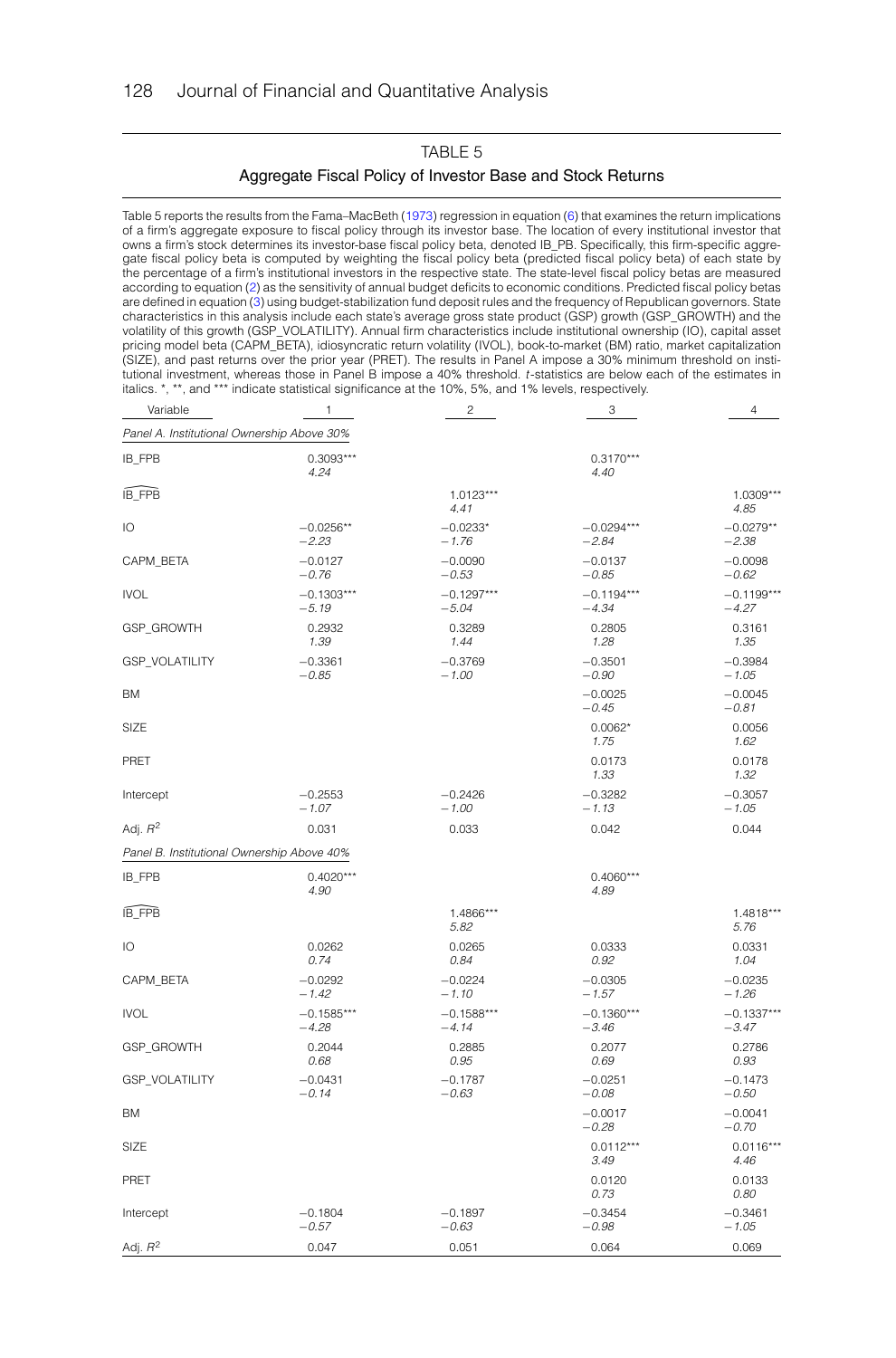discount rate because (undiversified) local investors require a higher equity return premium. In response, these firms can target equity investors in countercyclical states to take advantage of their lower required equity return premium. This investor-base diversification is especially important for capital-intensive firms whose investments are sensitive to their respective discount rates. To clarify, the preference of local investors for local equity securities is not an advantage for firms headquartered in procyclical states because investors in these states require a higher equity return premium.

Because firms headquartered in a procyclical state have the ability to obtain financing from investors in countercyclical states to fund their capital expenditures (CAPEX), we estimate the following specification:

(7) 
$$
\mathsf{CAPEX}_{k,t} = \beta_0 + \beta_1[\mathsf{FPB}_i - \mathsf{IB\_FPB}_k] + \gamma \mathsf{FC}_t + \epsilon_{k,t},
$$

whose dependent variable is capital expenditures normalized by total assets. Firms indexed by *k* are headquartered in state *i*. The firm characteristics contained in FC include controls for leverage and market-to-book ratios. Industry fixed effects based on 2-digit Standard Industrial Classification codes are also included, along with year fixed effects. In unreported results, the  $\beta_1$  coefficients are consistently positive. Thus, capital-intensive firms headquartered in a procyclical state (high FPB) attract equity investment from countercyclical states.

Note that firms headquartered in procyclical states with lower investment opportunities are less concerned about local investment bias, whereas capitalintensive firms have a stronger incentive to mitigate local bias in their investor base. Thus, not every firm will aggressively pursue equity financing from investors in countercyclical states.

#### D. Headquarters Relocations

Assuming a local investment bias, relocations of firm headquarters provide a quasi-natural experiment to analyze the impact of fiscal policy on average stock returns. During the 1986–2006 period, 1,265 firms change the state in which they are headquartered, according to Compact Disclosure. We observe an even split between the number of firms relocating to states with more countercyclical and less countercyclical fiscal policies. Relocations also occur in an array of different industries. Firms are required to have 3 years of returns before and after their headquarters relocation. The first year's post-relocation return following a headquarters relocation is omitted to mitigate the possible influence of takeover premiums associated with mergers and acquisitions.

We compute firm-level average returns before and after headquarters relocations. For firms that relocated their headquarters, these average return differences are then regressed on changes in the fiscal policy beta associated with a relocation of firm *k*'s headquarters from state *i* to state *j*:

<span id="page-22-0"></span>(8) 
$$
RETURN_{k,j,t+} - RETURN_{k,i,t-} = \beta_0 + \beta_1 \Delta FPB_{k,t} + \gamma \Delta S_{i,j} + \epsilon_k,
$$

where  $\Delta$ FPB<sub>*k*,*t*</sub> is defined as the difference in firm *k*'s fiscal policy beta after the relocation compared with before the relocation,  $FPB_{k,i,t+} - FPB_{k,i,t-}$ . The notation *t*+ refers to years after the relocation, and *t*− refers to years before the relocation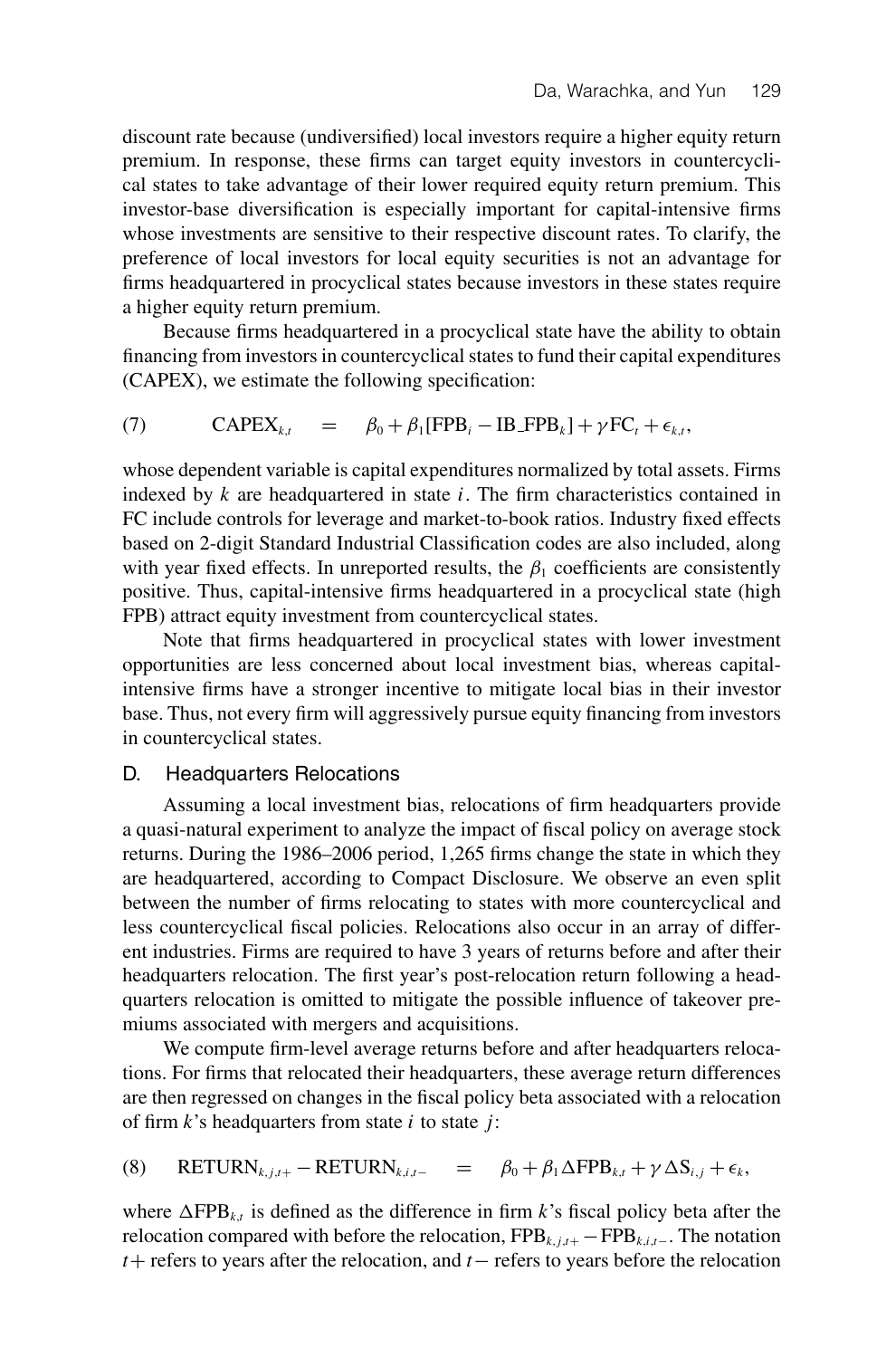in year  $t$ . Firms can relocate between countercyclical states, with  $\triangle FPB$  being negative and positive, respectively, when the firm relocates to a more countercyclical state or a less countercyclical state.  $\Delta S_{i,j}$  denotes state-level differences in GSP growth as well as GSP volatility before and after a headquarters relocation.

The positive  $\beta_1$  coefficients in Table [6](#page-23-0) indicate that firms relocating to states with more countercyclical fiscal policies subsequently have lower average stock returns. The predicted fiscal policy betas also have positive  $\beta_1$  coefficients. Overall, the return implications of headquarters relocations confirm the importance of fiscal policy to stock returns. However, the impact of a headquarters relocation on a firm's cost of equity requires a local investor bias before and after the relocation.[12](#page-23-1)

<span id="page-23-2"></span>Furthermore, headquarters relocations may coincide with other corporate events. For example, the higher consumption growth in procyclical states may attract firms that benefit from having their headquarters located near customers. Conversely, the lower consumption risk in countercyclical states may attract employees in volatile but high-value-added industries. Intuitively, although a headquarters relocation decision has discount-rate implications, other important factors, such as human capital (Romer [\(1990\)](#page-29-22)), are relevant.

#### TABLE 6

#### Headquarter Relocations and Stock Returns

Table 6 examines firm-level average returns before and after headquarters relocations. Firm-level return differences are regressed on changes in the fiscal policy betas (FPB) associated with the relocations of firm k from state i to state j as in equation  $(8)$ :

$$
RETURN_{k,j,t+} - RETURN_{k,j,t-} = \beta_0 + \beta_1 \Delta FPB_{k,t} + \gamma \Delta S_{i,j} + \epsilon_k.
$$

 $\Delta$ FPB<sub>k,t</sub> is defined as the difference in firm k's fiscal policy beta after the relocation compared with before the relocation,  $FPB_{k,i,t}$  –  $FPB_{k,i,t-}$ . The notation  $t+$  refers to years after the relocation, and  $t-$  refers to years before the relocation in year t. Firms are required to have at least 3 years of stock returns before and after their headquarters relocations. Returns in the first year after a relocation are eliminated from RETURN $_{k,j,t+}$  to ensure that takeover premiums arising from mergers and acquisitions are not influencing our results. ΔS<sub>i.j</sub> denotes state-level differences in gross state product<br>(GSP) growth (GSP\_GROWTH), as well as its volatility (GSP\_VOLATILITY), before and after a headqu t-statistics are below each of the estimates in italics. \*, \*\*, and \*\*\* indicate statistical significance at the 10%, 5%, and 1% levels, respectively.

<span id="page-23-0"></span>

| Variable                  |                     | 2                    | 3                  | $\overline{4}$       | 5                   | 6                    |                     | 8                    |
|---------------------------|---------------------|----------------------|--------------------|----------------------|---------------------|----------------------|---------------------|----------------------|
| $\triangle FPB$           | $0.2582***$<br>2.93 | $0.2478**$<br>2.28   |                    |                      |                     |                      |                     |                      |
| $\triangle$ FPB           |                     |                      | $0.5375**$<br>2.53 | $0.4681*$<br>1.92    |                     |                      |                     |                      |
| <b>AALTERNATIVE FPB</b>   |                     |                      |                    |                      | $0.3253***$<br>2.61 | $0.2943*$<br>1.85    |                     |                      |
| <b>AALTERNATIVE FPB</b>   |                     |                      |                    |                      |                     |                      | $1.1477***$<br>3.46 | 1.0832***<br>2.99    |
| AGSP GROWTH               |                     | $-0.8057$<br>$-0.84$ |                    | $-0.8069$<br>$-0.84$ |                     | $-0.7219$<br>$-0.75$ |                     | $-0.8272$<br>$-0.87$ |
| <b>AGSP VOLATILITY</b>    |                     | 1.0686<br>0.50       |                    | 2.0341<br>1.02       |                     | 1.2809<br>0.58       |                     | 1.7019<br>0.89       |
| Intercept                 | 0.0090<br>0.62      | 0.0061<br>0.41       | 0.0103<br>0.71     | 0.0064<br>0.43       | 0.0072<br>0.49      | 0.0046<br>0.31       | 0.0098<br>0.68      | 0.0060<br>0.41       |
| No. of obs.<br>Adj. $R^2$ | 816<br>0.010        | 816<br>0.011         | 816<br>0.008       | 816<br>0.010         | 816<br>0.008        | 816<br>0.009         | 816<br>0.014        | 816<br>0.016         |

<span id="page-23-1"></span> $12$ In unreported results, we find evidence that local investment bias does migrate with firms to their new headquarters locations.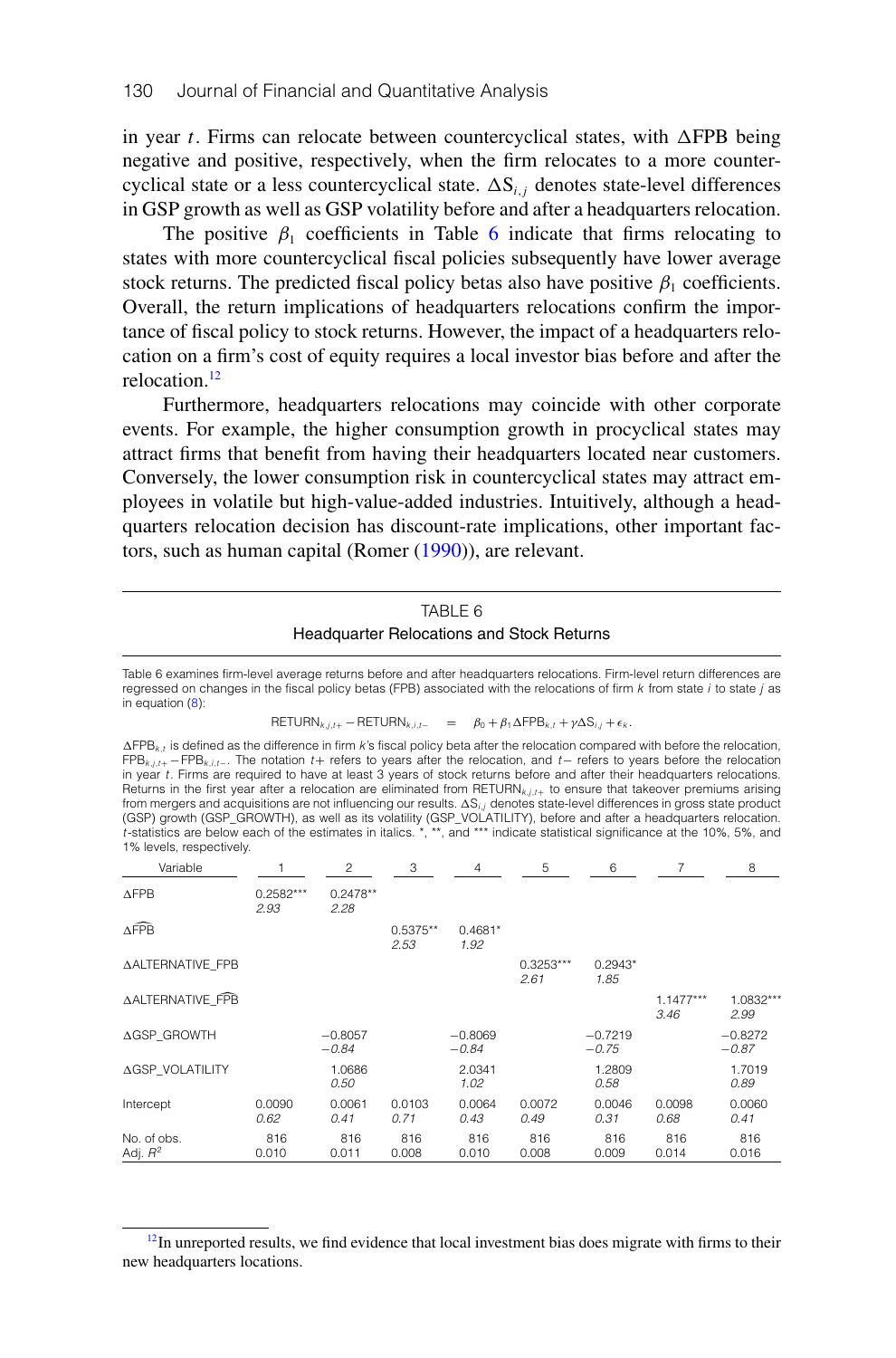#### E. Market Participation

The Panel Study of Income Dynamics (PSID) survey records state-level equity market participation rates for 1989, 1994, 1999, 2001, 2003, 2005, 2007, and 2009. Figure [1](#page-24-0) illustrates the decline in market participation that corresponds to national recessions identified by the National Bureau of Economic Research (NBER) that occurred during part of the following time periods: 1990–1991, 2001, and 2008–2009.

<span id="page-24-0"></span>FIGURE 1

#### Market Participation Figure 1 provides a visual illustration of market participation in procyclical states and countercyclical states during national recessions. The Panel Study of Income Dynamics (PSID) survey records state-level market participation rates for 1989, 1994, 1999, 2001, 2003, 2005, 2007, and 2009. National recessions occurred during part of the following time periods: 1990–1991, 2001, and 2008–2009. 0.39 0.37 0.35 Countercyclical Participation participation 0.33 **Procyclical** 0.31 0.29 **Recession** 0.27 0.25

Consistent with countercyclical states having lower consumption risk, market participation is less volatile in countercyclical states as a result of smaller declines during recessions. In particular, the volatility of equity market participation in the most countercyclical states equals 2.85% compared with 5.17% in the most procyclical states. This 2.32% reduction in market participation volatility is significant ( $t$ -statistic  $= 2.59$ ).

1989 1991 1994 1999 2001 2003 2005 2007 2008 2009

Year

Figure [1](#page-24-0) provides empirical support for the discount-rate channel. Specifically, the states with the most countercyclical fiscal policy exhibit lower consumption risk than the states with the most procyclical fiscal policy. Thus, countercyclical fiscal policies appear to finance investor consumption during poor economic conditions that otherwise would have been financed by investors liquidating their equity portfolios.

Along with the importance of investor location, the state-level equity participation provides evidence supporting the discount-rate channel. Nonetheless, countercyclical fiscal policies may lower stock returns by reducing cash-flow risk. Therefore, our next analyses examine the cash-flow risk channel.

#### F. Cash-Flow Risk

<span id="page-24-1"></span>To investigate whether countercyclical fiscal policies lower the sensitivity of cash flow to economic conditions, we estimate the following panel regression:

$$
(9) \quad \text{CASH.FLOW}_{k,t} \quad = \quad \beta_1 1_{\text{BUST}_{i,t}} + \beta_2 \text{FPB}_i + \beta_3 (1_{\text{BUST}_{i,t}} \times \text{FPB}_i) + \epsilon_{i,t}.
$$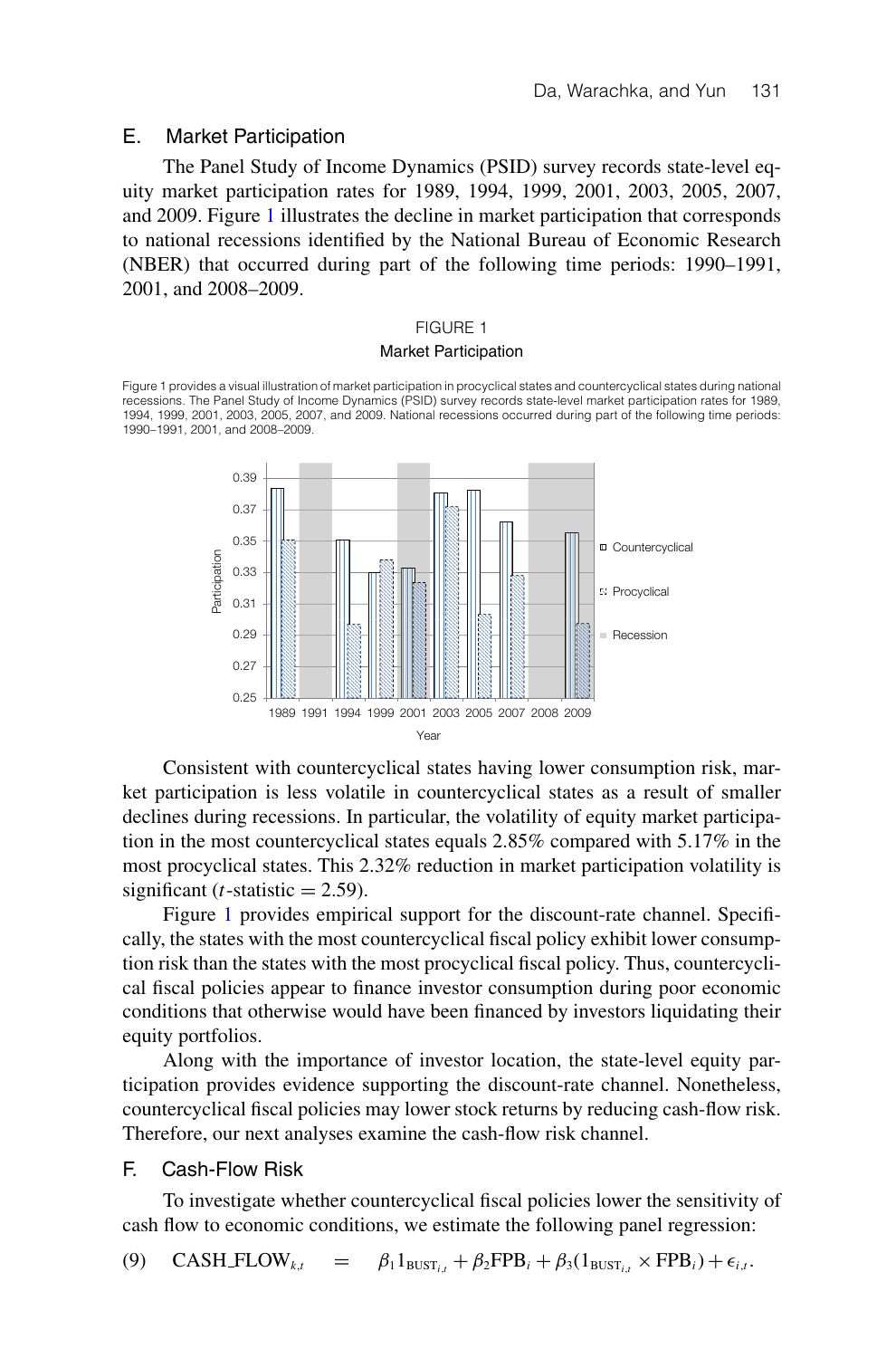The dependent variable is the ratio of firm-level earnings normalized by total assets, for all firms headquartered in state *i*. This specification parallels equation [\(4\)](#page-12-1), with state-level consumption replaced by firm-level cash flow. Year fixed effects are included with, standard errors clustered at the firm level. State fixed effects are also included when FPB is removed.

Unlike consumption, Table [7](#page-25-0) indicates that cash flow does not decline less during bust periods in countercyclical states than in procyclical states. In particular, the  $\beta_3$  coefficient for the interaction variable is either insignificant or positive. An insignificant  $\beta_3$  coefficient is consistent with the majority of firms in our sample having diversified operations across the United States and with heterogeneity in economic conditions across U.S. states. Furthermore, a positive  $\beta_3$  coefficient indicates that firm-level cash flow declines more rather than less during bust periods in countercyclical states.

To further analyze the cash-flow channel, we utilize the data of Garcia and Norli [\(2012\)](#page-28-4) to examine the state-level operations of individual firms starting in 1994. Their data record instances where each state's name occurs in a firm's 10-K report. Delaware and Washington are removed from the sample given the large number of firms incorporated in Delaware and the possibility that Washington refers to the U.S. capital rather than the state. On average, firms operate in fewer than 10 states.

We compute firm-level cash-flow fiscal policy betas, denoted CF FPB, that weight the state-level fiscal policy betas in which a firm operates by the frequency of each state's name in its 10-K report. Firms have more cash-flow exposure to a state's fiscal policy if they have more operations in this state. The cash-flow

<span id="page-25-0"></span>

|                                                                                                                                                                                                                                                                                                                                                                                                                                                                                                                                                                                                                                                                                                                                                                                                                                                          |                                                                                                                                                      | TABLE 7                                 |                      |                   |
|----------------------------------------------------------------------------------------------------------------------------------------------------------------------------------------------------------------------------------------------------------------------------------------------------------------------------------------------------------------------------------------------------------------------------------------------------------------------------------------------------------------------------------------------------------------------------------------------------------------------------------------------------------------------------------------------------------------------------------------------------------------------------------------------------------------------------------------------------------|------------------------------------------------------------------------------------------------------------------------------------------------------|-----------------------------------------|----------------------|-------------------|
|                                                                                                                                                                                                                                                                                                                                                                                                                                                                                                                                                                                                                                                                                                                                                                                                                                                          |                                                                                                                                                      | <b>Fiscal Policy and Cash-Flow Risk</b> |                      |                   |
| Table 7 reports the results from the regression in equation (9):                                                                                                                                                                                                                                                                                                                                                                                                                                                                                                                                                                                                                                                                                                                                                                                         | CASH_FLOW <sub>k,t</sub> = $\beta_1 1_{\text{BUST}_{i}} + \beta_2 \text{FPB}_i + \beta_3 (1_{\text{BUST}_{i}} \times \text{FPB}_i) + \epsilon_{i,t}$ |                                         |                      |                   |
| which examines the firm-level cash-flow implications of fiscal policy during bust periods. Firms indexed by $k$ are head-<br>quartered in state i. Year fixed effects are included, as well as state fixed effects when the state-level fiscal policy betas<br>are excluded. The state-level fiscal policy betas are measured according to equation (2) as the sensitivity of annual bud-<br>get deficits to economic conditions. A bust period for a state is defined by negative gross state product (GSP) growth.<br>An alternative fiscal policy beta is estimated by including a state's unemployment rate and its growth in personal income<br>as independent variables in equation (2). t-statistics are below each of the estimates in italics. *, **, and *** indicate<br>statistical significance at the 10%, 5%, and 1% levels, respectively. |                                                                                                                                                      |                                         |                      |                   |
| Variable                                                                                                                                                                                                                                                                                                                                                                                                                                                                                                                                                                                                                                                                                                                                                                                                                                                 | $-1$                                                                                                                                                 | $\mathbf{2}$                            | 3                    | 4                 |
| <b>BUST</b>                                                                                                                                                                                                                                                                                                                                                                                                                                                                                                                                                                                                                                                                                                                                                                                                                                              | $-0.0052$<br>$-0.53$                                                                                                                                 | $0.0142*$<br>1.71                       | $-0.0065$<br>$-0.70$ | $0.0156*$<br>1.76 |
| <b>FPB</b>                                                                                                                                                                                                                                                                                                                                                                                                                                                                                                                                                                                                                                                                                                                                                                                                                                               | $-0.0337$<br>$-1.00$                                                                                                                                 |                                         |                      |                   |
| $BUST \times FPB$                                                                                                                                                                                                                                                                                                                                                                                                                                                                                                                                                                                                                                                                                                                                                                                                                                        | 0.0018<br>0.03                                                                                                                                       | $0.0979*$<br>1.84                       |                      |                   |
| ALTERNATIVE FPB                                                                                                                                                                                                                                                                                                                                                                                                                                                                                                                                                                                                                                                                                                                                                                                                                                          |                                                                                                                                                      |                                         | $-0.0397$<br>$-0.89$ |                   |
| BUST × ALTERNATIVE FPB                                                                                                                                                                                                                                                                                                                                                                                                                                                                                                                                                                                                                                                                                                                                                                                                                                   |                                                                                                                                                      |                                         | $-0.0598$<br>$-1.03$ | 0.0140<br>0.22    |
| Year fixed effects<br>State fixed effects                                                                                                                                                                                                                                                                                                                                                                                                                                                                                                                                                                                                                                                                                                                                                                                                                | Yes<br>No                                                                                                                                            | Yes<br>Yes                              | Yes<br><b>No</b>     | Yes<br>Yes        |
| No. of obs.<br>Adj. $R^2$                                                                                                                                                                                                                                                                                                                                                                                                                                                                                                                                                                                                                                                                                                                                                                                                                                | 2,250<br>0.080                                                                                                                                       | 2,250<br>0.304                          | 2,250<br>0.080       | 2,250<br>0.304    |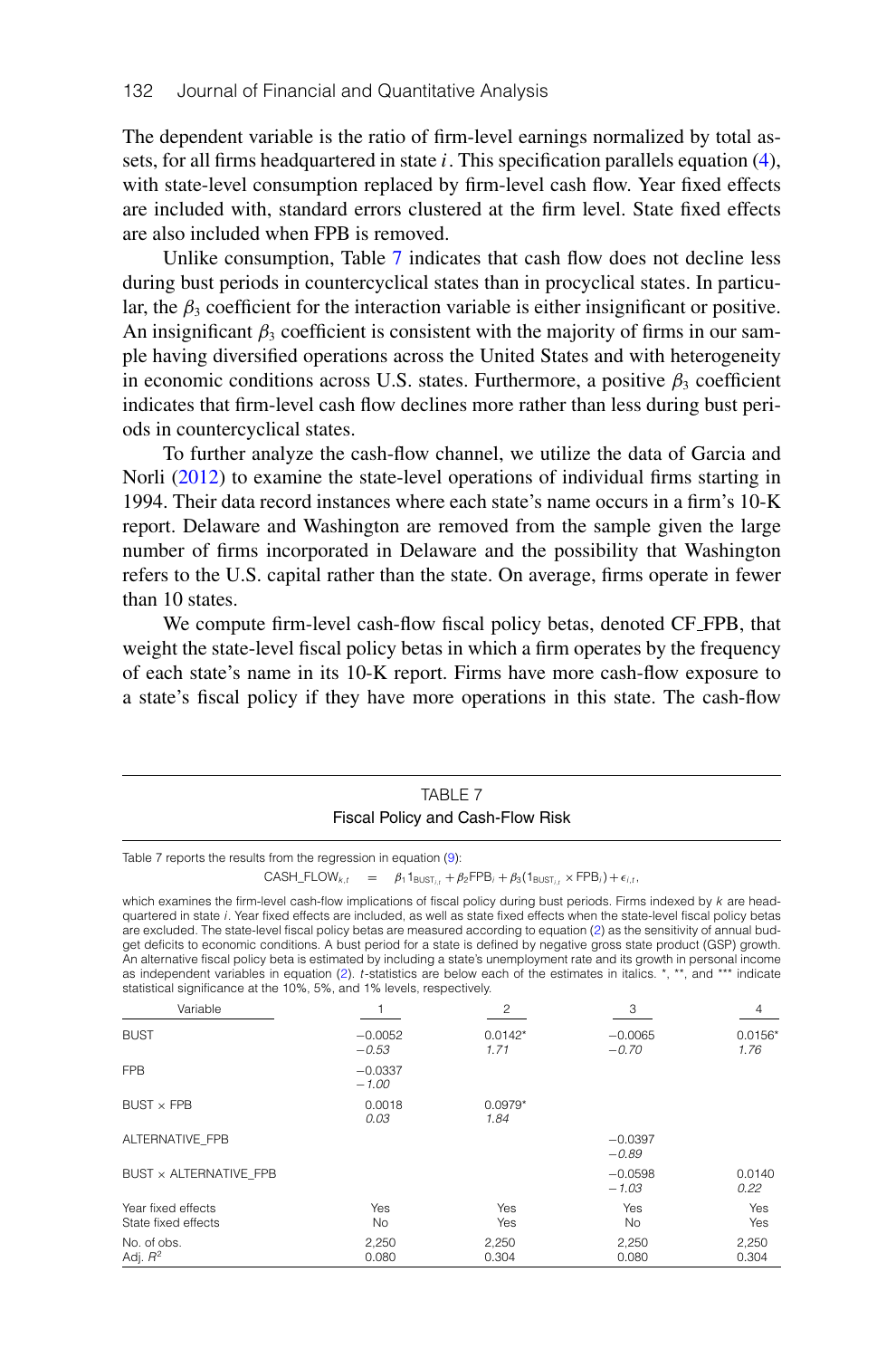<span id="page-26-0"></span>betas based on fiscal policy enable us to examine the cash-flow channel using the following Fama–MacBeth [\(1973\)](#page-28-18) regression:

(10) 
$$
RETURN_{k,t} = \beta_0 + \beta_1 CF\_FPB_{k,t} + \beta_2 BM_{k,t} + \beta_3 SIZE_{k,t} + \beta_4 PRET_{k,t} + \gamma FC_k + \epsilon_{k,t}.
$$

Because this Fama–MacBeth regression uses firm-level CF FPB betas, the control variables are book-to-market (BM) ratio, size (SIZE), and past return (PRET) characteristics. The firm-level returns in equation [\(10\)](#page-26-0) are not risk-adjusted due to the inclusion of these firm characteristics.  $FC_k$  contains the following firm characteristics: institutional ownership (IO), the capital asset pricing model beta (CAPM BETA), and idiosyncratic return volatility (IVOL).

A significant  $\beta_1$  coefficient is evidence that the cash-flow channel is responsible for the return implications of fiscal policy. However, according to Panel A of Table [8,](#page-27-0) the  $\beta_1$  coefficients are insignificant. The lack of empirical support for the cash-flow channel can be attributed to firms having diversified operations. Indeed, the cash flows of firms with diversified operations are unlikely to be affected by the fiscal policy and economic conditions of any individual state. Therefore, we restrict our next analysis to geographically concentrated firms whose operations are limited to a single state.

However, our results are biased against the cash-flow channel if single-state firms have operations in more than one state. Therefore, we refine the single-state classification of Garcia and Norli [\(2012\)](#page-28-4) for our purposes by applying two additional filters that eliminate firms using the following two criteria: i) firm describes itself as operating in multiple states but does not specifically mention their names, ii) firm refers to an international sales office. These filters eliminate 58 firms, leaving 419 firms that operate in a single state.

In contrast to our earlier analysis, the cash-flow channel does not require a local investment bias because the cash-flow channel requires local operations. For single-state firms, FPB equals CF FPB. The results in Panel B of Table [8](#page-27-0) indicate that the firm-level cash flow betas are significant for firms operating in a single state. In particular, the  $\beta_1$  coefficient equals 0.0062 (*t*-statistic = 2.21) in the full specification with all control variables. Therefore, we find support for the cash-flow channel among geographically concentrated firms whose operations are limited to a single state. The positive  $\beta_2$  and  $\beta_4$  coefficients for BM and PRET, respectively, are consistent with the value premium and momentum, respectively.

To compare the discount-rate channel versus the cash-flow channel, recall that the  $\beta_1$  coefficient for FPB equals 0.058[3](#page-16-0) in Panel A of Table 3 with all control variables, whereas a similar specification in Panel B of Table [8](#page-27-0) yields a larger  $\beta_1$ coefficient of 0.0744. These analyses focus on firms that have a local investor base and local operations, respectively. The larger coefficient associated with the cashflow channel is consistent with single-state firms having a higher equity premium due to their undiversified operations. This difference in the equity premium is more pronounced for firms without a local investor base (Panel C of Table [3\)](#page-16-0) but reverses for firms whose investor base is more local (Panel B of Table [3\)](#page-16-0).

Finally, in unreported results, we estimate the panel regression specification in equation  $(5)$  for firms that have a local bias at the 5% threshold to examine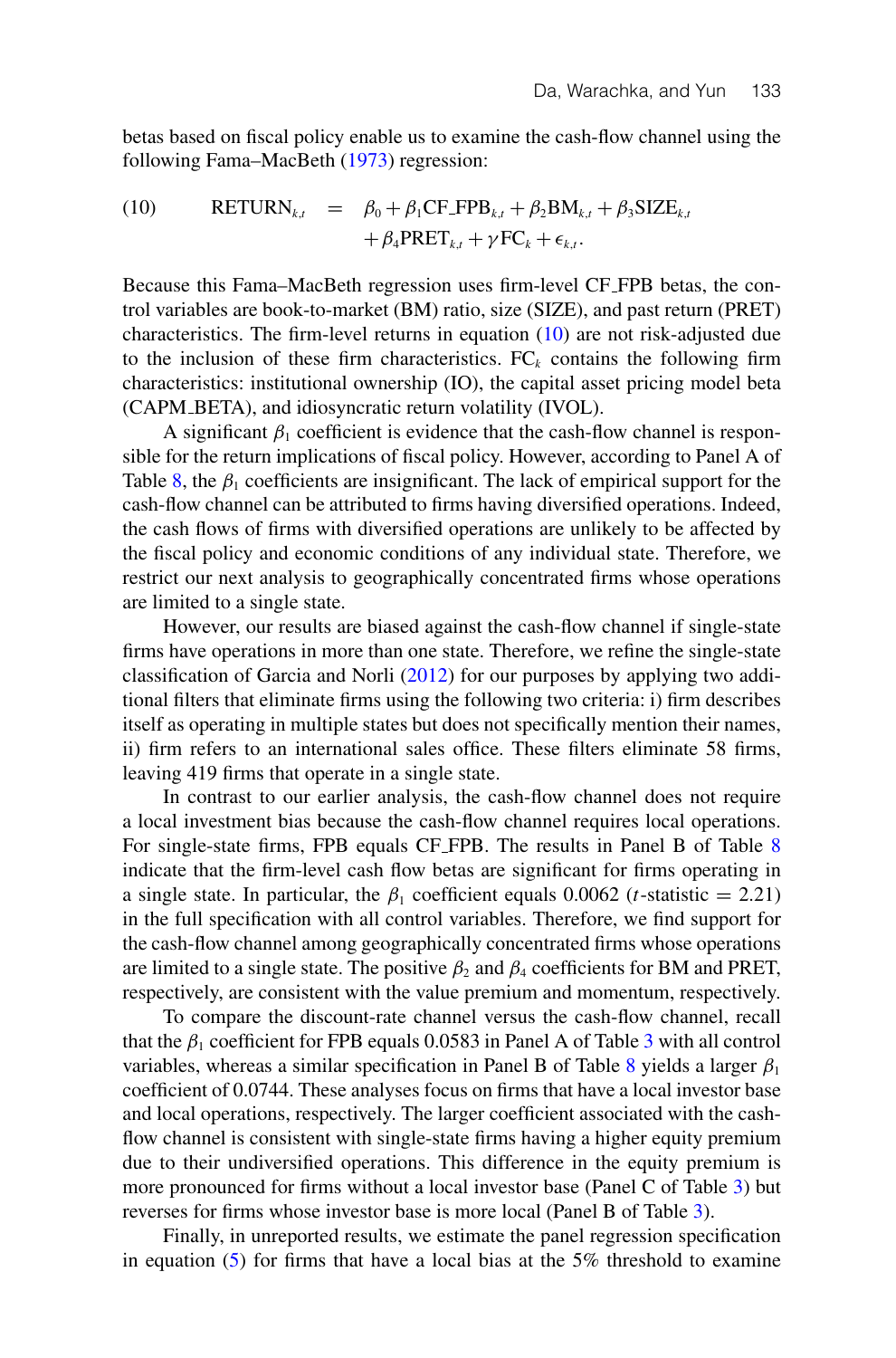#### TABLE 8 Cash-Flow Beta and Stock Returns

Table 8 reports the results from equation [\(10\)](#page-26-0):

 $RETURN_k = \beta_0 + \beta_1 CF\_FPB_k + \beta_2 BM_k + \beta_3 SIZE_k + \beta_4 PRET_k + \gamma FC_k + \epsilon_k$ 

which examines the return implications of firm-level cash-flow fiscal policy betas. The firm-level cash-flow fiscal policy betas, denoted CF\_FPB, weight the state-level fiscal policy betas according to the operations of a firm. Thus, firms with more operations in a state have more cash-flow exposure to the state's fiscal policy. Firm-level control variables include book-to-market (BM) ratio, size (SIZE), and past return (PRET) characteristics, where PRET equals the firm's return over the prior 12 months after omitting the most recent month. FC<sup>k</sup> contains institutional ownership (IO), capital asset pricing model beta (CAPM\_BETA), and idiosyncratic volatility return (IVOL). The results in Panel A pertain to all firms, whereas those in Panel B are for geographically concentrated firms that operate in a single state. t-statistics are below each of the estimates in italics. \*, \*\*, and \*\*\* indicate statistical significance at the 10%, 5%, and 1% levels, respectively.

<span id="page-27-0"></span>

| Variable                                   | 1                   | 2                   | З                      |
|--------------------------------------------|---------------------|---------------------|------------------------|
| Panel A. All Firms                         |                     |                     |                        |
| CF_FPB                                     | 0.0432<br>0.47      | 0.0468<br>1.12      | 0.0552<br>1.64         |
| <b>BM</b>                                  |                     | 0.0252<br>1.57      | $0.0216**$<br>2.19     |
| SIZE                                       |                     | 0.0000<br>0.01      | $-0.0036$<br>$-0.61$   |
| PRET                                       |                     | 0.0444<br>1.41      | $0.0612**$<br>2.57     |
| IO                                         |                     |                     | $-0.0120$<br>$-0.36$   |
| CAPM BETA                                  |                     |                     | 0.0120<br>0.47         |
| <b>IVOL</b>                                |                     |                     | $-0.0168$<br>$-1.63$   |
| Intercept                                  | 0.0912<br>1.41      | 0.0552<br>0.51      | 0.1044<br>1.32         |
| Adj. $R^2$                                 | 0.001               | 0.035               | 0.062                  |
| Panel B. Geographically Concentrated Firms |                     |                     |                        |
| CF_FPB (FPB)                               | $0.0876**$<br>2.29  | $0.0972***$<br>3.06 | $0.0744**$<br>2.21     |
| <b>BM</b>                                  |                     | $0.0252**$<br>2.48  | $0.0372***$<br>3.97    |
| SIZE                                       |                     | 0.0024<br>0.37      | $-0.0060$<br>$-0.79$   |
| PRET                                       |                     | $0.0456**$<br>2.39  | $0.0540***$<br>3.58    |
| IO                                         |                     |                     | 0.0276<br>0.47         |
| CAPM BETA                                  |                     |                     | 0.0396<br>1.61         |
| <b>IVOL</b>                                |                     |                     | $-0.0192**$<br>$-2.07$ |
| Intercept                                  | $0.1032***$<br>3.43 | 0.0360<br>0.44      | 0.1104<br>1.12         |
| Adj. R <sup>2</sup>                        | 0.005               | 0.049               | 0.095                  |

the cash-flow channel among firms with a local investor base rather than local operations. However, we find that the  $\beta_1$  coefficients for CF FPB are insignificant. This evidence confirms that the cash-flow channel is limited to firms with geographically concentrated operations. Therefore, our earlier results in Table [3](#page-16-0) that support the discount-rate channel are not driven by firms having local operations.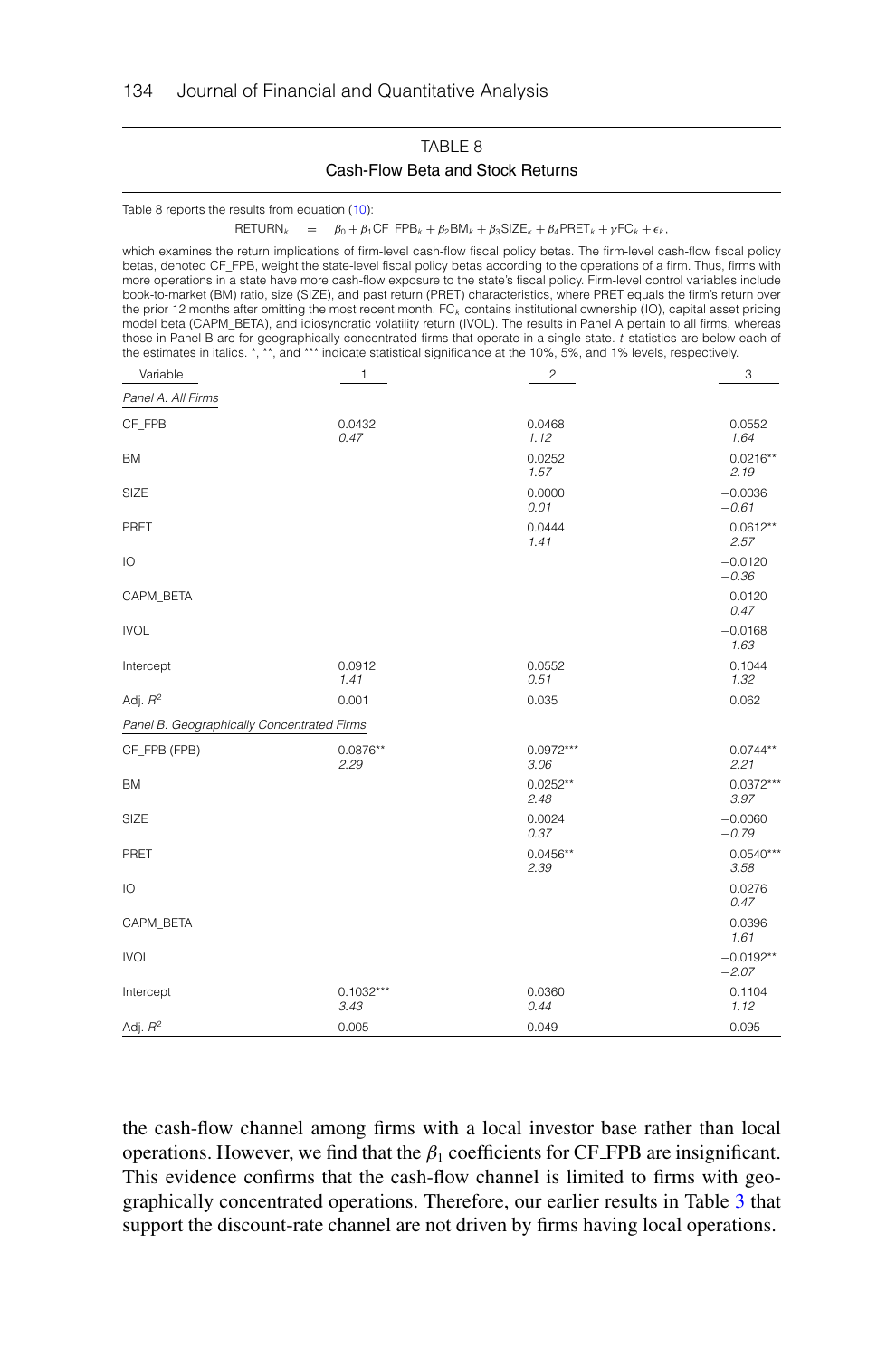#### <span id="page-28-10"></span>V. Conclusions

Using state-level data within the United States, we find that consumption risk is lower in states that implement countercyclical fiscal policies. Furthermore, firms whose investor bases are concentrated in countercyclical states have lower average stock returns. Equity market participation is also less volatile in countercyclical states as a result of smaller declines in equity market participation during recessions. The consumption and stock return implications of fiscal policy are confirmed using the political affiliation of state governors and the deposit rules of state-level budget-stabilization funds.

Our evidence is consistent with countercyclical fiscal policies being able to lower the consumption risk of investors and, consequently, the equity premium demanded by investors. This discount-rate channel requires geographic variation across firms in the location of their investor bases. An alternative cash-flow channel, which requires geographic variation in firm-level operations, does not explain the relation between fiscal policy and stock returns. Intuitively, the implications of state-level fiscal policy are transmitted into asset prices through the location of a firm's investor base rather than the location of its operations.

### **References**

- <span id="page-28-11"></span>Acemoglu, D.; S. Johnson; J. Robinson; and Y. Thaicharoen. "Institutional Causes, Macroeconomic Symptoms: Volatility, Crises and Growth." *Journal of Monetary Economics*, 50 (2003), 49–123.
- <span id="page-28-14"></span>Belo, F.; V. Gala; and J. Li. "Government Spending, Political Cycles, and the Cross Section of Stock Returns." *Journal of Financial Economics*, 107 (2013), 305–324.
- <span id="page-28-15"></span>Belo, F., and J. Yu. "Government Investment and the Stock Market." *Journal of Monetary Economics*, 60 (2013), 325–339.
- <span id="page-28-3"></span>Brav, A.; G. Constantinides; and C. Geczy. "Asset Pricing with Heterogeneous Consumers and Limited Participation: Empirical Evidence." *Journal of Political Economy*, 110 (2002), 793–824.
- <span id="page-28-13"></span>Brogaard, J., and A. Detzel. "The Asset-Pricing Implications of Government Economic Policy Uncertainty." *Management Science*, 61 (2015), 3–18.
- <span id="page-28-0"></span>Coval, J., and T. Moskowitz. "Home Bias at Home: Local Equity Preference in Domestic Portfolios." *Journal of Finance*, 54 (1999), 2045–2073.
- <span id="page-28-9"></span>Croce, M.; H. Kung; T. Nguyen; and L. Schmid. "Fiscal Policies and Asset Prices." *Review of Financial Studies*, 25 (2012), 2635–2672.
- <span id="page-28-7"></span>Croce, M.; T. Nguyen; and L. Schmid. "The Market Price of Fiscal Uncertainty." *Journal of Monetary Economics*, 59 (2012), 401–416.
- <span id="page-28-17"></span>Daniel, K.; M. Grinblatt; S. Titman; and R. Wermers. "Measuring Mutual Fund Performance with Characteristic-Based Benchmarks." *Journal of Finance*, 52 (1997), 1035–1058.
- <span id="page-28-12"></span>Durnev, A. "The Real Effects of Political Uncertainty: Elections and Investment Sensitivity to Stock Prices." Working Paper, University of Iowa (2010).
- <span id="page-28-18"></span>Fama, E., and J. D. MacBeth. "Risk, Return, and Equilibrium: Empirical Tests." *Journal of Political Economy*, 81 (1973), 607–636.
- <span id="page-28-4"></span>Garcia, D., and O. Norli. "Geographic Dispersion and Stock Returns." *Journal of Financial Economics*, 106 (2012), 547–565.
- <span id="page-28-8"></span>Gordon, D., and E. Leeper. "Are Countercyclical Fiscal Policies Counterproductive?" Working Paper, National Bureau of Economic Research (2005).
- <span id="page-28-1"></span>Heaton, J., and D. Lucas. "The Effects of Incomplete Insurance and Trading Costs in a Consumption-Based Asset Pricing Model." *Journal of Economic Dynamics and Control*, 16 (1992), 601–620.
- <span id="page-28-2"></span>Heaton, J., and D. Lucas. "Evaluating the Effects of Incomplete Insurance on Risk Sharing and Asset Pricing." *Journal of Political Economy*, 104 (1996), 443–487.
- <span id="page-28-6"></span>Hong, H.; J. Kubik; and J. Stein. "Thy Neighbor's Portfolio: Word-of-Mouth Effects in the Holdings and Trades of Money Managers." *Journal of Finance*, 60 (2005), 2801–2824.
- <span id="page-28-16"></span>Hubbard, G.; J. Skinner; and S. Zeldes. "Expanding the Life-Cycle Model: Precautionary Saving and Public Policy." *American Economic Review*, 84 (1994), 174–179.
- <span id="page-28-5"></span>Huberman, G. "Familiarity Breeds Investment." *Review of Financial Studies*, 14 (2001), 659–680.